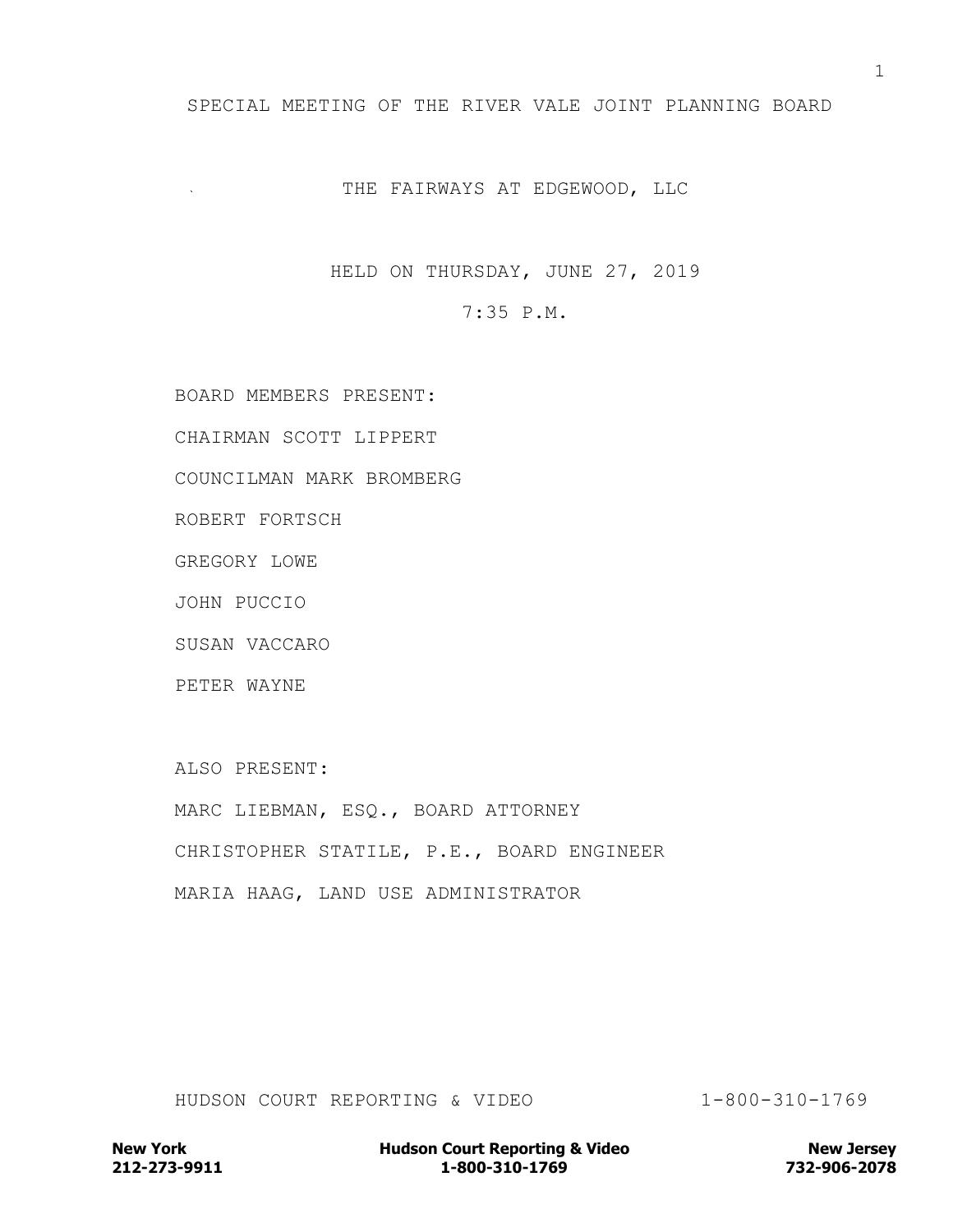CHAIRMAN LIPPERT: Good evening, everyone. This is a special meeting of the River Vale Joint Planning Board on Thursday, June 27, 2019. We're commencing the meeting at about 7:35. And, Marc, you want to read the -- MR. LIEBMAN: Notice of this meeting -- this meeting is being held in accordance with the Open Public Meetings Act of the State of New Jersey. Notice of this 9 meeting was published in accordance with the laws and posted in the proper place and -- CHAIRMAN LIPPERT: Let's start with saluting to the flag. All right. Can we have a role call, please. CLERK: Mr. Lippert? CHAIRMAN LIPPERT: I'm here. CLERK: Mr. Lowe. MR. LOWE: Here. CLERK: Mr. Adamo (No response.) CLERK: Councilman Bromberg. MR. BROMBERG: Here. CLERK: Mayer Jasionowski. (No response.) CLERK: Mr. Fortsch. MR. FORTSCH: Here.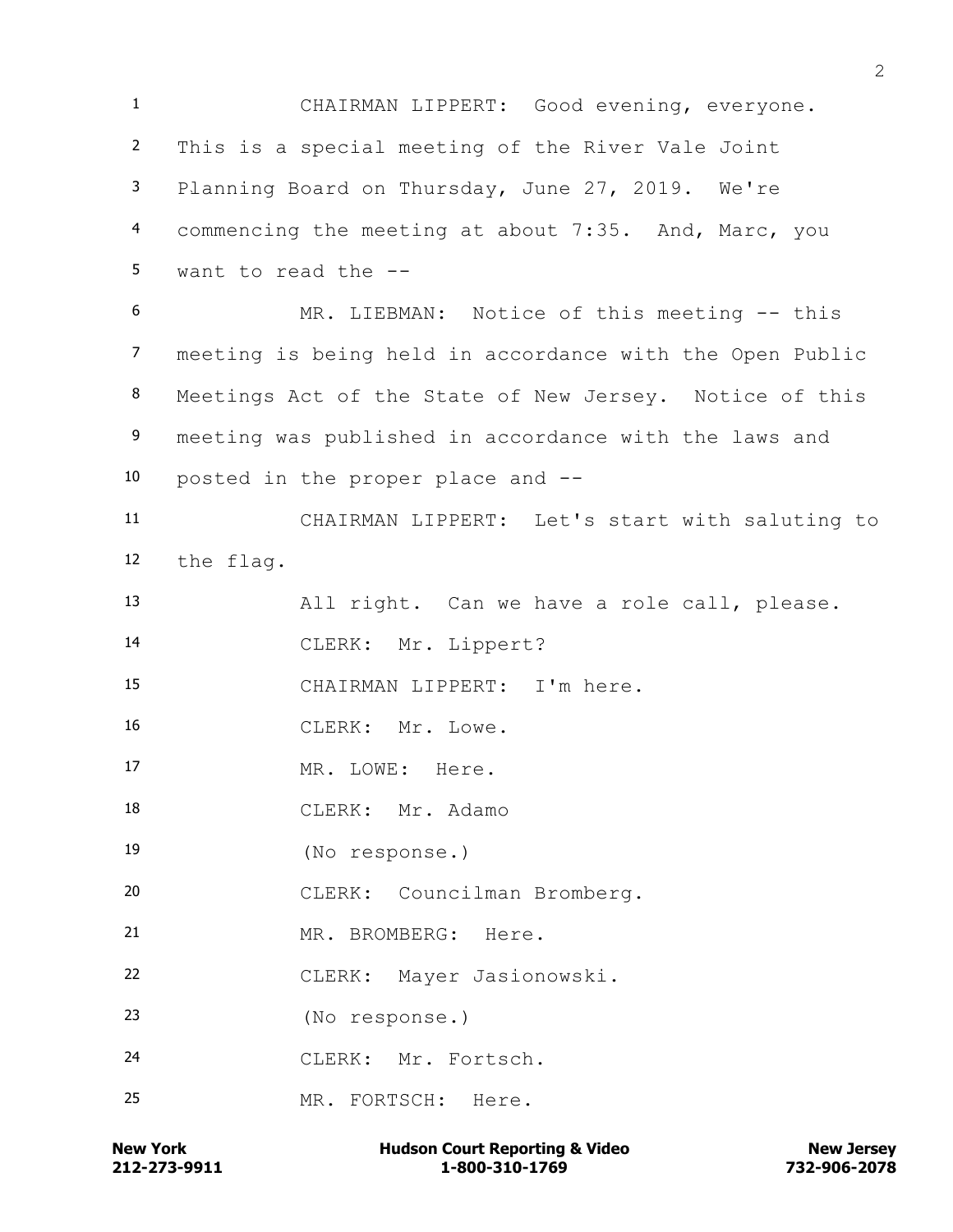| $\mathbf{1}$   | CLERK: Mr. Wayne.                                                               |
|----------------|---------------------------------------------------------------------------------|
| $\overline{2}$ | MR. WAYNE: Here.                                                                |
| 3              | $\mathcal{L}_{\text{max}}$ and $\mathcal{L}_{\text{max}}$<br>CLERK: Mr. Puccio. |
| 4              | MR. PUCCIO: Here.                                                               |
| 5              | CLERK: Miss Vaccaro.                                                            |
| 6              | MS. VACCARO: Here.                                                              |
| $\overline{7}$ | CLERK: Mr. Liebman.                                                             |
| 8              | MR. LIEBMAN: Here.                                                              |
| $\overline{9}$ | CLERK: Mr. Statile.                                                             |
| 10             | MR. STATILE: Here.                                                              |
| 11             | MS. HAAG: Here.                                                                 |
| 12             | CLERK: We have a quorum.                                                        |
| 13             | CHAIRMAN LIPPERT: We have one item on the                                       |
| 14             | agenda tonight, it's to consider the application for                            |
| 15             | Fairways at Edgewood, LLC. We've concluded the public                           |
| 16             | hearing and we're here to consider a vote.                                      |
| 17             | So I'd like to ask some of the Board members                                    |
| 18             | what their thoughts are and how they'd like to proceed.                         |
| 19             | We can vote for each item of relief separately, there's a                       |
| 20             | site plan, there's a subdivision, there are waivers,                            |
| 21             | there are variances, we can vote for them in the                                |
| 22             | aggregate, we can discuss them one at a time, we can                            |
| 23             | discuss them in the aggregate.                                                  |
| 24             | Does anybody have any thoughts about that?                                      |
| 25             | MS. VACCARO: I would suggest we discuss them                                    |
|                |                                                                                 |

**212-273-9911 1-800-310-1769 732-906-2078 New York Hudson Court Reporting & Video New Jersey**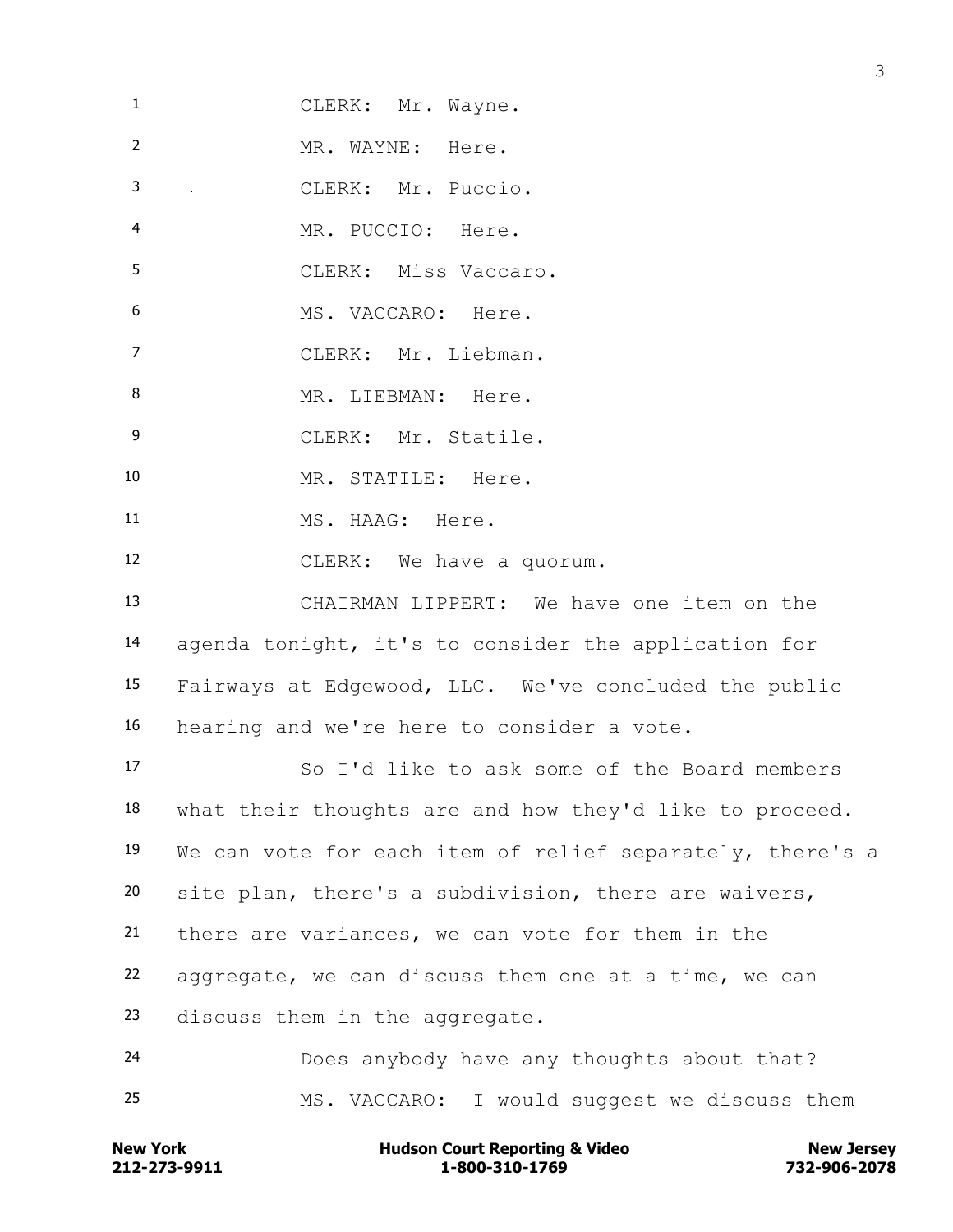one at a time.

 CHAIRMAN LIPPERT: Okay. Anyone else? MR. PUCCIO: I agree. CHAIRMAN LIPPERT: Okay. So we can do that. Marc has a list of all the items we'll need. I guess we'll do the variances and then we'll get to the site plan and the subdivision.

 MR. LIEBMAN: I sent out a list and we can go down the list and I think the other way that we can do it is we can go through the Draft Resolution where the variances are set forth. There's a determination section that starts on Page 15 and that might be a good way to take those -- you know, the Board members through it. If they haven't had a chance to read it that closely, we can do it that way. That would be my suggestion.

 CHAIRMAN LIPPERT: Yeah, I want to make sure all the Board members have had a chance to review the Draft Resolution. Why don't you call them out and we'll do it that way.

 MR. LIEBMAN: Let's start with Paragraph 19, which is -- and I apologize if this gets really boring, but sometimes law is like that. Paragraph 19 is a finding that the Board makes that the Applicant is seeking C variances and the minimus objections from the RSIS, that the Application, the plans comply with the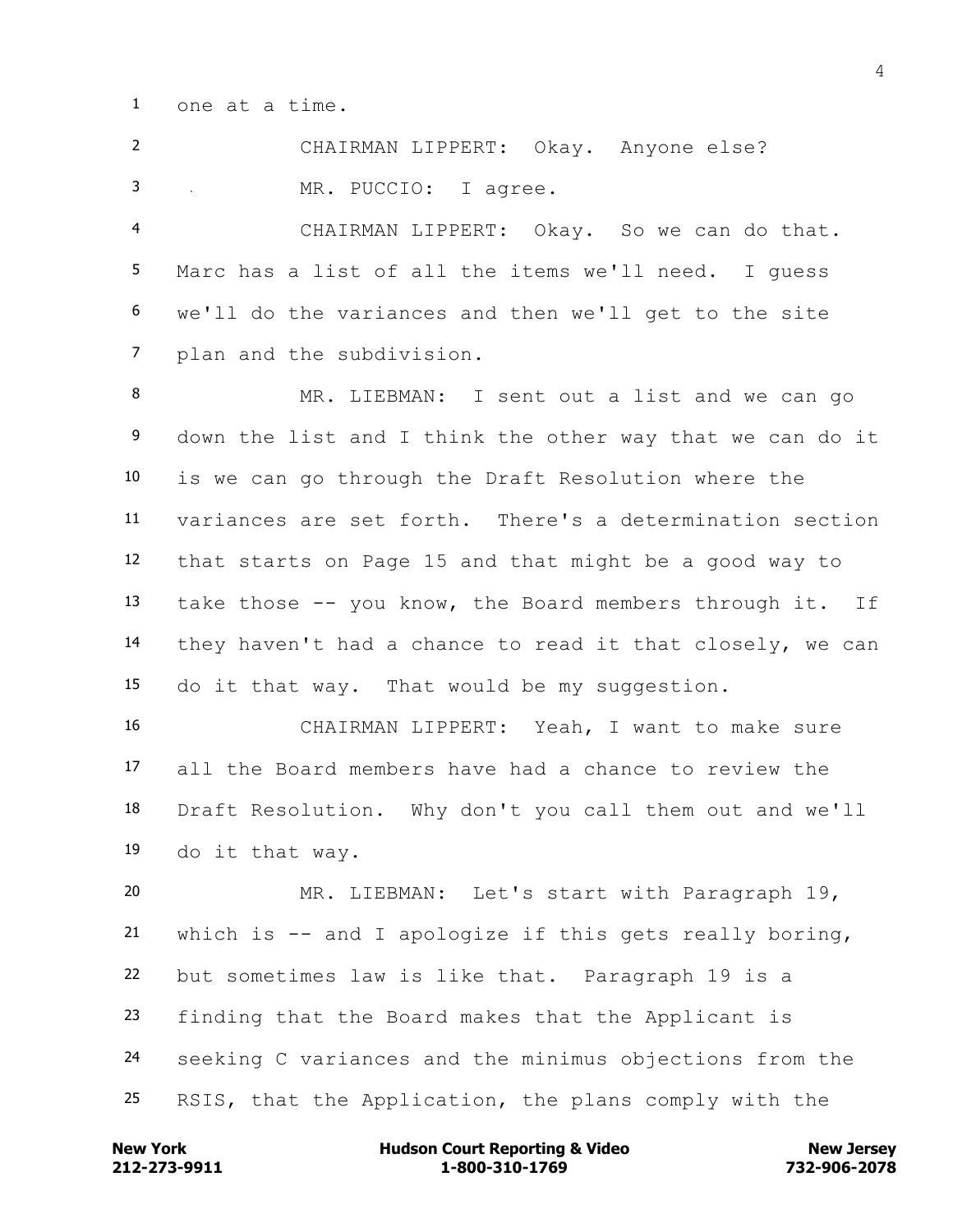applicable Zoning Ordinance and regulations and site plan requirements and RSIS requirements and the Board concludes that the preliminary, final, major site plan approval should be granted subject to conditions that are set forth herein.

 Paragraphs 20 and 21 talks about the subdivision. Your Ordinance on subdivisions is pretty clear that all subdivisions are not classified as minor, 9 are considered major. Majors are anything that are more than six lots, that are more than 200 feet deep, that these various conditions, so this is obviously a major subdivision that's being sought.

 Paragraph 22 is a finding of the Board that this is major because it involves the extension of municipal utilities.

 Paragraph 23 is the preliminary and final subdivision, complies in all respects with the requirements of the A1 District Zone, with the exception of the variances discussed further in and that the subdivision should be granted.

 Paragraph 24 talks about a variance under 40:55D7-C1, commonly called a C Variance, that could be granted when there's a hardship as it relates to the configuration of the property or topographical conditions or other unique physical conditions of the property and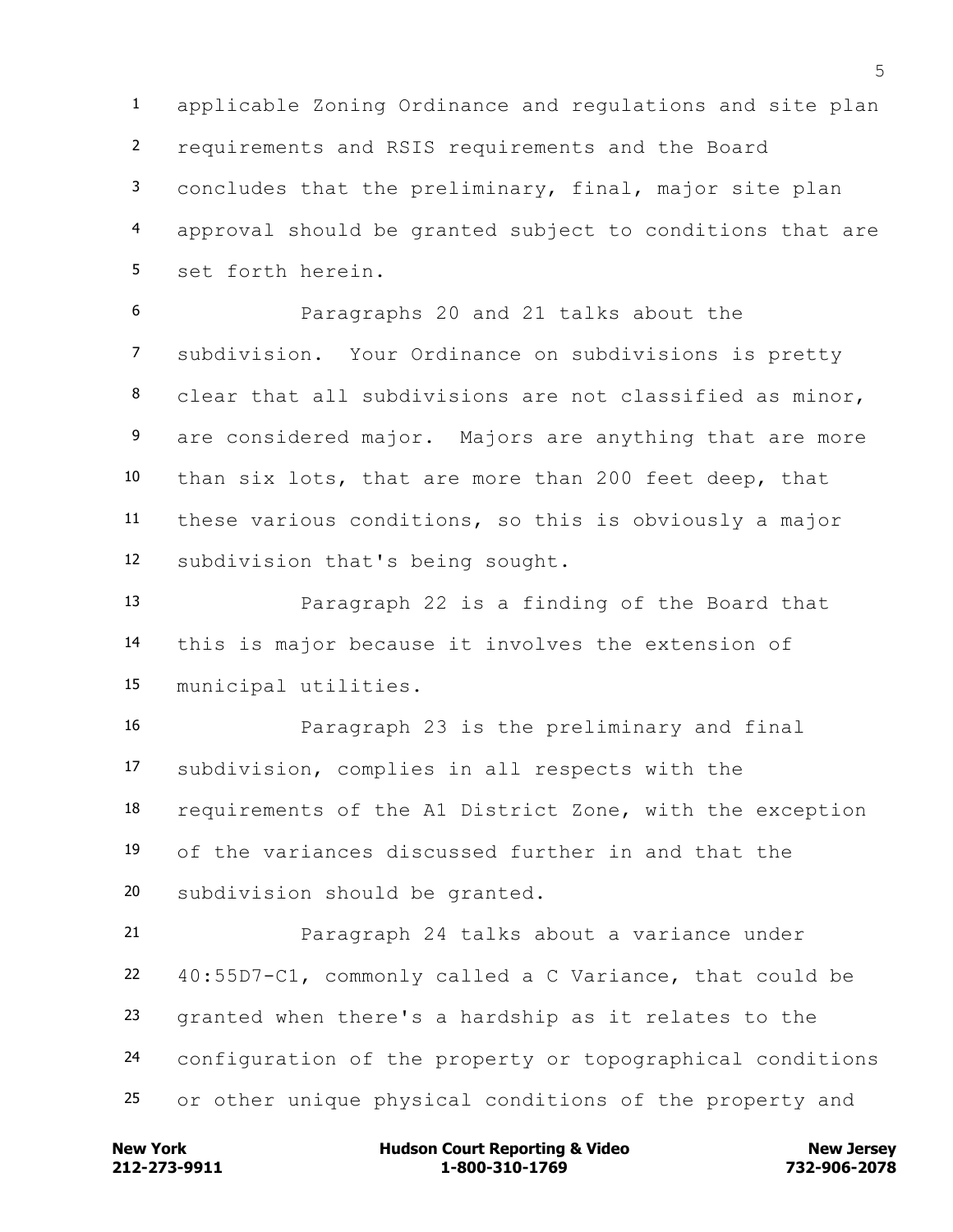that the variance can be granted without causing substantial detriment to the public good and does not substantially impair the intent and purpose of the Master Plan or the Zoning Ordinance. I'm sure you all remember the planner's testimony on that. The other reason for relief is under 40:55D17C2, which is that the variance can be granted when the Board finds that the purposes of the Municipal Land Use Law are advanced by deviation of 9 the zoning requirements and the benefits of the deviation substantially outweigh any detriments. And then we start to get into the meat of the...

 So with respect to the maintenance buildings the height of the maintenance buildings is taller than would otherwise be permitted, but the heights don't have any impact on the provision of light, air, and open space which are items that the MLUL calls out to be preserved. We know that the height is required to accommodate the maintenance equipment which is necessary to serve and maintain the site and to eliminate outdoor storage of maintenance equipment, but it's not included in the Resolution. I think there was also testimony that is in the record that by doing that storage and maintenance of that equipment indoors it will reduce noise, odor, and anything else that's objectionable about that.

Paragraph 27 has to do with the signage.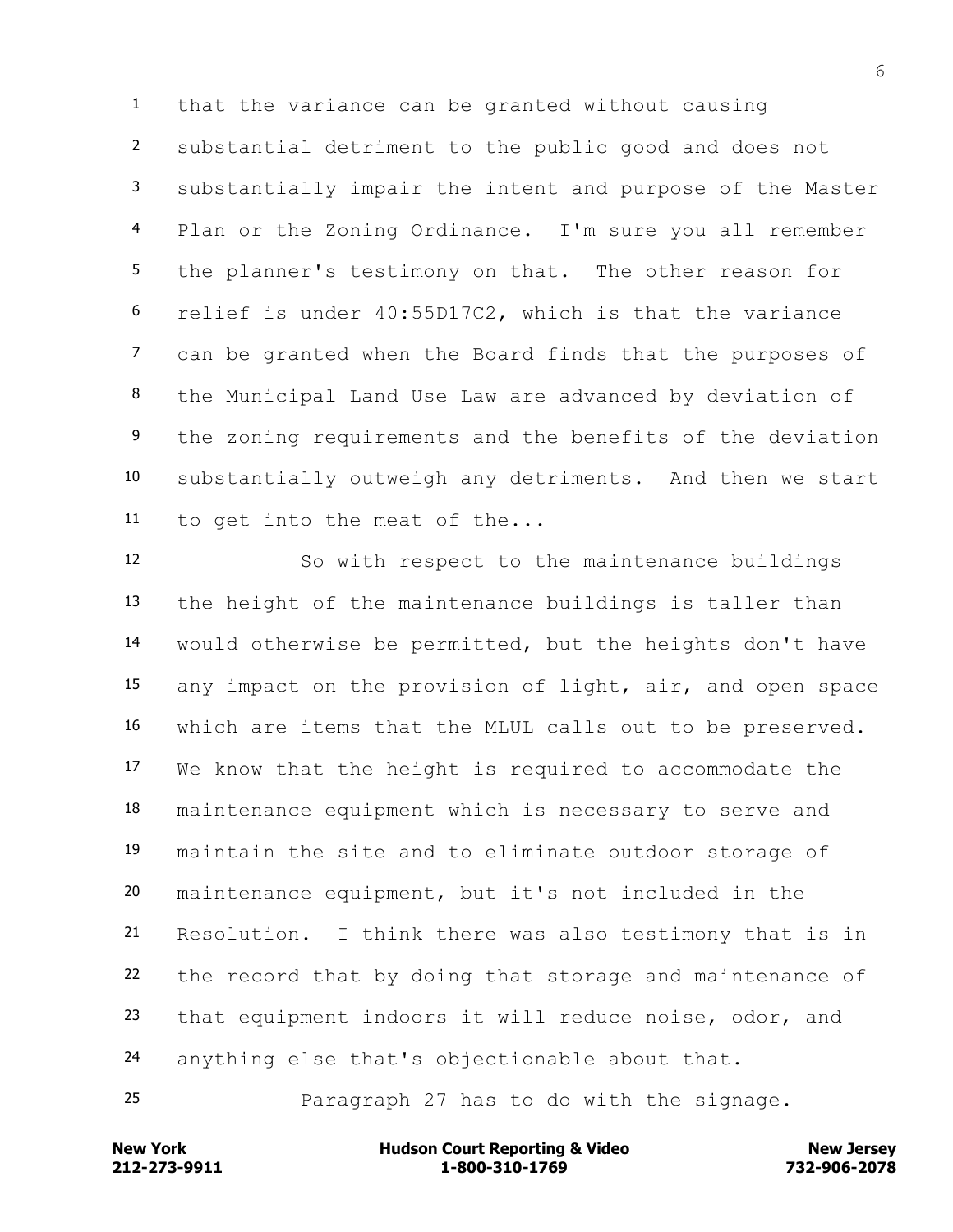There's a finding that the signs are appropriately numbered, there's an appropriate number of them, they're in the appropriate locations, they promote safety and direction for public that's coming to the signs so people know which way to go.

 Paragraph 28 has to do with the height of the fence because the height is a little bit taller than otherwise would be permitted, in particular, piers, the piers are taller than would otherwise be permitted.

 Paragraph 29 is variances for the size and number of accessory structures. There was some discussion about this because the number of structures was approved previously, so that that approval's already in place. There's actually going to be a decrease in additional accessory structures, but to the extent that variance relief is required it's granted hereof. And you can see there's reference to the July 20, 2009 relief that was previously granted as to the number of accessory structures.

 Paragraph 30 is variances to determine the gatehouse and maintenance buildings to be located in the front of the properties. They are appropriately screened from neighboring properties, it improves the esthetics, it improves the site design and consistency so that should be approved.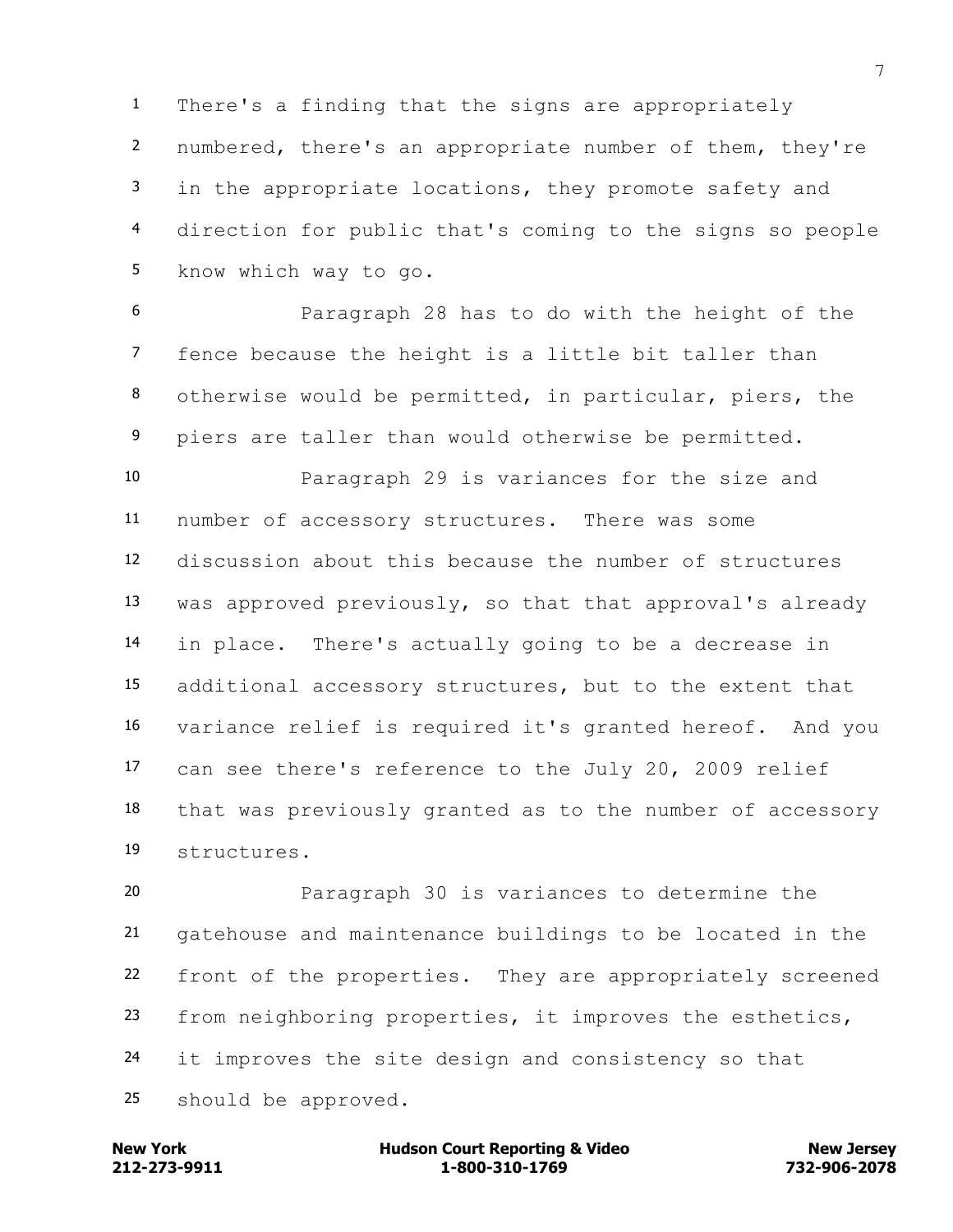Paragraph 31 with respect to impervious coverage on the COA lot. And it's the overall impervious coverage for the properties less than the maximum permitted because 23 percent is proposed and 40 percent is permitted and the A1 zone at least 30 percent of the property's required to be landscaped and there was lots of testimony about that, the property is more than adequately landscaped.

 Paragraph 32 talks about the rear yard setback from the building that we're calling on the COA lot. That setback violation is internal to the site, it's required to maintain the building-to-building separation of at least 50 feet which is required in the A1 zone and there's a finding here that the location of the building within the setback has no impact on the provision of light, air, and open space, doesn't impact anybody across the street, it's all on the property that's being developed.

 Paragraph 33 is a variance for location of the landscape buffer. The landscape buffer does not start along the right-of-away, it starts 10 feet from the property along the right-of-way. The Applicant is still providing the 25 feet of opaque landscape buffer and given its location the Applicant is, in fact, really providing 35 feet of landscape buffer in those limited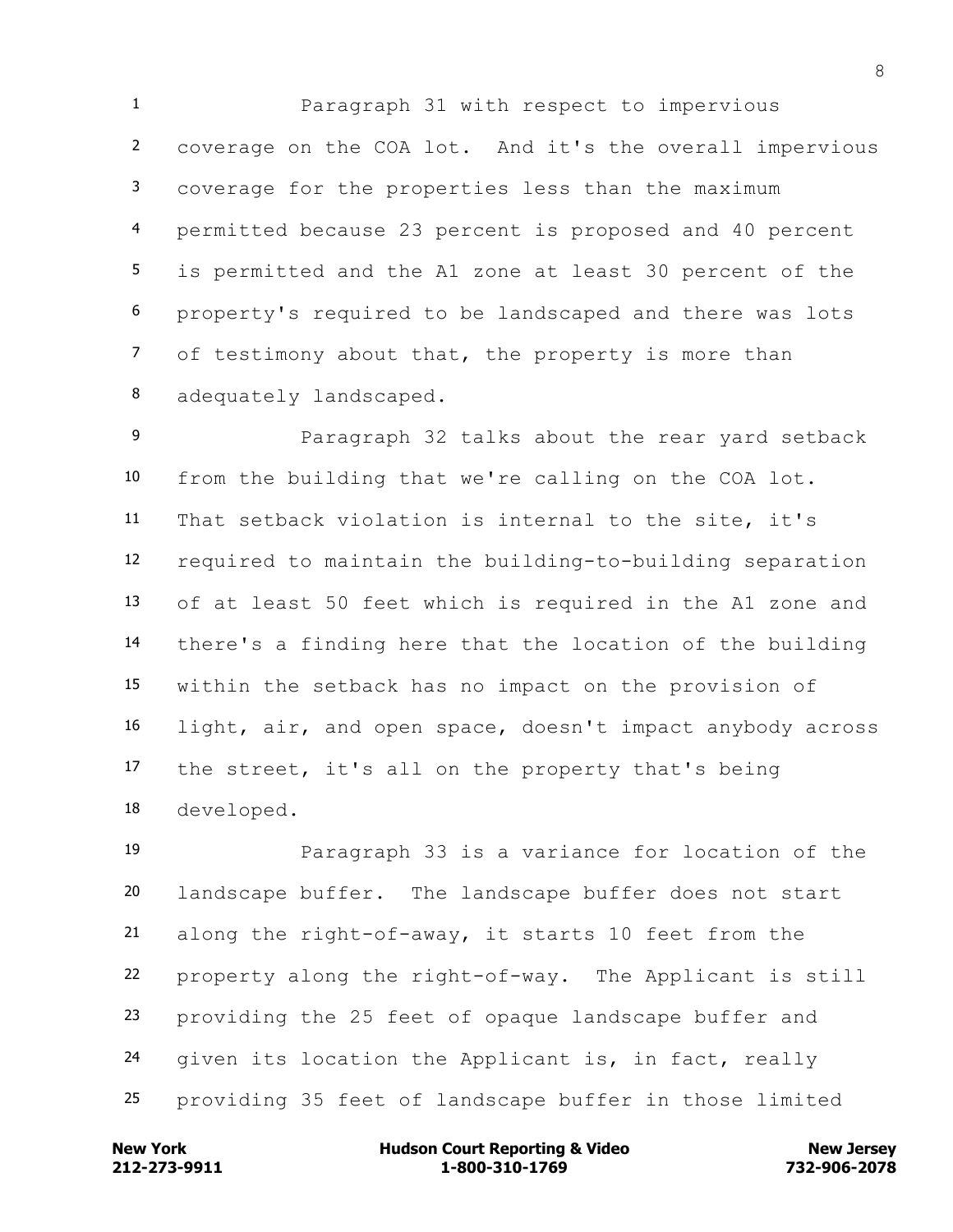areas.

 Paragraph 34 is the Board's finding that the benefits of these improvements substantially outweigh any possible detriment and the Board's finding as a fact that the variances and approval to be granted without substantial detriment to the public good and safety, particularly in light of Applicant's efforts to appropriately screen and buffer the development. There's 9 a finding by the Board that the Applicant enhances the existing landscaping buffer well beyond the requirements in the A1 Ordinance and I'm sure everybody remembers all the discussion about the many, many plants that are going to be installed on the property and the exhibits that showed that.

 There's findings also in this paragraph about the continued vitality of the area and the provision of housing for low and moderate income homes in furtherance of the Master Plan, those are requirements of the Master Plan.

 Paragraph 35 is a finding that positive and negative criteria have been met under 40:55D-70C1 and C2. Paragraph 36 is with respect to the RSIS as regards the sidewalks because you really don't need sidewalks on two sides of all of these streets that are internal to the site. And I'm sure everybody remembers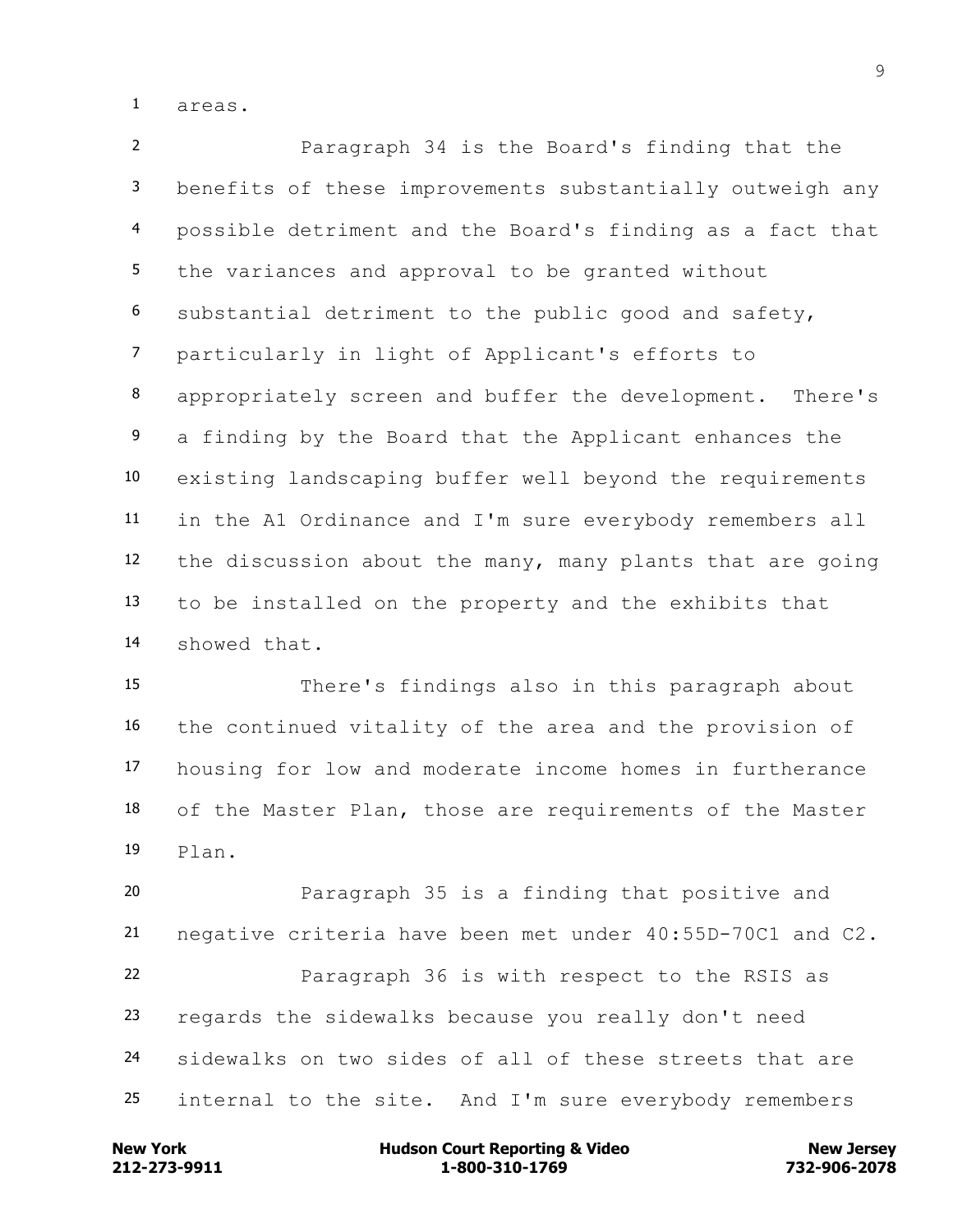that there's also going to be internal walking paths so there's plenty of space for pedestrians to walk.

 Paragraph 37 goes on to talk about this, how it's going to be on one side, there's going to be a path also along the frontage of River Vale property along River Vale Road. The installation of sidewalks on one side of the street is consistent with other developments in town and the Applicant's going to make a contribution in lieu of installing all those sidewalks and that will be determined by the governing body and the developers. The Applicant has addressed the engineering comments of the Board's engineer and the issues of the Fire Department, and the Applicant has addressed the Police Department's letter of July 2, 2018.

 That is in a nutshell the variances that are being sought and approved. I think what may interest the public more than anything is all the conditions of aapproval, which go from Page 23 to Page 30, and late today there was an additional condition added that I'll just read into the record because I don't think every Board member got a copy of this. And this would be Condition Number 27, that an irrigation system shutoff control be installed at the front gatehouse if required by the Township Fire Department if it is necessary to ensure proper standby water pressure, so if there is a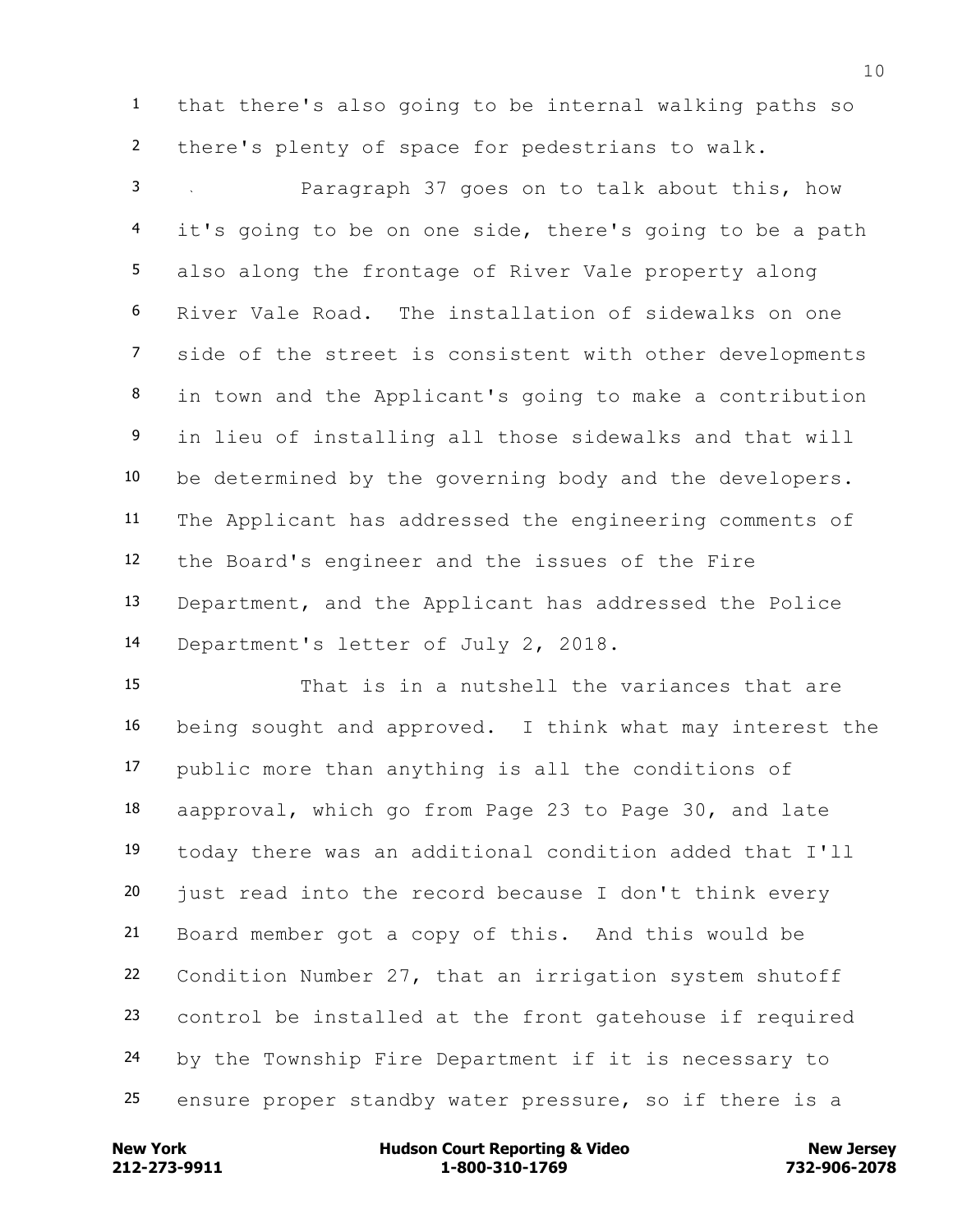fire being fought on the site you don't want the firemen hooking up to the hydrant and all of a sudden the automatic sprinkler goes off and water pressure to fight 4 the fire falls. That way the firemen can respond, turn it off and we don't have to worry about that. I'm happy to go through the other 26 conditions, Mr. Chairman, if you think --

 CHAIRMAN LIPPERT: I don't think we need to go 9 through each condition item by item. The point is that there's a lot of compliance that is imposed upon the Applicant and will be monitored by Mr. Statile's office every step of the way.

13 I have a few things that I want to say about this application because I've given it a lot of thought over the last six months and I've thought about it even before it came in, and I think Board members I'm sure did the same because we were anticipating the application.

 This is probably the most significant application that will occur in River Vale for some time and the Board has treated it very seriously. But I think it's important for the public to know that what's happened here didn't arise in a vacuum. The Mayor and Council didn't wake up one day and say let's put 248 or 249 units on a golf course because we think that's a great idea. There's context to this. The first thing is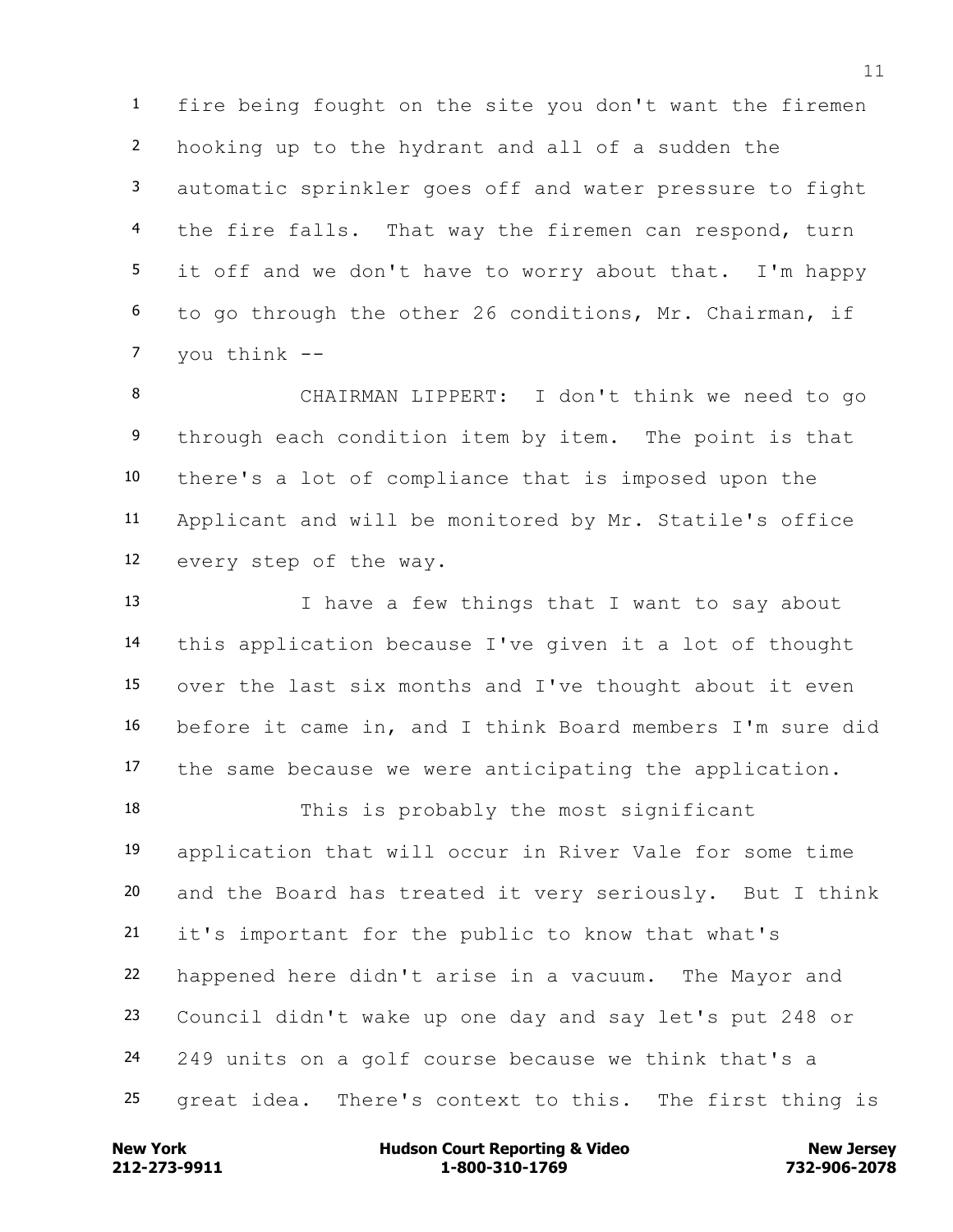that River Vale has an affordable housing obligation as does every municipality in the State of New Jersey, and this is a Constitutional requirement. And there's been in the last 30 years a lot of twists and turns in the ways in which municipalities have to comply with this requirement. I spend a fair amount of my law practice dealing with these kinds of things. I've represented developers in the days when they had something called the builder's remedy, which meant if the municipality didn't comply with its Mount Laurel obligation they could get sued. And I had a particular series of events in one municipality in Bergen County, that I won't mention, where they just -- the town would just say no to everything and the developer, which was a big substantial developer that could fund litigation, would just present it's applications, the applications would get denied, they would go to court and they would win it, and I lived through this, and I saw this. And so not only -- and the difficult part was that if the municipality had been amenable to any reasonable back and forth in discussion they could have done a lot better than they ended up doing in court, and to add insult to injury so they did worse and they spent an awful lot of money in attorneys fees in a losing cause. So the administrations here, the current administration, the prior administrations, have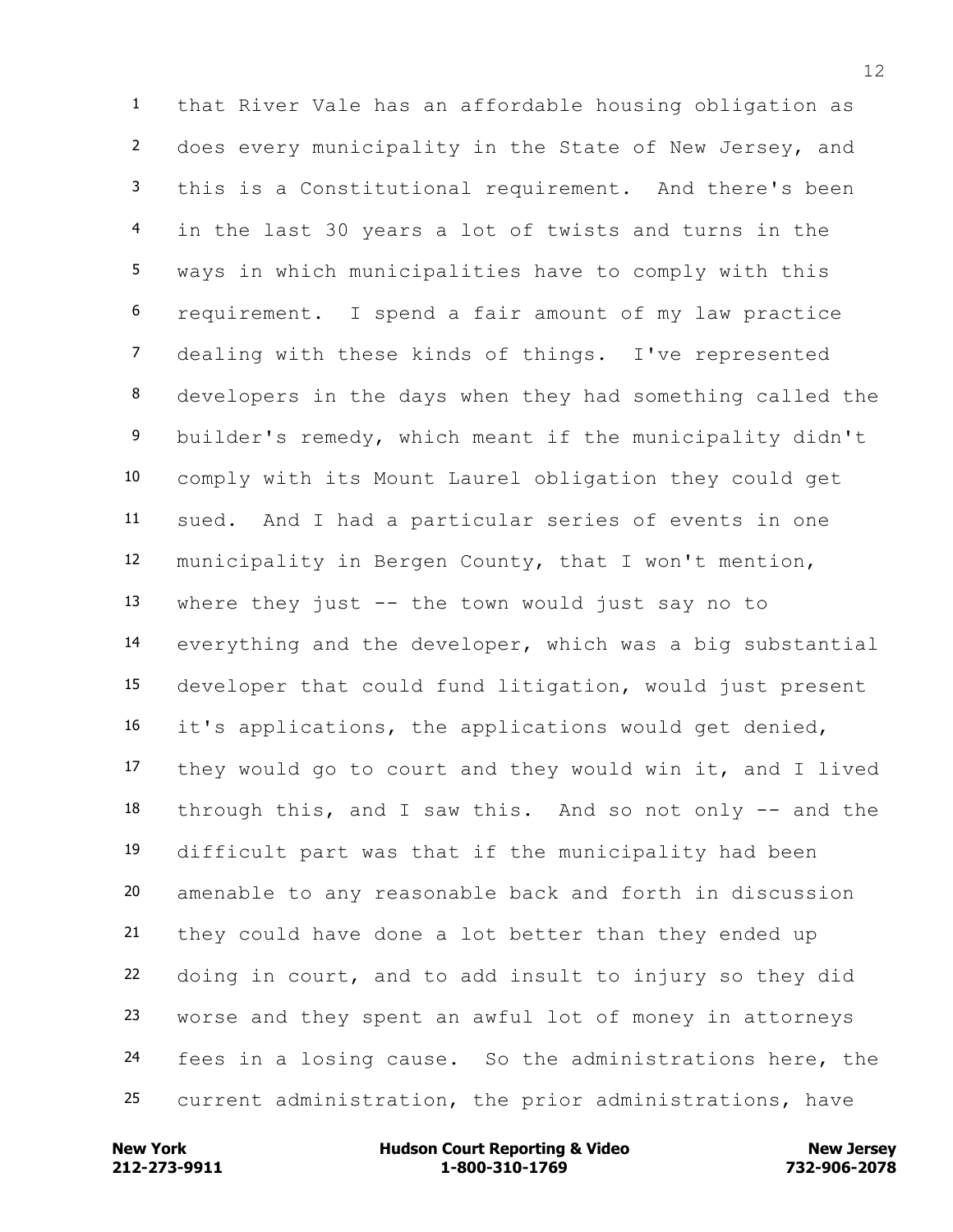dealt with our affordable housing obligation very, very responsibly and they continue to do so and this is part of that.

 And so we have this obligation and as a result of this obligation the Mayor and Council decided to do some changes to the A1 zone that would allow this kind of relatively dense development on a golf course. But there are, in my view, very, very significant benefits to this 9 application. Number one, it preserves an 18 hole golf course and all the amenities that go with that and I think that's nice, it's a good thing for River Vale, it's continued open space, it's nice to have that facility in our town, and it's a lot of better than having the entire golf course developed with residential units, which is not out of the realm of possibility. So there's that.

 Second, it does provide use of affordable housing and we need affordable housing and people who live in affordable housing units are in many cases are children who can't afford to buy a single-family home in River Vale that costs \$800,000 or a million dollars, or whatever it is. If they're not our children they're going to be our neighbors and these are people who work, who have jobs, who are productive, and the cost of housing, especially in northern New Jersey, in communities like this, is out of hand so this, you know,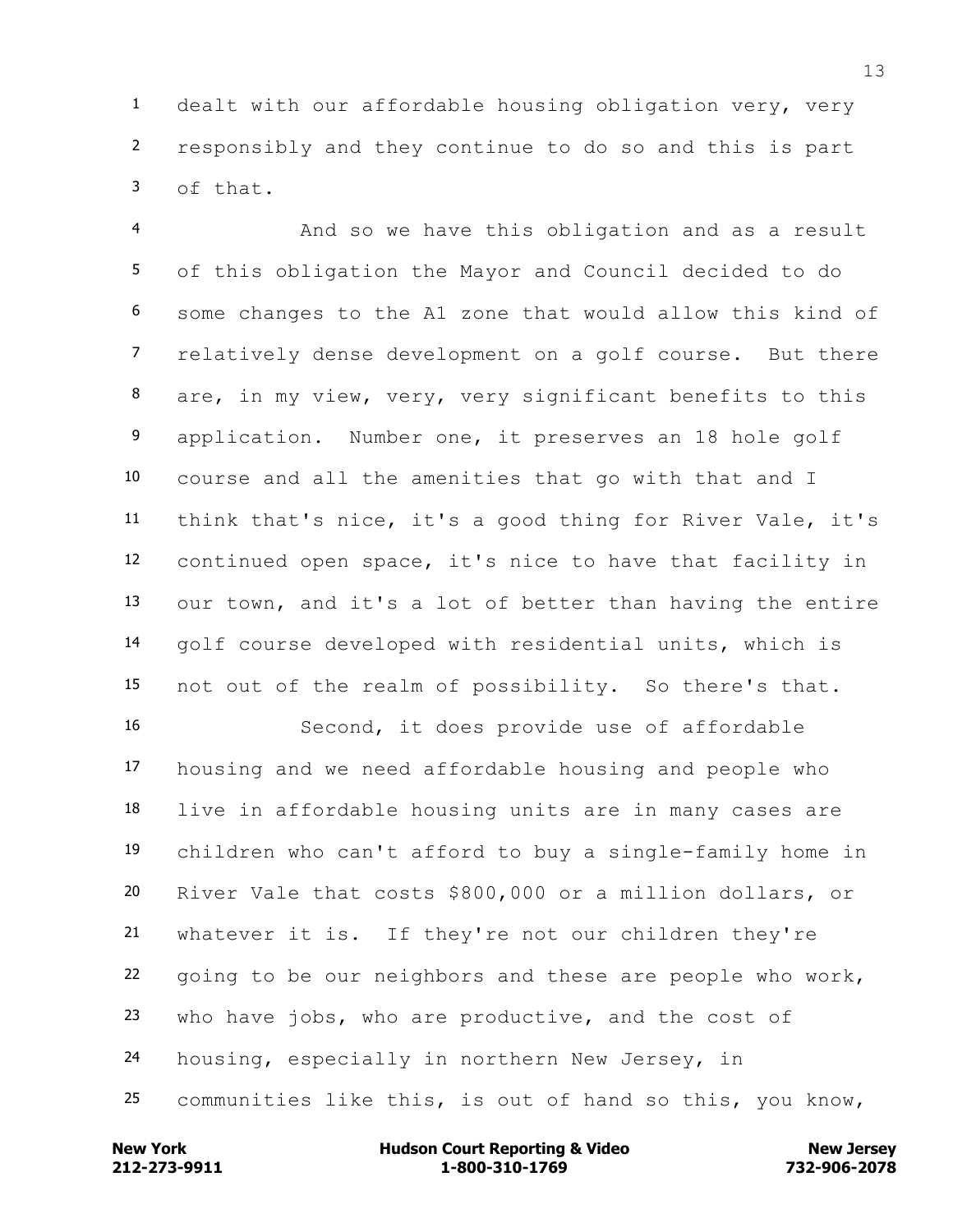this is one of the reasons that the Mount Laurel Doctrine developed because the Supreme Court in a series of cases found that there's a Constitutional obligation for the State of New Jersey to provide zoning that would allow people to have a roof over their head. This was a very controversial thing for a long time. I've been to meetings where people were yelling about communism and socialism and I'm glad to see I think we're past that 9 stuff and that our town has acted so responsibly.

 I was also very pleased to see that Holiday Farms withdrew its objection to the application. I think that was a very good thing. This is not the first controversial application that has ever occurred in River Vale for dense housing. There was an application that occurred many years ago where a bunch of citizens committees were organized to oppose it and same things, like this it was going to change the character of our community, this is a terrible thing, how can we allow this to happen and the name of that development was Holiday Farms. So I'm glad to see that the folks at Holiday Farms came around and decided that they could support this application.

 The other thing we have here is I think we have a responsible developer, they have a track record of developing properties in other communities that do well,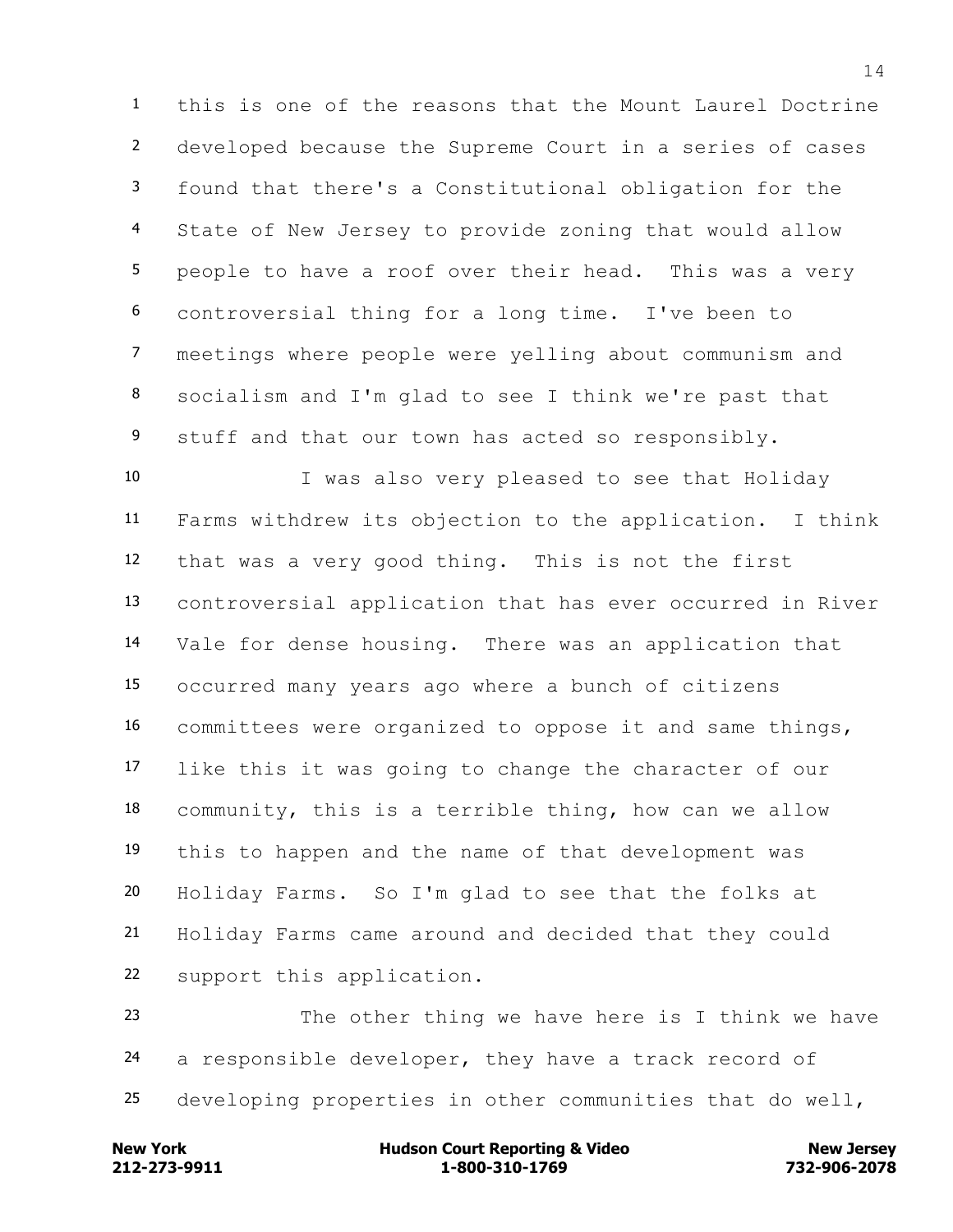that have held up, they know what they're doing, they're experienced in running golf courses. This is a good thing. Look, ideally is this what we all wanted to have this application and to have this housing in River Vale, maybe not, but this is reality, this is where we're at. And so we had a Constitutional obligation. The Mayor and Council fulfilled that obligation by zoning this property the way it did. We're going to produce these affordable 9 units along with these other units and, by the way, these other units are going to be very nice. You know, if I could afford one I might want to move there. They're the kind of units that people who are empty-nesters might want to move into if they wanted to move out of their homes and stay in their community. So I think that's all good. And, look, I recognize the people who came to these meetings and were upset, I understand that, I get that, it may not have seemed that way, but I get that. And so I think everybody here on the Board listened very carefully to what everybody had to say, everyone had opportunity to say what they needed to say and every inch of this Application was vetted by our professionals, especially Mr. Statile, and he represents the community, he has no other ax to grind and, you know, I wish I could convey to you that he's no softy. I mean, the developers don't come in here rubbing their heads saying, oh, good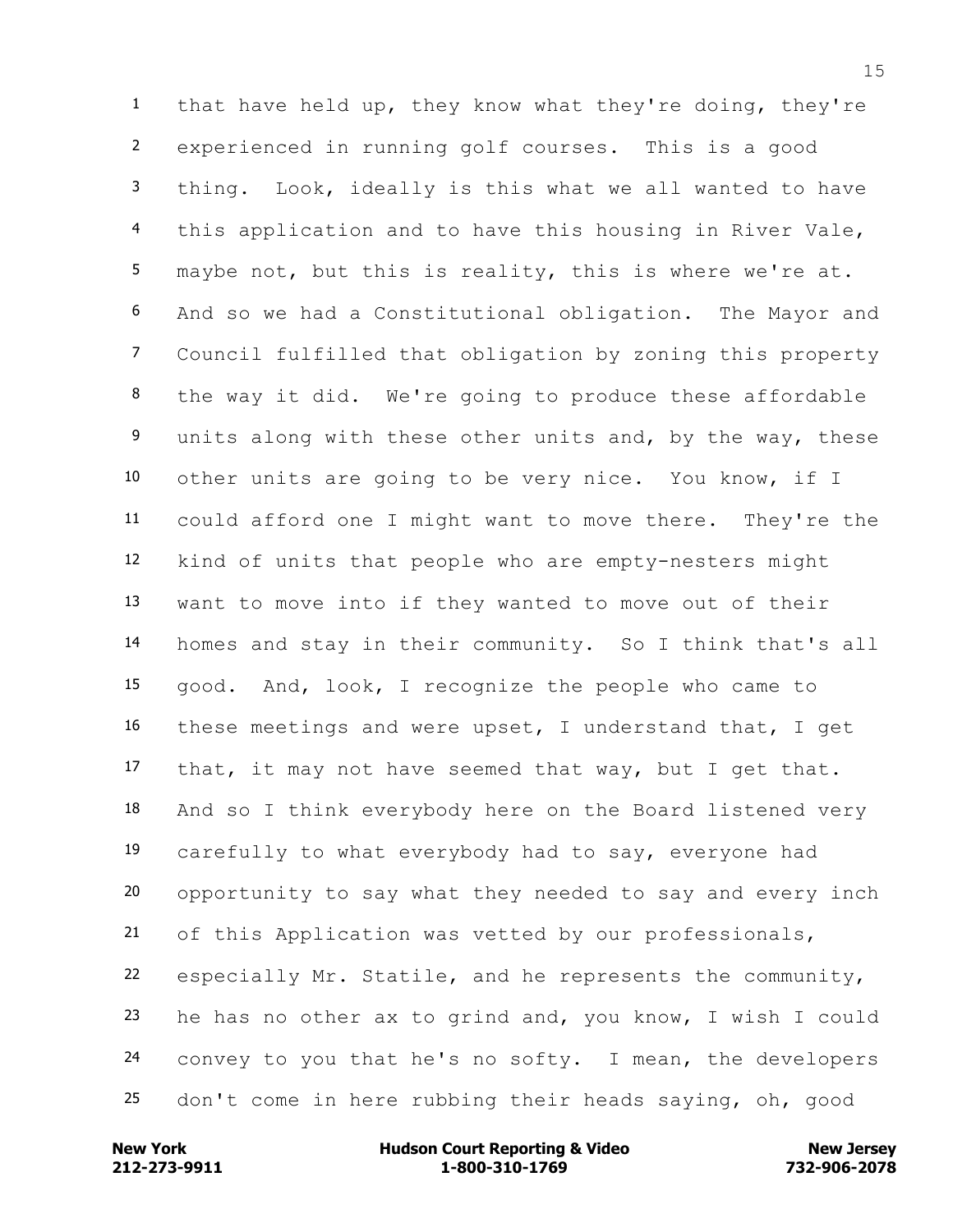we got Statile, he's a pushover. Believe me it's not like that at all. So I just wanted to give, you know, from my own experience, context for everybody understanding that I know that some people may not be satisfied -- I don't know what's going to happen here tonight because everybody's got to vote here, so we'll see what happens, but the Board didn't just decide one day we're going to do this horrible thing to the neighborhood. I don't think it's a horrible thing, I think it's fulfilling our obligations and I think at least we tried to, I think we did proceed as responsibly as we could, and I think we did that. And with the help of our professionals we took the plans and made them better. And we have the same concerns that you have. The other thing I want to say, the folks out in the audience, you're our friends, you're our neighbors, we take that seriously, we understand your concerns. So that's -- you know, that's from my part, that's just a little context to this. I'll hand it over to anybody else who has anything else to say.

 MR. FORTSCH: Mr. Chairman, I continue to have difficulty with the maintenance buildings. I don't think the golf course is going to make it, I really don't, and what do we do with those buildings if the golf course doesn't make it? And we're giving them 33 feet 6-inches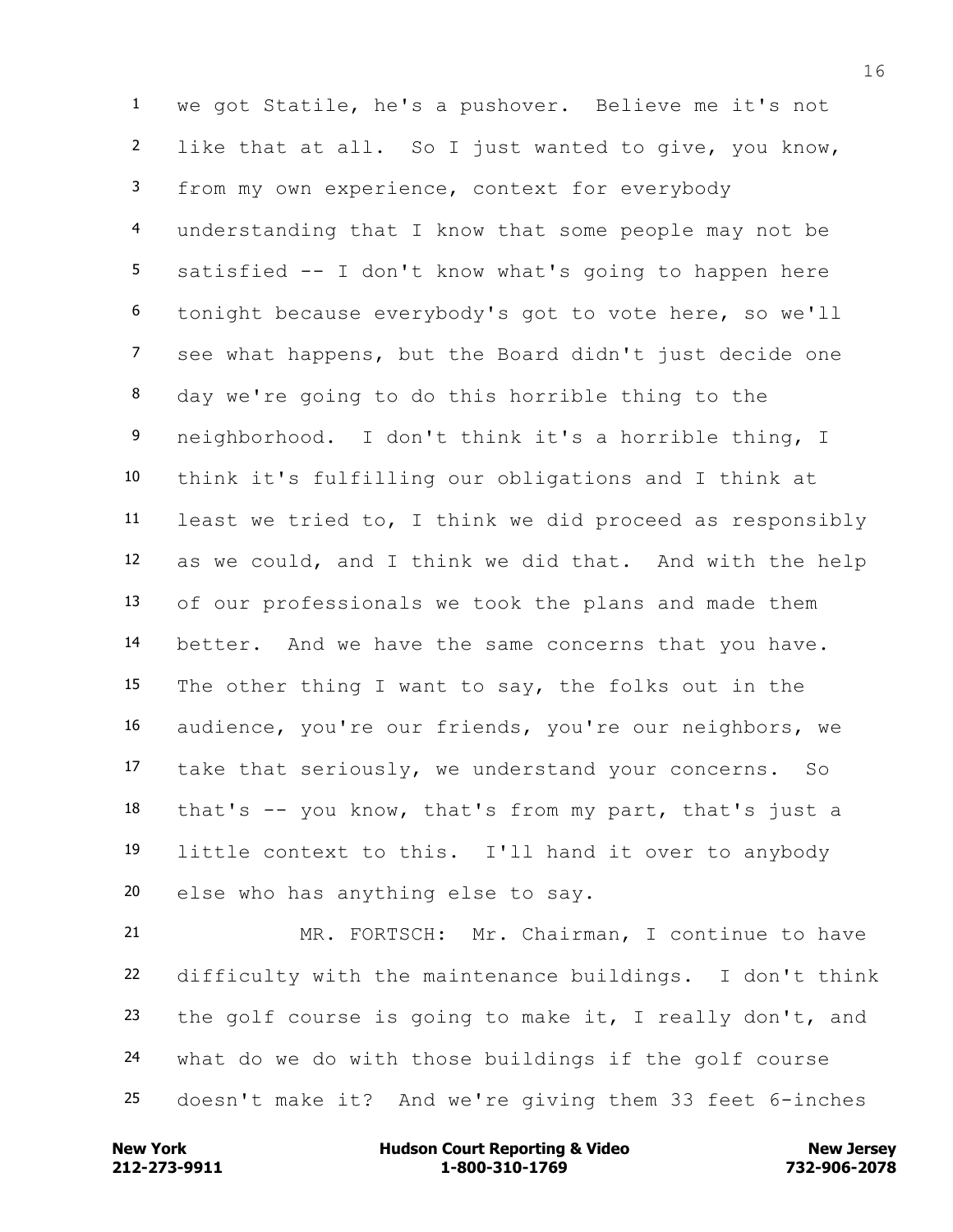where 25 feet is permitted. I don't think we would give that to an individual homeowner. And we're also looking at a setback for the COA lot, 11 feet is proposed where 50 feet is required. We would not give that to an individual homeowner. I don't think we should give that to a developer.

 CHAIRMAN LIPPERT: Yeah, you know, I've heard you say that before and I tell you I couldn't disagree with you more. First of all, affordable housing applications are rather indulgently treated. I don't think a Court would sustain that argument about a setback at all. They're allowed to develop these things in the most cost effective manner. I don't think the setback affects anything external to the development at all. So, you know, and as far as the golf course failing, look, anything can fail. I don't think -- we're supposed to look at something from a land use point of view and, you know, does the Application meet the criteria of the ordinary, does the Application meet the criteria of the Municipal Land Use Law and any other applicable laws, that's what we're supposed to look at and, I'll tell you what, if we were to deny this Application and the golf course were to fail, as you expect that it will, we've still got a problem. So here we've addressed our Mount Laurel obligation. The other thing you have to take in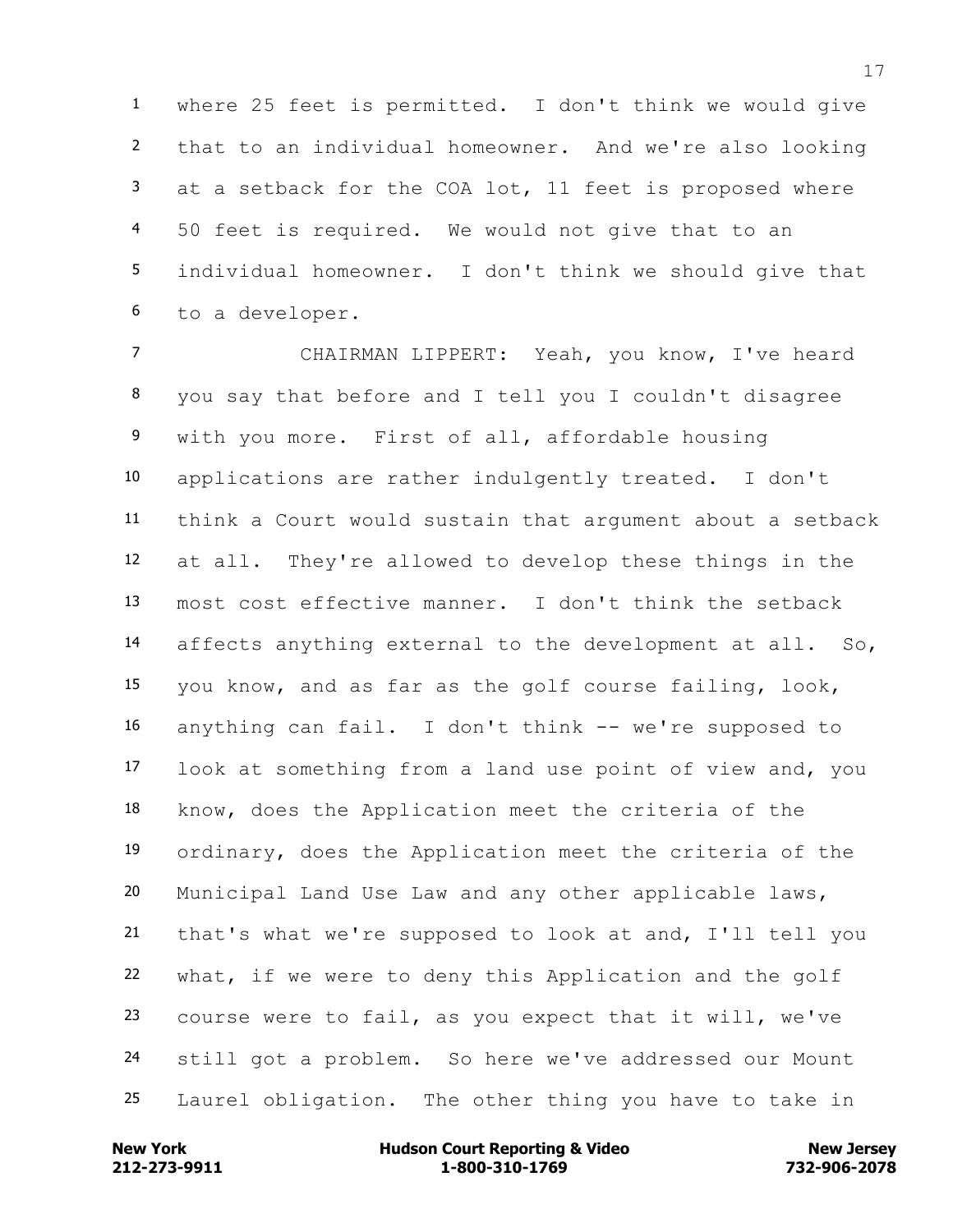mind is that you have to assume that the people who are bringing this application are sophisticated investors, they're putting up a lot of money to build this and they don't do it lightly and that's our system, that's a capitalist system, people invest capital and they take risks and they assess the risk. And we have some people who I think have a track record of success who have done that and that's what you can do. So, you know, that's my view. I respect your opinion, but I don't agree with it. COUNCILMAN BROMBERG: I could also add after reviewing the Ordinance, you know, one more time specifically looking at that point the Ordinance that was passed over a year ago, there is a section there, permitted accessory uses, to address your concern with that and accessory uses shall be permitted in conjunction with a golf course use provided such operation's clearly incidental and support its use of a golf course. So those accessory buildings by ordinance would not be able to be used for anything else, that's my understanding. You guys are the attorneys, but this is the Ordinance that we passed. So the entire project hinges on preserving the open space of the 18 holes and whatever is, you know, these accessory buildings that you're concerned with have to be used for a golf course. If there was ever something else or this, you know, this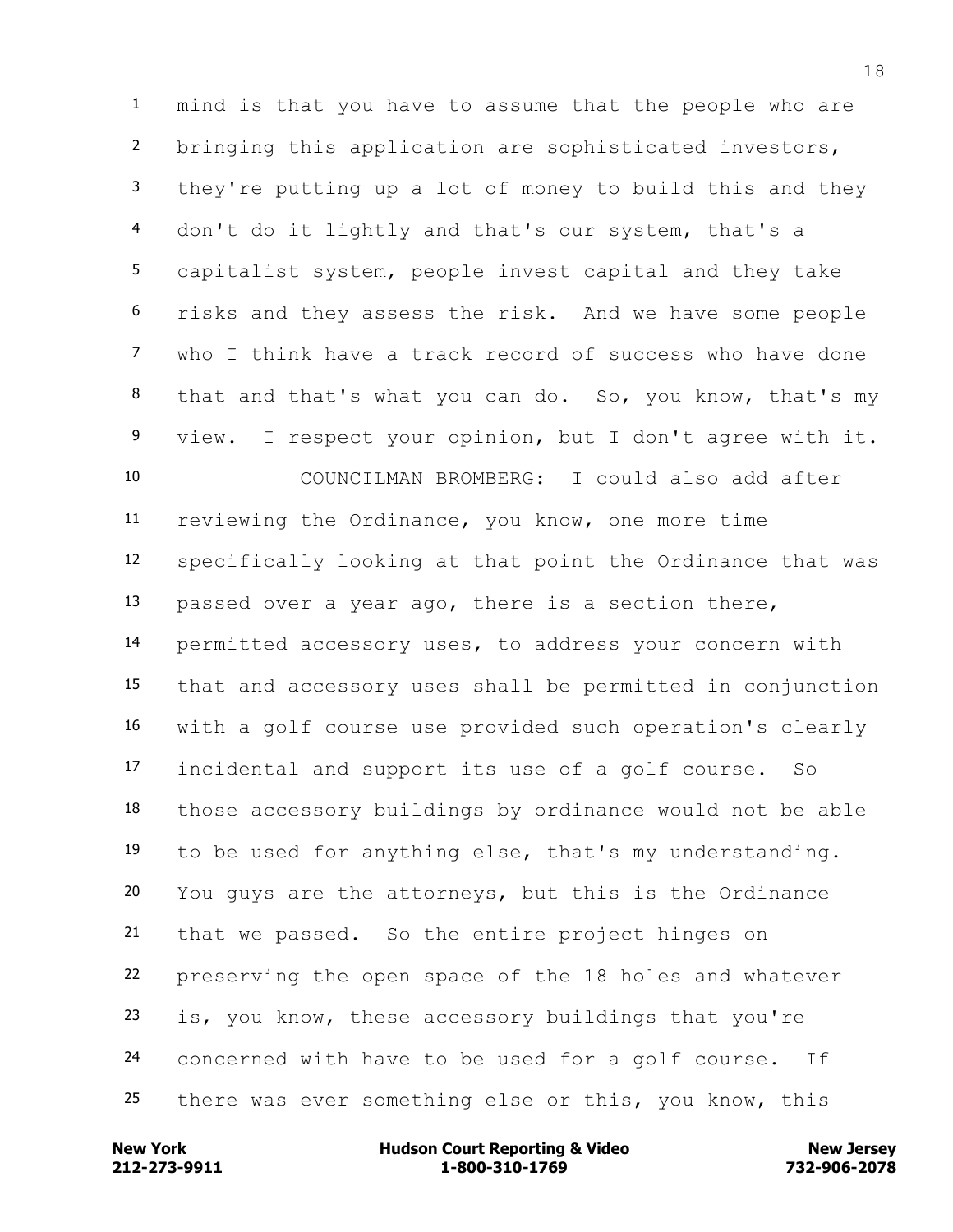would be a monumental redo of everything, so I don't really see that happening.

 MS. VACCARO: I do have a question. Could these accessory buildings ever set a precedent for industrial facility and if the golf course ever were to God forbid, we don't want that to happen, but if it would ever go out of business would this become an industrial site?

 CHAIRMAN LIPPERT: It's not zoned for industrial use, so I think the clear answer is no.

 MR. STATILE: If the golf course were to cease operation, surely something's going to come in and replace it, I don't know what it would be, but they would have to come back before this Board. So those accessory buildings, the first question would be what are you doing with those buildings out there, you can take them down, and you could do what you want to do, I don't know what they're going to do but, you know, housing -- again I have no idea what they're going to do with the property, but whatever it would be it would still have to come back for site plan approval to this Board and that lingering thought would still be in the minds of the Board looking at the site what are these big buildings for now if you don't need them anymore, what are you doing with them. MS. VACCARO: I'm thinking of Colleen Lund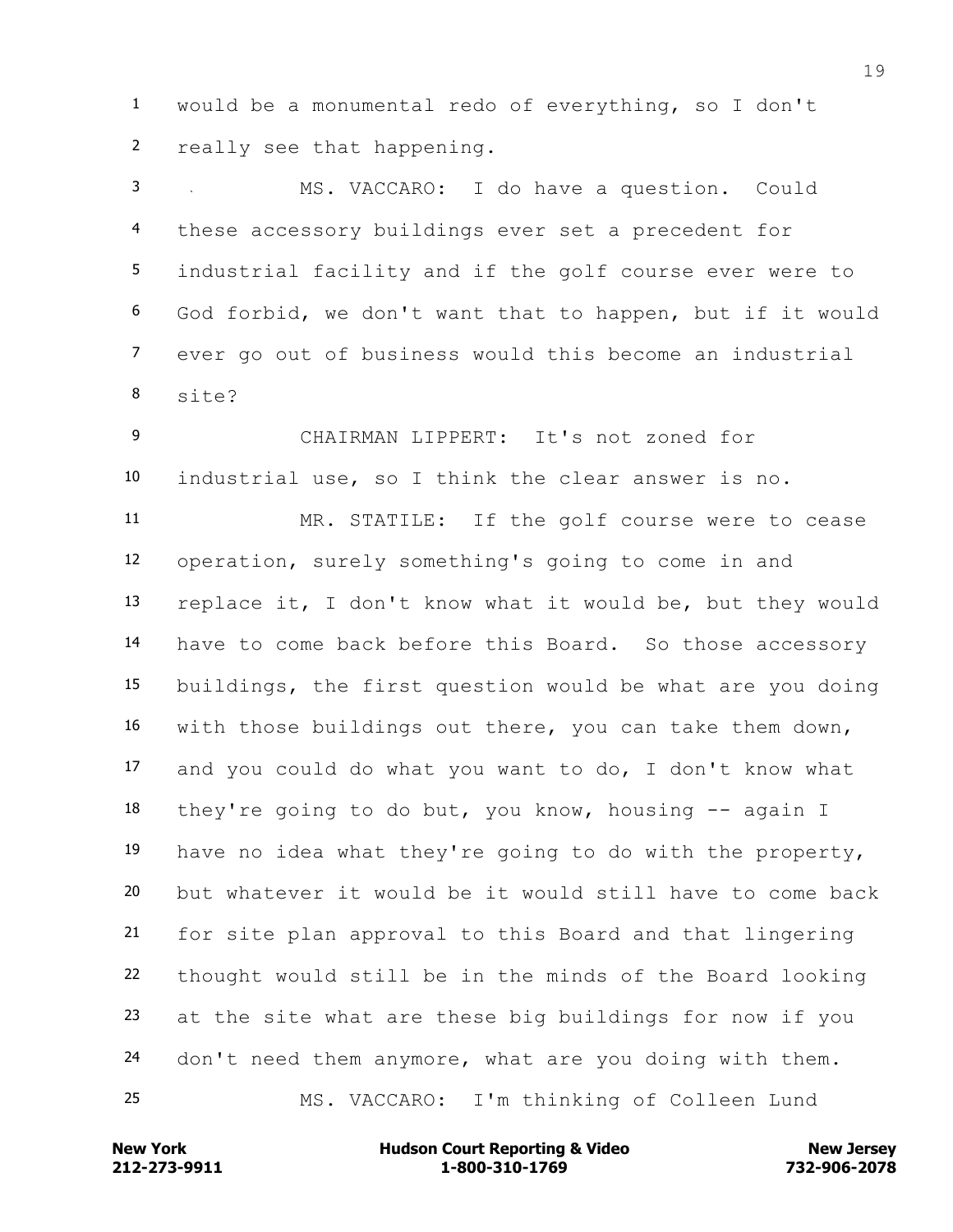property, that's what I'm thinking about.

 MR. STATILE: The maintenance buildings they're proposing. I mean, if they change the use of the property from golf to something else, if the golf course were to fail, the question comes to the Board -- MS. VACCARO: And again I'm going to state, I'm thinking about what happened with Colleen Lund. 8 MR. LIEBMAN: And I'm asking what's that about? MR. STATILE: I'm not familiar with Colleen Lund. What happened? MS. VACCARO: What happened with the use and we went bank in history, that's all I'm saying. MR. LIEBMAN: That appeal that we had with the zoning office. MR. STATILE: That's different though. 16 MR. LIEBMAN: That was a very unique situation. MR. STATILE: Here it's very clean and very clear what's going on here. MR. LIEBMAN: That was a question of whether the use predated the Ordinance. MS. VACCARO: Okay. MR. LIEBMAN: And this is very different. MR. FORTSCH: I have another problem with the COA units being segregated in one spot as opposed to disbursed throughout the development. I lived in a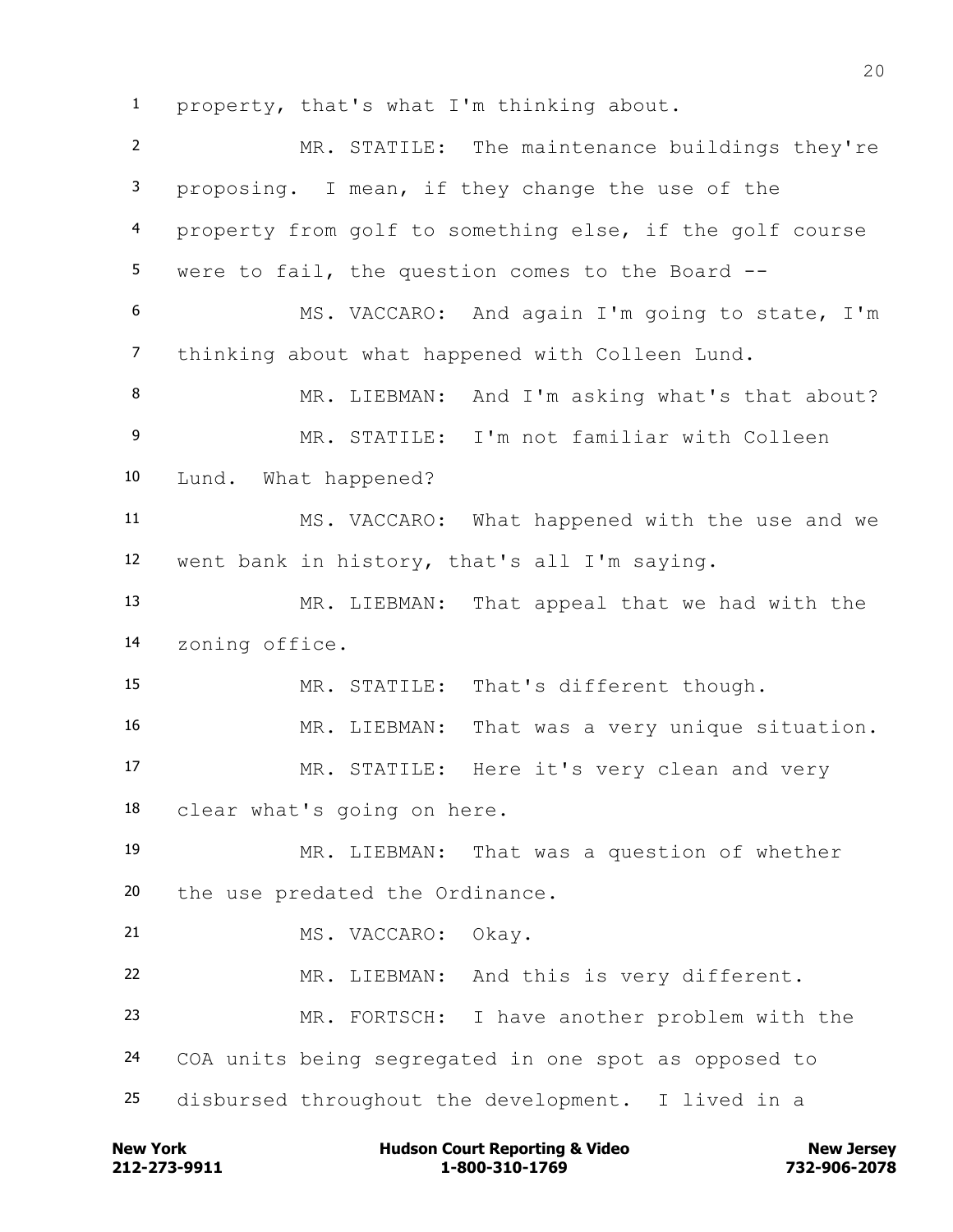Hovnanian complex when I was first married and the COA units were disbursed throughout the development. I could picture people saying that's where the poor people live. CHAIRMAN LIPPERT: Yeah, you know, I -- that was a common theme in the '90s and the planners in those days had that concern and I think that's a legitimate concern. The difference nowadays is that there are affordable housing advocacy groups that are parties to 9 all the applications that have to be approved by the Court because that's our system now. And what's Kevin's  $11 - -$ 

MR. LIEBMAN: Special master.

 CHAIRMAN LIPPERT: Kevin Walsh's group, Fair Housing --

MR. LIEBMAN: Fair Share.

 CHAIRMAN LIPPERT: Fair Share, and these people are the most zealous affordable housing people you could possibly imagine. They live for advocating for the development of affordable housing. Municipalities are frightened to death of them and they're parties to all the litigation that goes on. And they've vetted this application and they've approved it. And that, you know, speaks very loudly to me.

 COUNCILMAN BROMBERG: Are we open to just general questions? I just want a couple clarifications.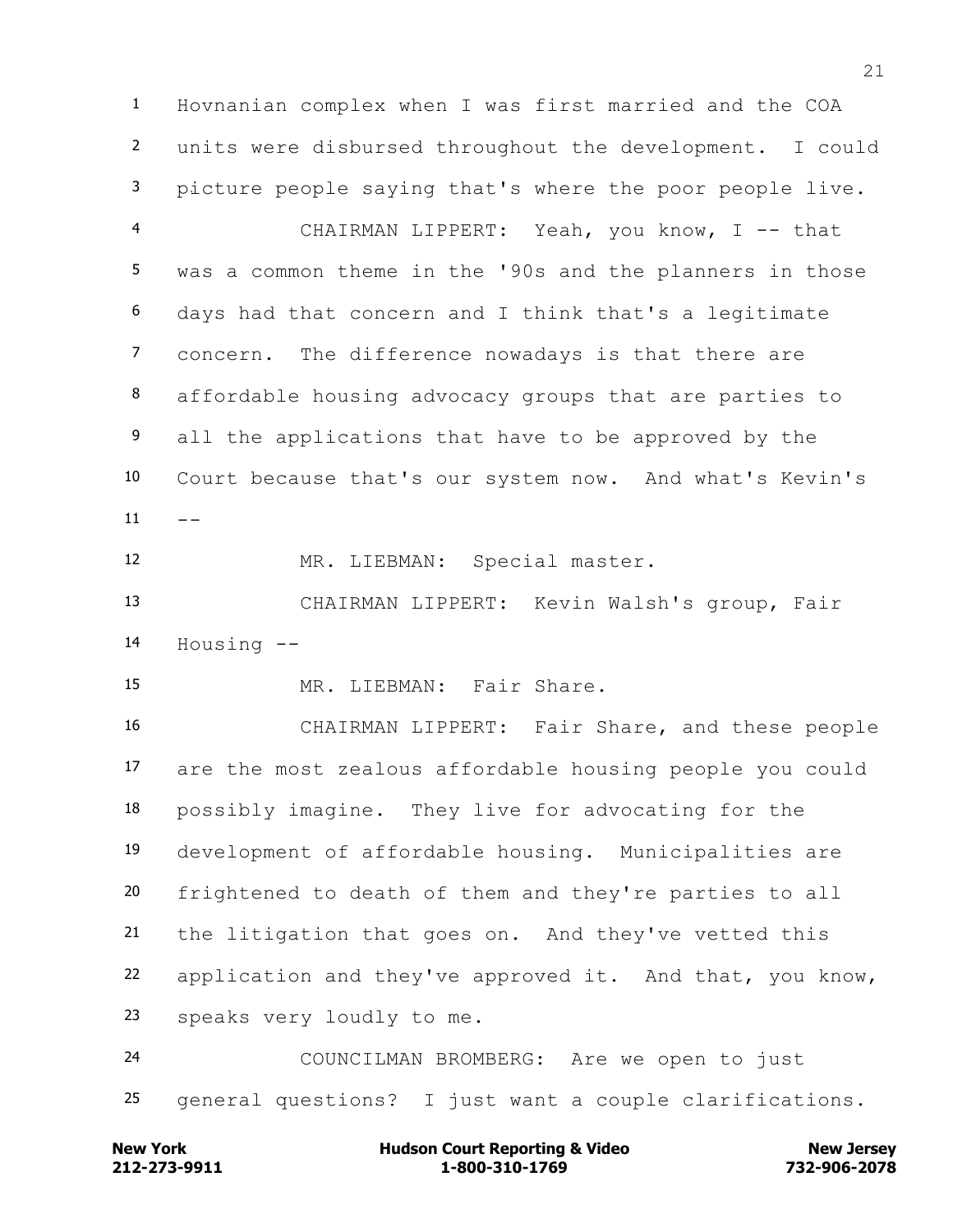CHAIRMAN LIPPERT: Sure.

 COUNCILMAN BROMBERG: Page 11, with respect to the acreage of each of the lots, there's the .4 acres anticipated to be dedicated to Bergen County. I just want to clarify that is for roadway improvements? MR. STATILE: Yes. COUNCILMAN BROMBERG: That's what I thought, I just wanted to make sure. So they're donating that 9 acreage for the betterment of the roadways in the general area. Okay. On Page 24, Item 6, I believe, two access points. Did we discuss two or three access points during construction, Chris.

 MR. STATILE: They have one now so we wanted at least two, that's satisfactory.

 COUNCILMAN BROMBERG: You're satisfied with the two, that they'll be able to do this without jam ups or detriments to traffic flow for the neighbors?

MR. STATILE: Yes.

 COUNCILMAN BROMBERG: Was there going to be a punch list for the developer's agreement that is going to be turned over to the Council with respect to the bike path, the street lighting, were there other issues that were--

MR. LIEBMAN: So the way that my office drafts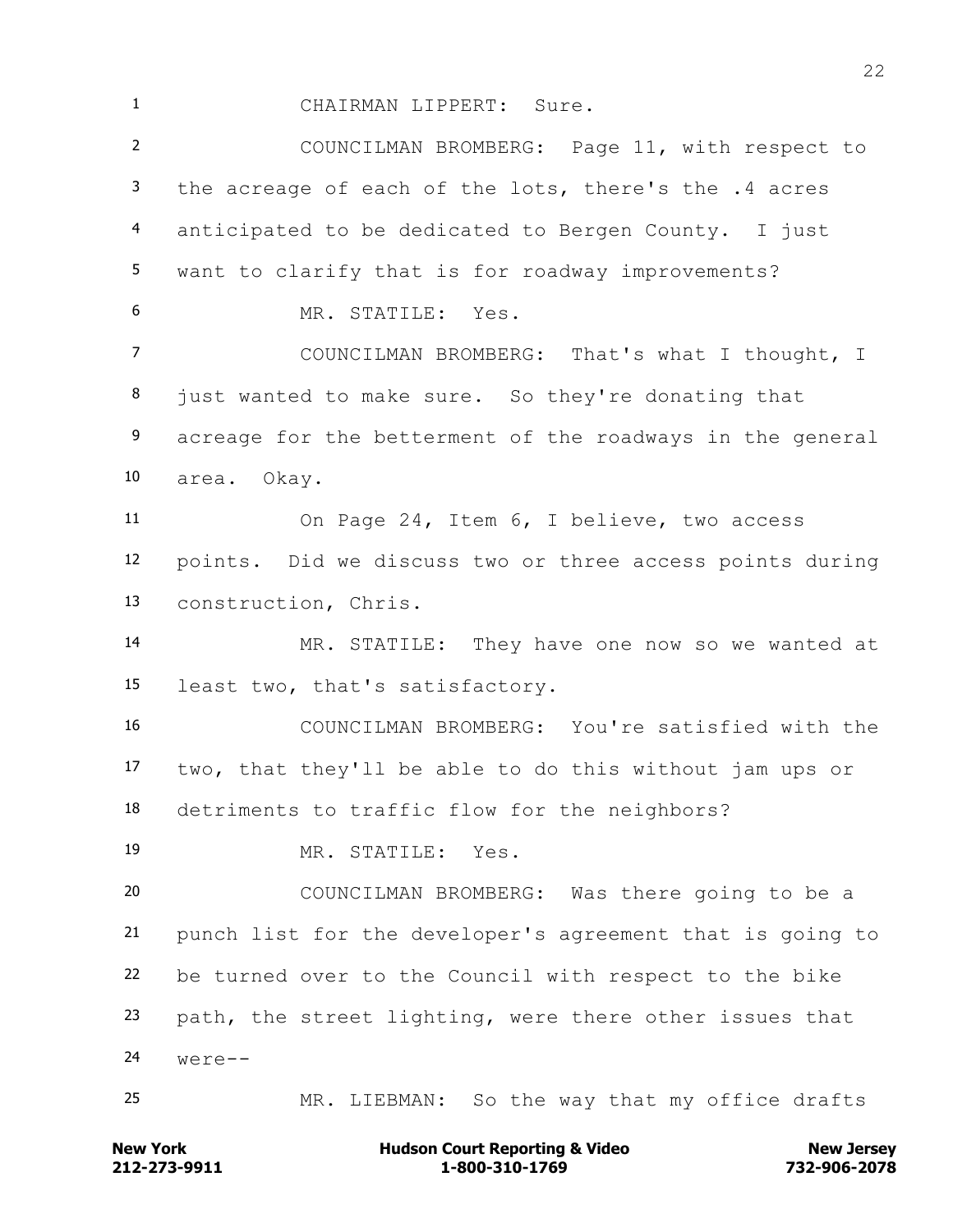the developer's agreements is every one of these 27 conditions goes into it and then we take the review letters from the Board Engineer and from the Police Department and Fire Department and all of the conditions from their letters. I've never heard it described as punch list, but that's a good way to describe it.

 COUNCILMAN BROMBERG: To make sure we don't miss anything.

 CHAIRMAN LIPPERT: I'm sure there will be a list of things that need to be --

 MR. LIEBMAN: And Chris of course will get the developer's agreement also and then the Borough Attorney. COUNCILMAN BROMBERG: I'm sure you wouldn't let that happen, but I just want to make sure that we do our part too.

MR. LIEBMAN: Yeah, we'll get it done.

COUNCILMAN BROMBERG: Thank you. That was it.

 MS. VACCARO: Are we going into the document in more detail?

CHAIRMAN LIPPERT: Yeah, we can.

 MS. VACCARO: Because Page 26, second paragraph really needs further clarification on remediation work. I really need to get a better understanding of that. MR. LIEBMAN: Let's go back a little bit, if we

can, to Page 25.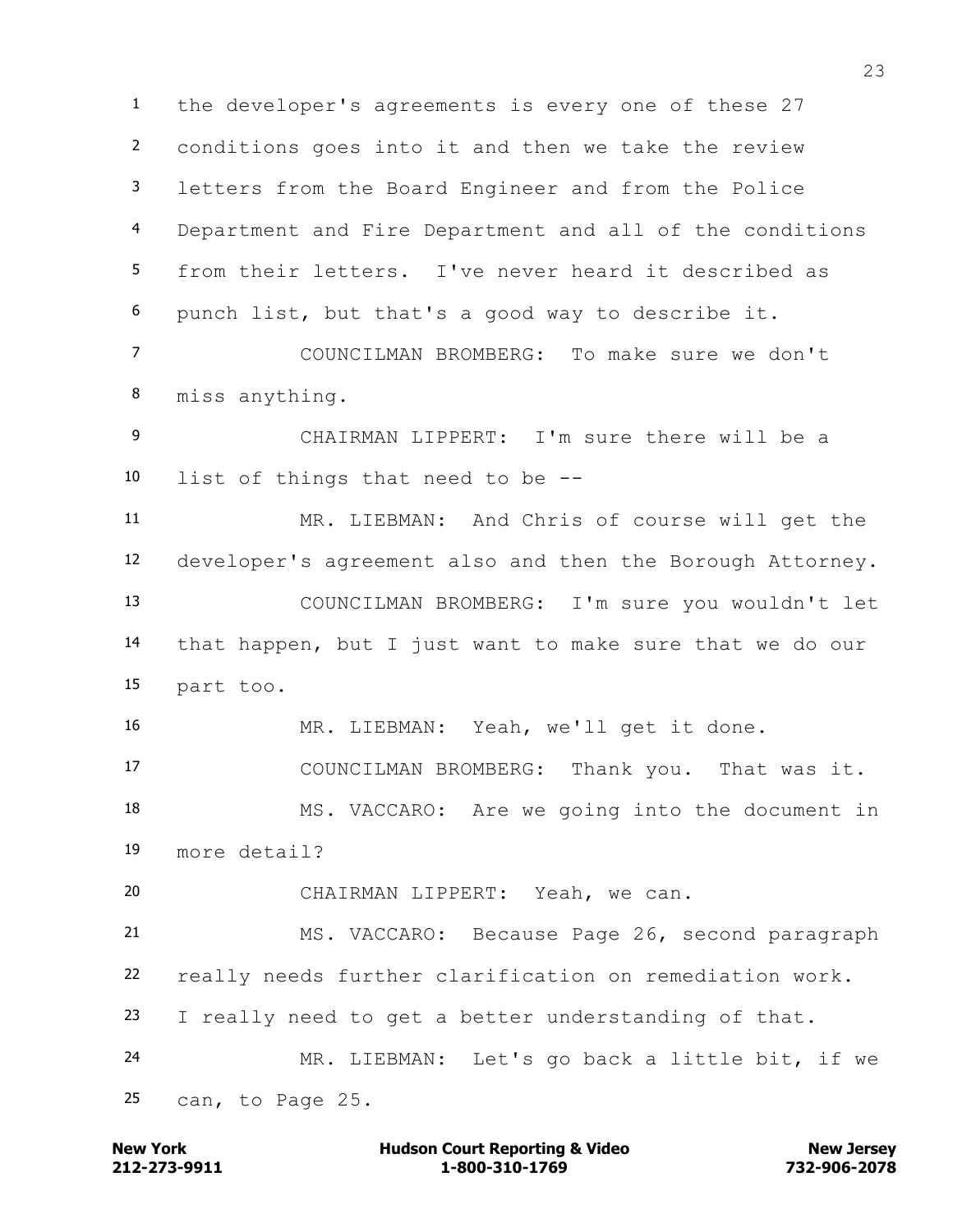MS. VACCARO: Actually back to Page 23. MR. LIEBMAN: It's addressed in a couple of different places.

 MS. VACCARO: Going back to the soil testing, on February 28 there was testimony, I actually brought it up and I apologize if I didn't drill down deeper, but from I understand there was core samples tested and we were not privy to what those core testing samples were and I was not around because of a family situation, but I felt the core samples should have been directed by the Town of River Vale and we should have paid that. I'd really like to get some clarification on that.

 CHAIRMAN LIPPERT: Chris can address it. MS. VACCARO: Okay.

 MR. STATILE: Yes, after this matter was brought up the Township's LSRP, the Licensed Site Remediation Professional, which actually works for our office as well, she's our sub-consultant, she and I met with the Applicant and their soils engineer who undertook the first round of testing, and what she did she went through those and she reviewed them and said, look, I want to do additional testing, so she basically directed herself where exactly she wanted the additional testing to be taken. So she did that. The Applicant went out and took more samples under her office's actual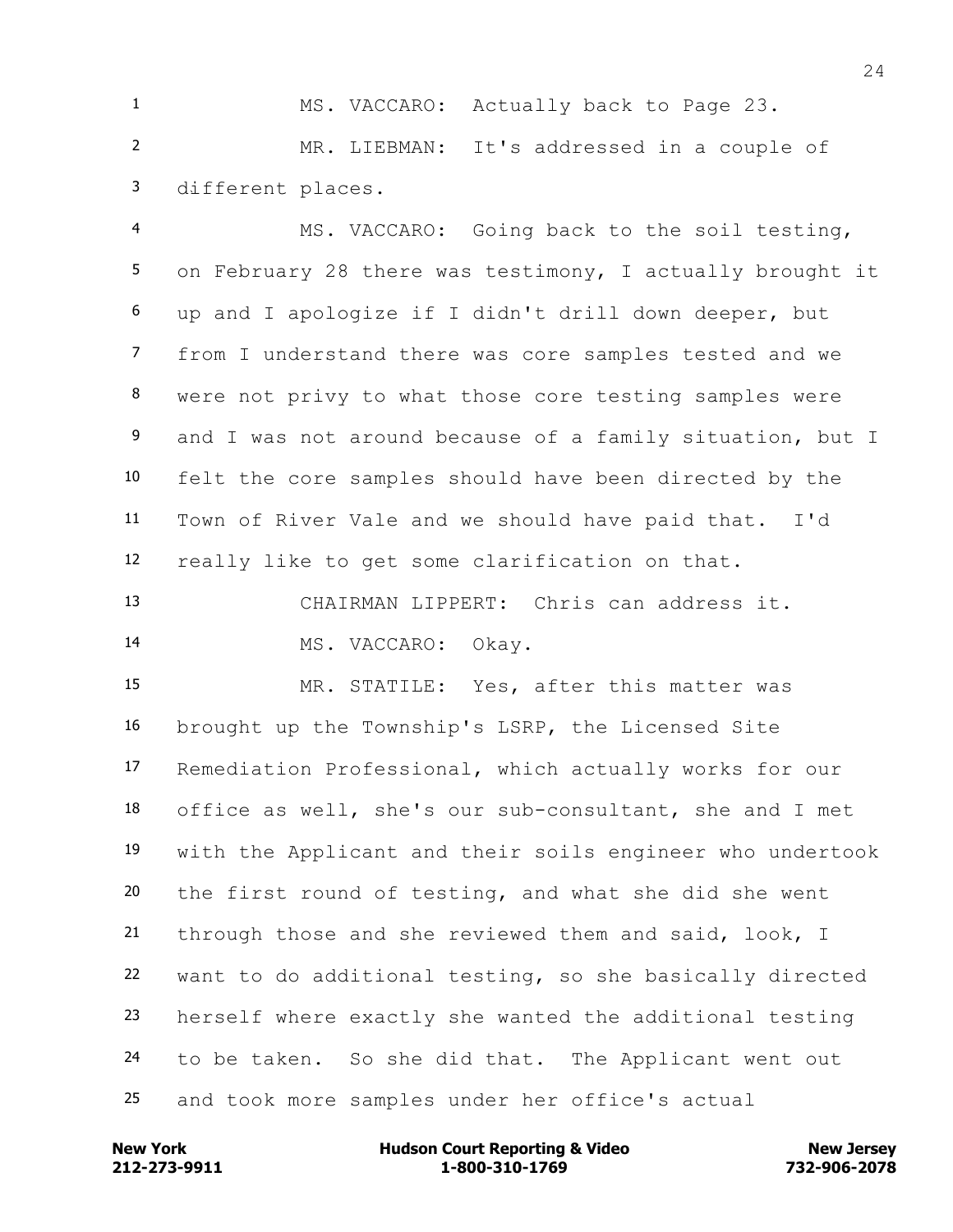direction.

 MS. VACCARO: So she chose those sites? MR. STATILE: Yeah, she chose the sites and she witnessed the testing and she witnessed the handling of materials as well. The results came back, I think there was only one location that was -- that had some contamination, that's going to be remediated by the Applicants. Out of all the entire site they looked at there was one. CHAIRMAN LIPPERT: And we're going to monitor that? MR. STATILE: She's going to monitor it, the LSRP's going to monitor that for the Township, she works for the Township. She does not work for the Applicant. MS. VACCARO: My apologies. Could you explain what the LSRP is? MR. STATILE: Licensed Site Remediation Professional. In New Jersey now -- NJDEP got smart, they said, you know what, we're not going to pay for this anymore, we're gonna make everybody in New Jersey who's got a contaminated site pay for their own professional who takes the place of DEP, essentially, and has to certify at the end of the day that everything is clean. So DEP sort of walked away from all the responsibility, now it goes on the professional's back, which I hope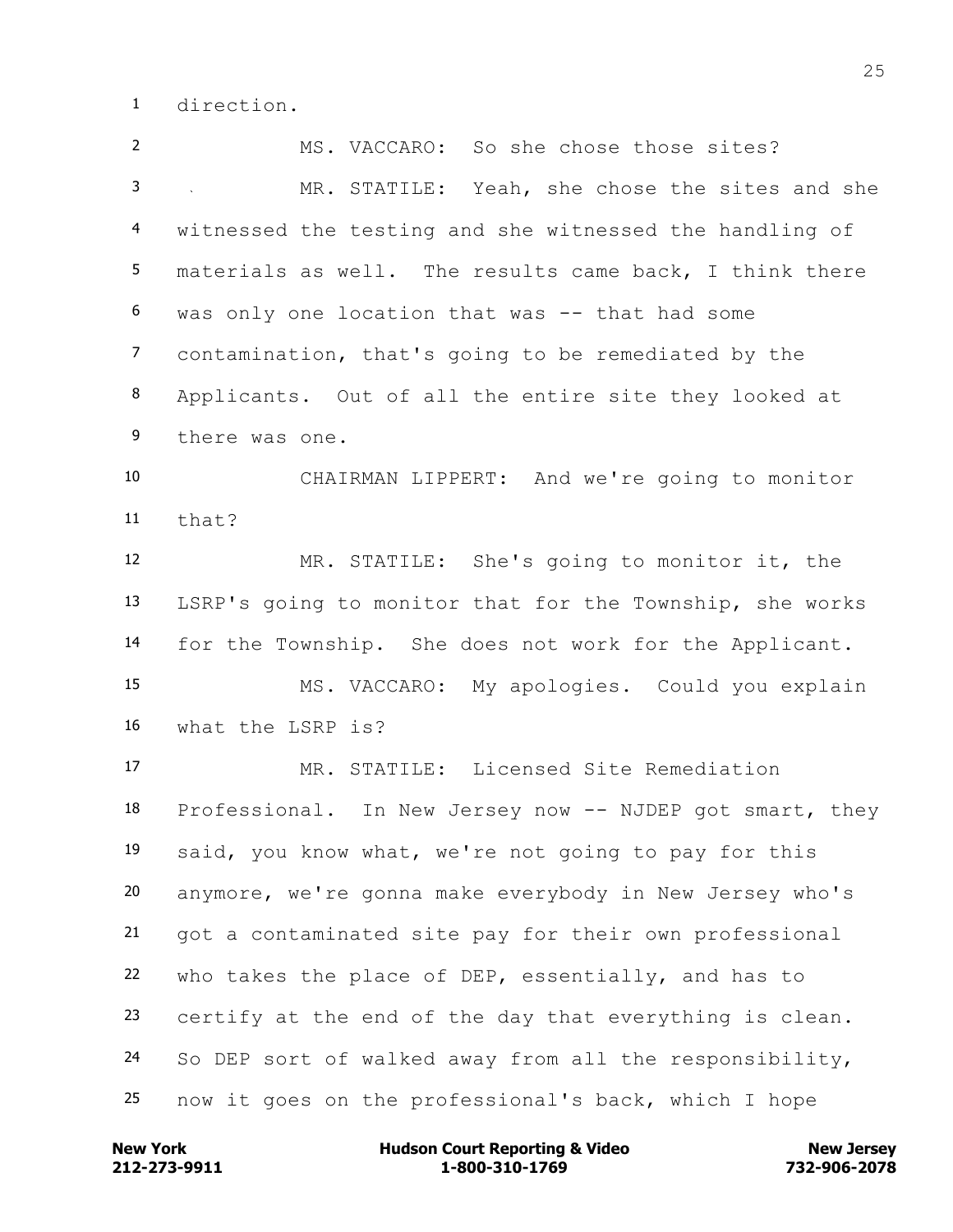they're insured for that as well. So that's how the program works and we have on your own LSRP in town.

 MR. LIEBMAN: So we included a number of conditions to really protect the town in that area and it starts at Condition Number 11 on Page 25. Mr. Chairman, I think maybe I should spread this out on the record a little bit just so it's front and center.

 The Applicant shall comply with all regulations 9 of the New Jersey Department of Environmental Protection including but without limitation of submission of required data, LSRP oversight for remediation work, report of any incidents mandated by DEP regulations to the DEP Hotline, reporting obligations as required, copies of the reports and data will be submitted to the Township Environmental Consultant Lois Spagnola, the environmental group or her successor as appointed by the Township for review prior to submission to the DEP. So our professionals will see everything in real time as it's happening before it even goes to DEP.

 Condition 12 is that the Applicant's going to copy the Board Environmental Consultant and Engineer on all correspondence to the DEP and keep us advised of any remediation work.

 And Paragraph 13 was concerning specifically at Miss Spagnola's request and that's that the applicant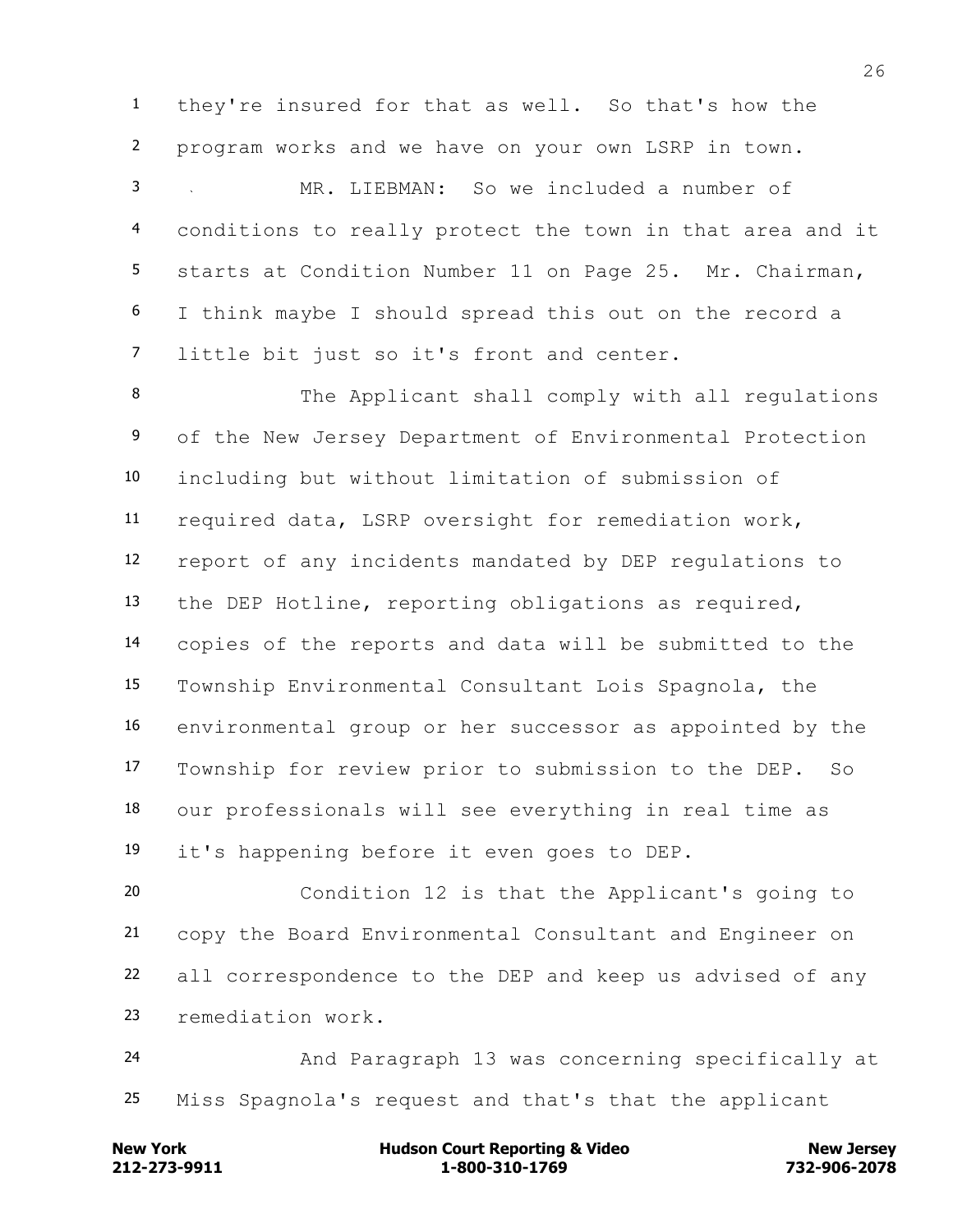shall indemnify the Township for any claims arising from any contamination. I really felt like that was honestly legally unnecessary because how can the Township have any responsibility. It's not our property anyway. MS. VACCARO: Right. MR. LIEBMAN: But just in case. MS. VACCARO: I noticed that as well. MR. LIEBMAN: So we're well protected. CHAIRMAN LIPPERT: And the same thing if you look at storm water management, there's going to be annual reports submitted for that, for the storm water retention system. MR. LIEBMAN: And all these conditions goes

 into the developer's agreement which becomes a contract between the developer and the Township.

 CHAIRMAN LIPPERT: Other items, other questions? All right. I guess we'll start taking one by one.

 MR. LEIBMAN: You can, Mr. Chairman or I think I only heard comments with respect to two items of, I don't even want to say contention, because I think it was really more civil than that. There was some concerns about the height of Building A and then there were some concerns about the 100 percent affordable component. The only variance on that was the rear yard setback as it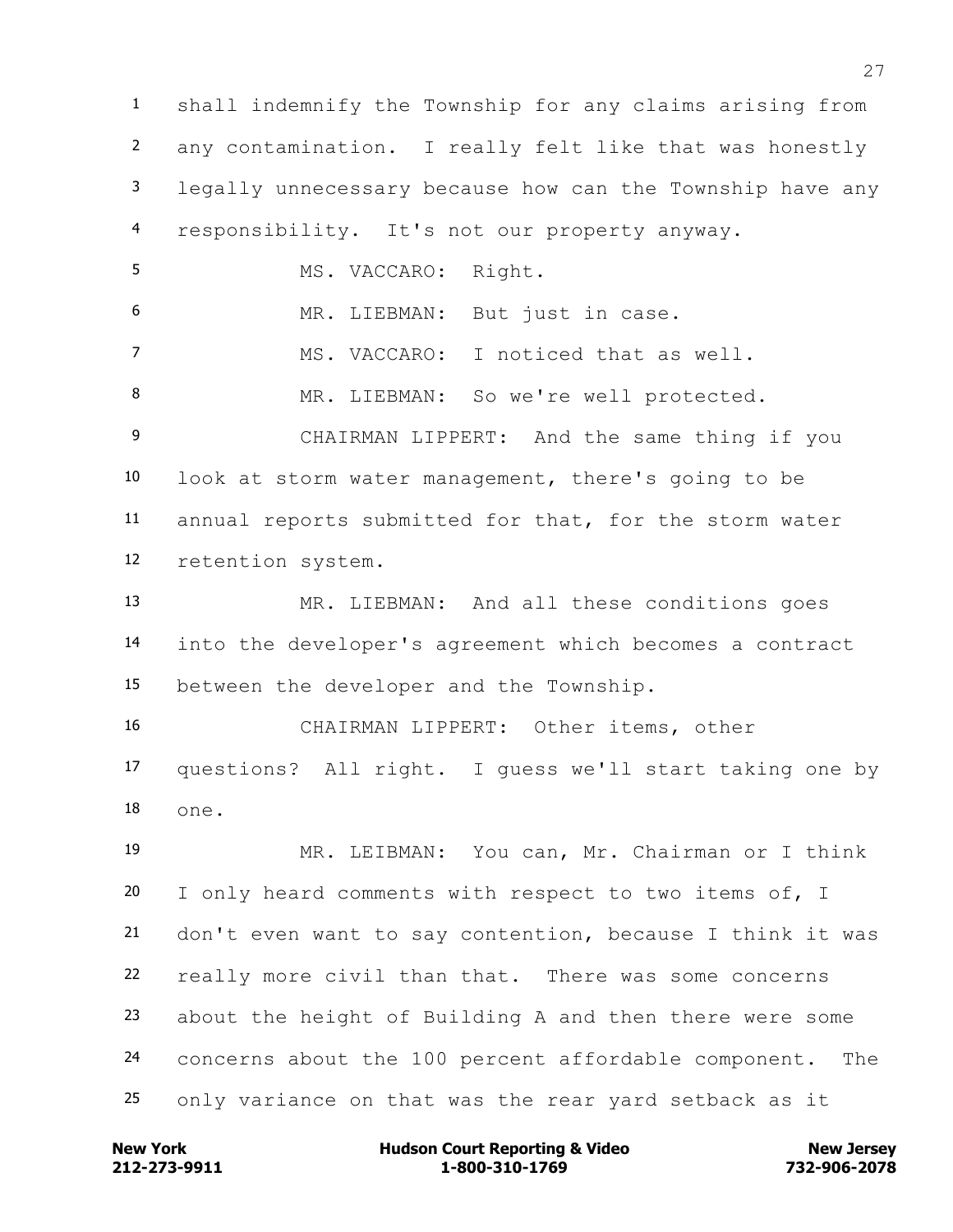goes from the COA lot to the other residential lot. So if you were going to vote on this in pieces I would vote it on -- I would separate those two pieces out and vote on everything else. I didn't hear any comments about the fencing, I didn't hear any comments about the signage or anything else.

 CHAIRMAN LIPPERT: All right. If everyone else is amenable to doing it that way, that would work for me. Why don't we take the two that were somewhat, I don't want to say in dispute, but people raised concerns.

 MR. LIEBMAN: So then I would suggest that somebody make a motion to approve the height of Maintenance Building A at 33 fee 6 inches and one-and-a-half stories where 25 feet and one story is permitted and then we could move on from there.

 CHAIRMAN LIPPERT: Anyone want to make that motion.

MR. PUCCIO: I'll make the motion to move.

CHAIRMAN LIPPERT: Anyone second.

MR. WAYNE: I'll second it.

 CHAIRMAN LIPPERT: Any discussion? All right let's have a role call.

CLERK: Mr. Lippert.

CHAIRMAN LIPPERT: Yes.

CLERK: Mr. Lowe.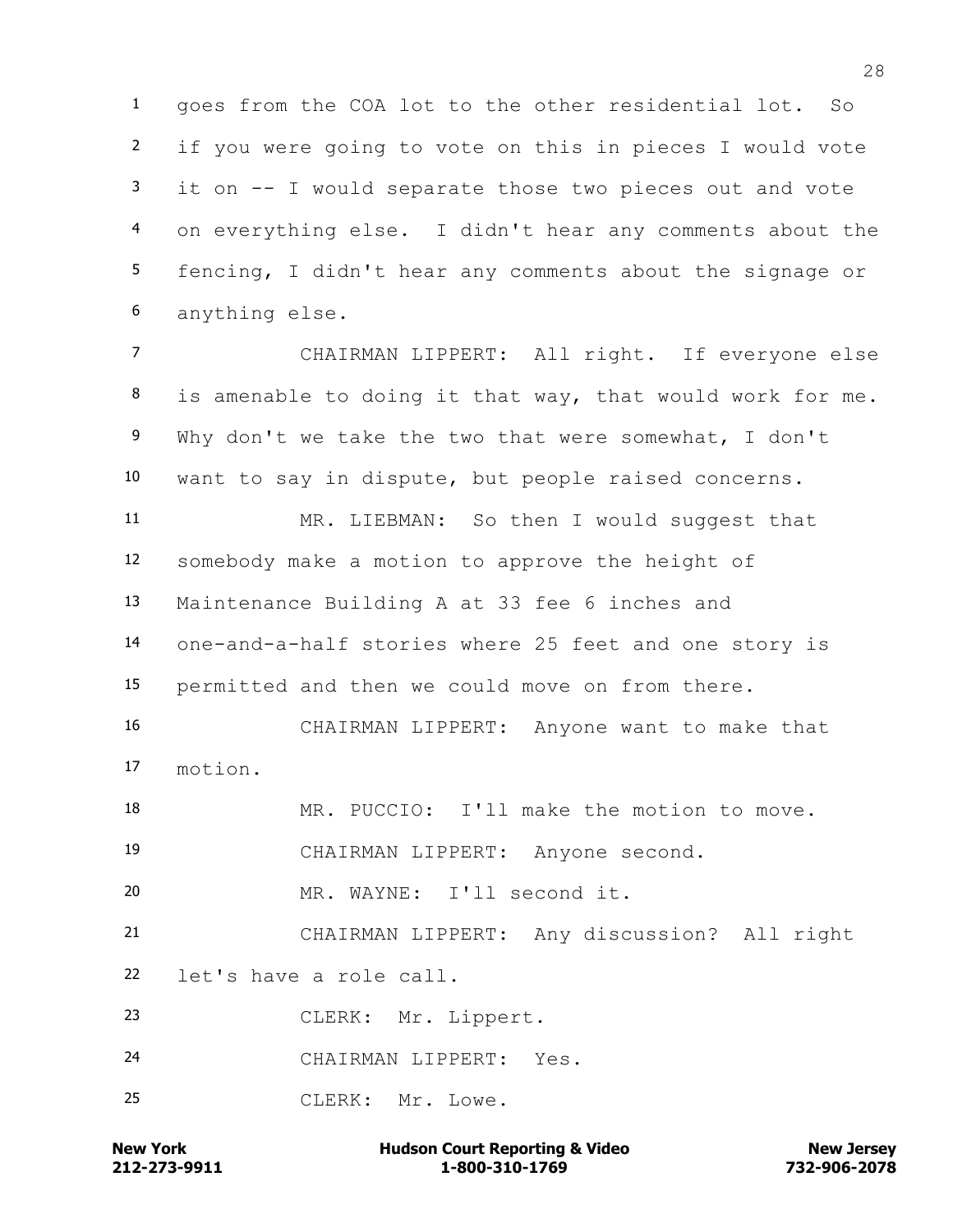| $\mathbf{1}$    | MR. LOWE: Yes.                                            |
|-----------------|-----------------------------------------------------------|
| $\overline{2}$  | CLERK: Mr. Fortsch.                                       |
| 3               | MR. FORTSCH: No.                                          |
| 4               | CLERK: Mr. Wayne.                                         |
| 5               | MR. WAYNE: Yes.                                           |
| 6               | CLERK: Mr. Puccio.                                        |
| 7               | MR. PUCCIO: Yes.                                          |
| 8               | CLERK: Ms. Vaccaro.                                       |
| 9               | MS. VACCARO: No.                                          |
| 10              | COUNCILMAN BROMBERG: One more for the record.             |
| 11 <sub>1</sub> | I should be on that list.                                 |
| 12              | CLERK: Sorry.                                             |
| 13              | COUNCILMAN BROMBERG: That's okay.                         |
| 14              | CLERK: Councilman Bromberg.                               |
| 15              | COUNCILMAN BROMBERG: I vote yes.                          |
| 16              | MR. LIEBMAN: The next item I think would be a             |
| 17              | vote on the rear yard setback for the COA building to the |
| 18              | residential lot behind it, it's 50 feet required and 11   |
| 19              | feet proposed.                                            |
| 20              | CHAIRMAN LIPPERT: Do I hear a motion on that?             |
| 21              | MR. WAYNE: I'll make the motion.                          |
| 22              | CHAIRMAN LIPPERT: Is there a second?                      |
| 23              | Well, I'll second it.                                     |
| 24              | Discussion? Let's have a role call.                       |
| 25              | CLERK: Mr. Lippert.                                       |
|                 |                                                           |

**212-273-9911 1-800-310-1769 732-906-2078 New York Hudson Court Reporting & Video New Jersey**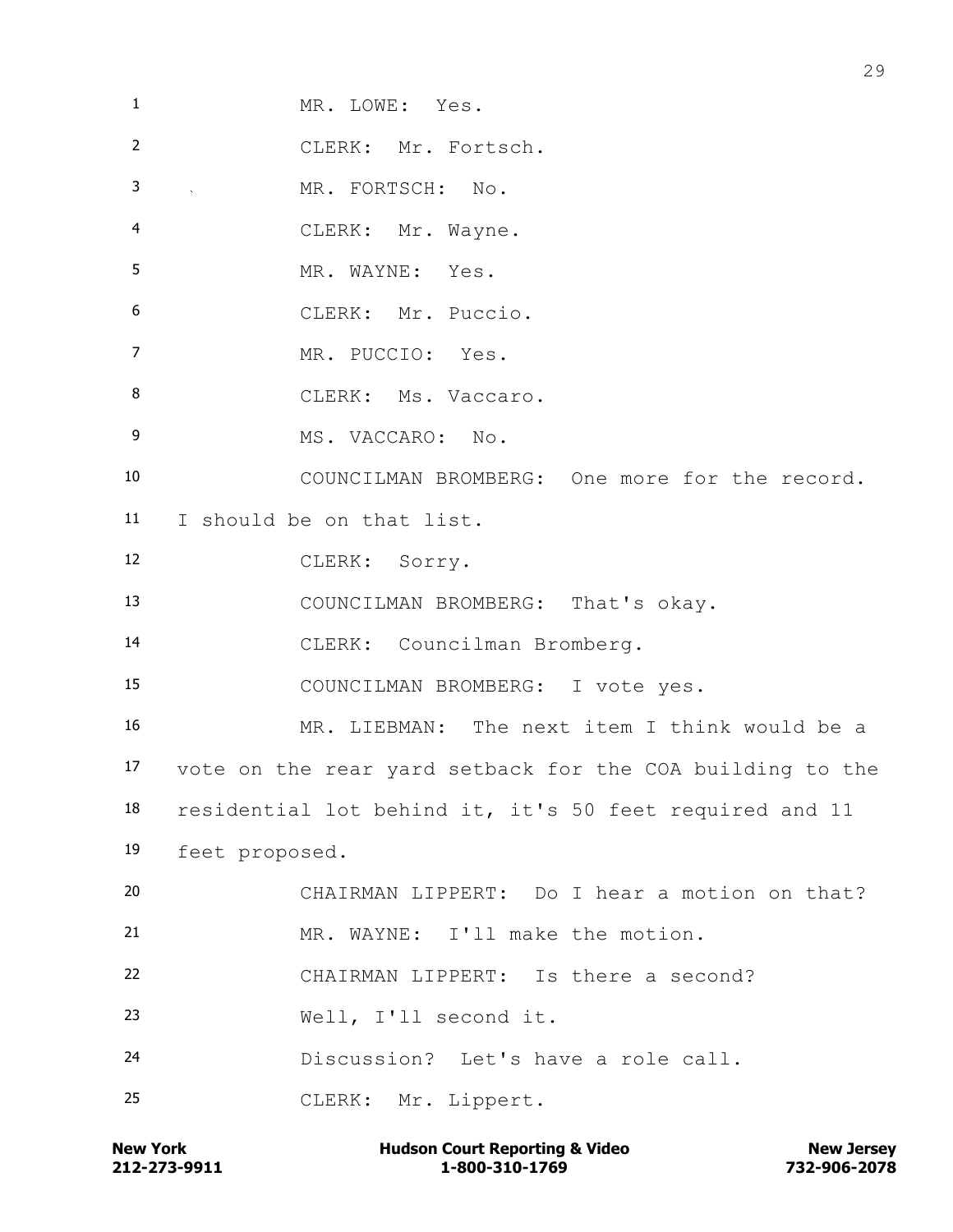| $\mathbf{1}$   | CHAIRMAN LIPPERT: Yes.                                    |
|----------------|-----------------------------------------------------------|
| $\overline{2}$ | CLERK: Mr. Lowe.                                          |
| 3              | MR. LOWE: Yes.<br>and the company of                      |
| 4              | CLERK: Councilman Bromberg.                               |
| 5              | COUNCILMAN BROMBERG: Yes.                                 |
| 6              | CLERK: Mr. Fortsch.                                       |
| 7              | MR. FORTSCH: No.                                          |
| 8              | CLERK: Mr. Wayne.                                         |
| 9              | MR. WAYNE:                                                |
| 10             | CLERK: Mr. Puccio.                                        |
| 11             | MR. PUCCIO: No.                                           |
| 12             | CLERK: Ms. Vaccaro.                                       |
| 13             | MS. VACCARO: No.                                          |
| 14             | MR. LIEBMAN: All right. So the approvals of               |
| 15             | those variances are concluded and I think somebody should |
| 16             | make a motion to approval the form of the Resolution as   |
| 17             | drafted for the balance.                                  |
| 18             | CHAIRMAN LIPPERT: Just to be clear, this                  |
| 19             | motion would encompass the rest of the relief which would |
| 20             | be site plan approvals, subdivision approval, and the     |
| 21             | other variances?                                          |
| 22             | MR. LEIBMAN: Right, and the waiver under the              |
| 23             | RSIS for the sidewalks, the fence at 5 feet instead of    |
| 24             | three feet, it piers at 3 feet instead of 6 feet, the     |
| 25             | area for the maintenance buildings and the height of the  |

**212-273-9911 1-800-310-1769 732-906-2078 New York Hudson Court Reporting & Video New Jersey**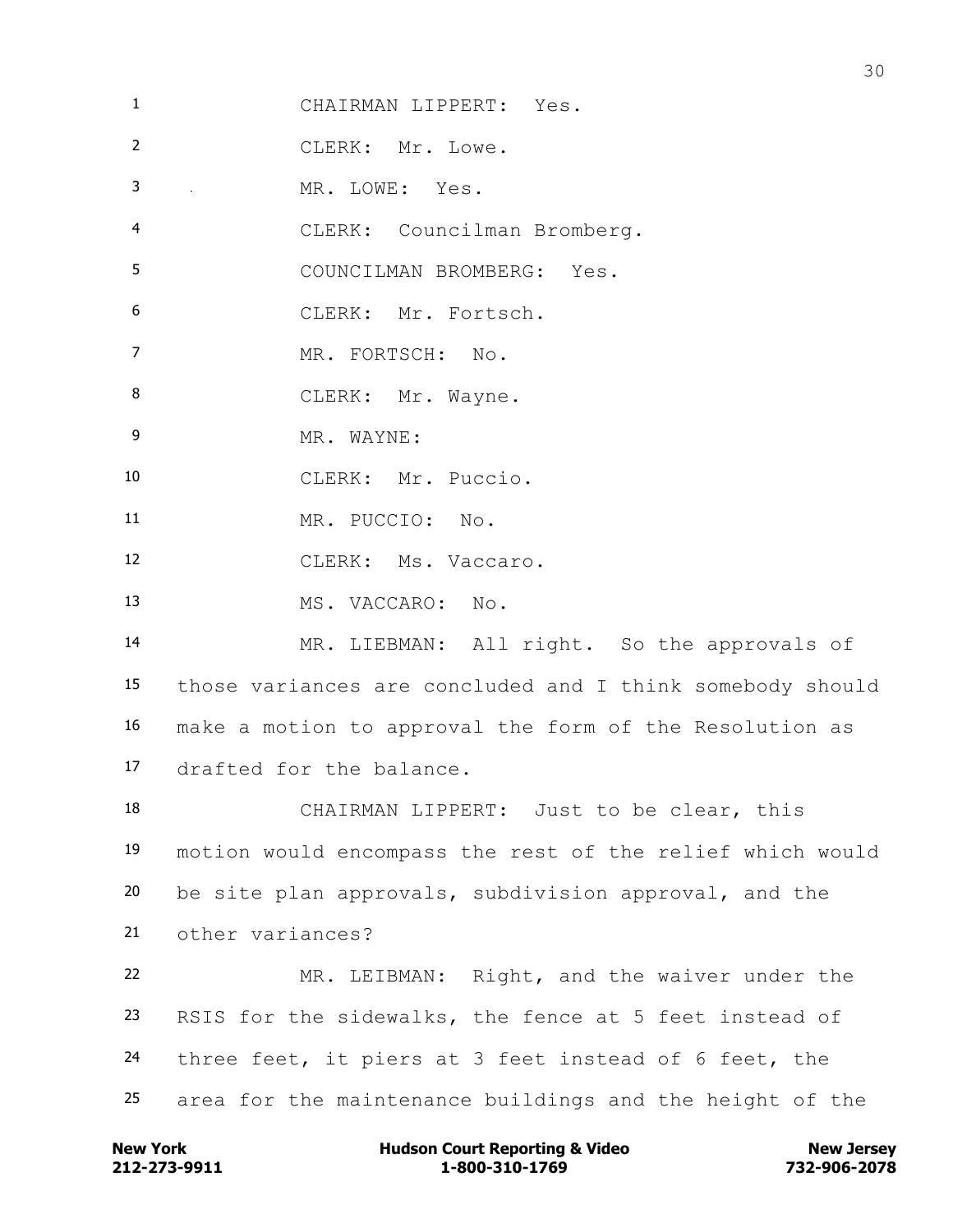other maintenance buildings, Buildings B after C. CHAIRMAN LIPPERT: Anyone want to make that motion? Well, I'll make that motion. Do I hear a second? MR. PUCCIO: I'll second. CHAIRMAN LIPPERT: Role call. 8 CLERK: Mr. Lippert. CHAIRMAN LIPPERT: Yes. 10 CLERK: Mr. Lowe. MR. LOWE: Yes. CLERK: Councilman Bromberg. COUNCILMAN BROMBERG: Yes. CLERK: Mr. Fortsch. MR. FORTSCH: No. 16 CLERK: Mr. Wayne. 17 MR. WAYNE: Yes. 18 CLERK: Mr. Puccio. MR. PUCCIO: Yes. CLERK: Ms. Vaccaro. MS. VACCARO: Yes. MR. LIEBMAN: That concludes the matter. Mr. Chairman, I have a copy of the Resolution I had ask you to sign. (Whereupon meeting is closed.)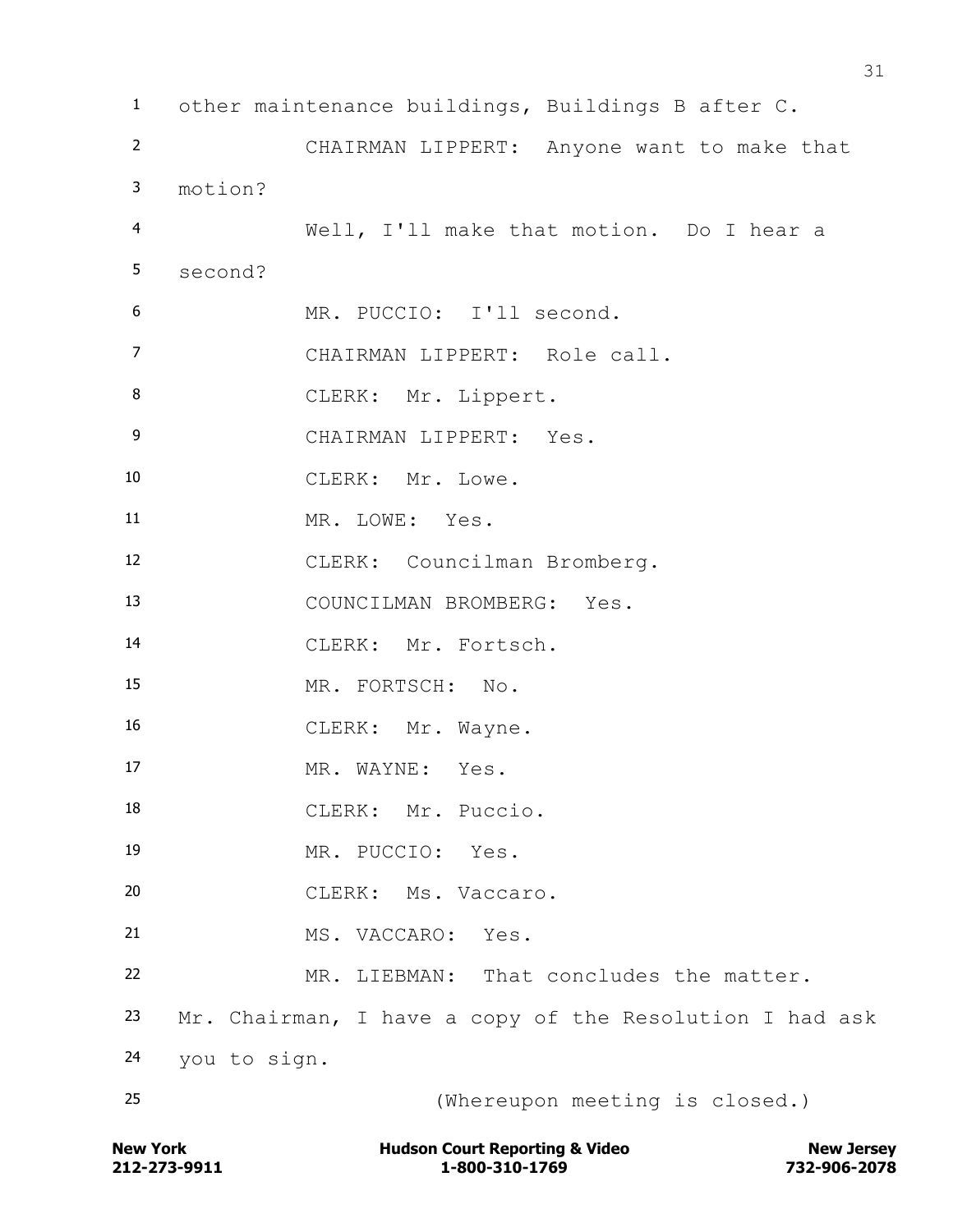MS. DARSA: Darlene Darcy, 23 Holiday Court River Vale.

 There are a number of things I want to address. First of all, Mr. Lippert, as a former teacher, as a parent, I was appalled at how rudely you addressed a lot of people that were in the audience completely concerned about what was going to happen when that development started to go up. You should be the leader and set an example and it was a very poor example. I spoke to you directly and after that you calmed down for like one meeting and then it went back to the same thing. I had asked probably in February or March as a former chemistry teacher and bio teacher I was most concerned about the impervious allowance. I called the DEP a number of times, I couldn't get through, they didn't call me back. I even called Suez because of indications that there could be issues with too much water coming down until I found out that everything was being diverted to those two ponds. So back in February or March many of you may remember I asked about the impervious allowance and it didn't make sense to me. So you said to me, it's on the record, Miss Darsa we didn't get a chance to finish tonight, I promise you at the next meeting we will address it, but it will be addressed.

CHAIRMAN LIPPERT: And we did that, we did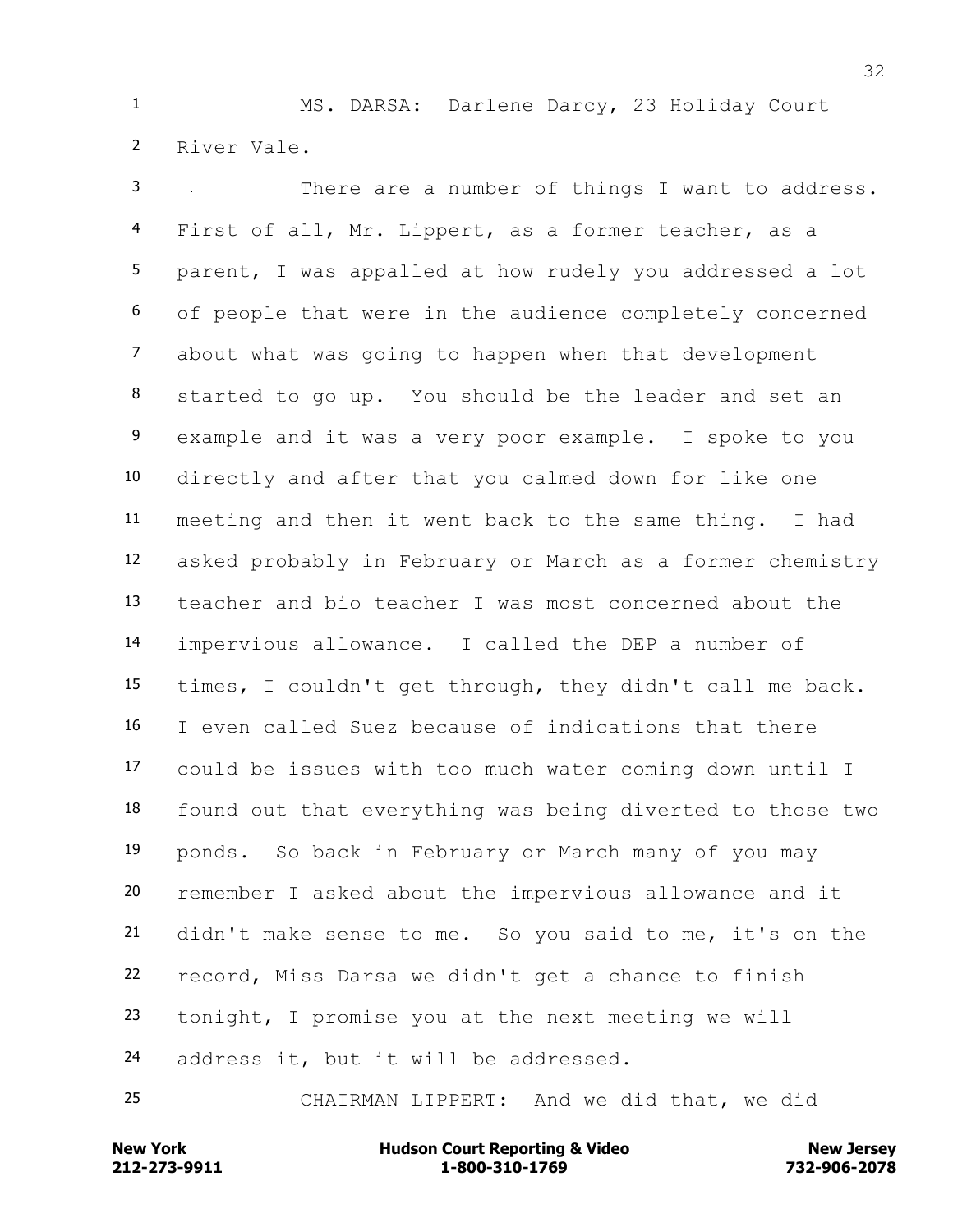that.

MS. DARSA: We absolutely did not.

CHAIRMAN LIPPERT: We did that.

 MS. DARSA: Excuse me, let me finish. You did not. The next meeting on the record again you said I'm sorry Miss Darsa we didn't get a chance to address it, but there be addressed. So at the very last meeting I 8 had spoken to, I forget the engineer's name, the woman, 9 and over the weeks she had said I have to let the planner talk about it, she's the one. So at the meeting when the planner got up to speak she was talking about landscaping and the landscaping was this percentage and therefore it was okay for the impervious. So I got up at that meeting, and it was the meeting where the lawyer that we hired, you know, decided to kind of like throw in the towel  $-$ 

 CHAIRMAN LIPPERT: Wait, wait, wait, excuse me, I gotta interrupt you. The lawyer that you hired did not decide of his own volition to throw in the towel. I want this to be clear on the record, he received direction from your Board of Trustees. MS. DARSA: That's correct. That's correction.

 So it didn't matter to me. I wanted to get some answers. So I stood up and I addressed the planner after I

addressed Miss -- I forget her name.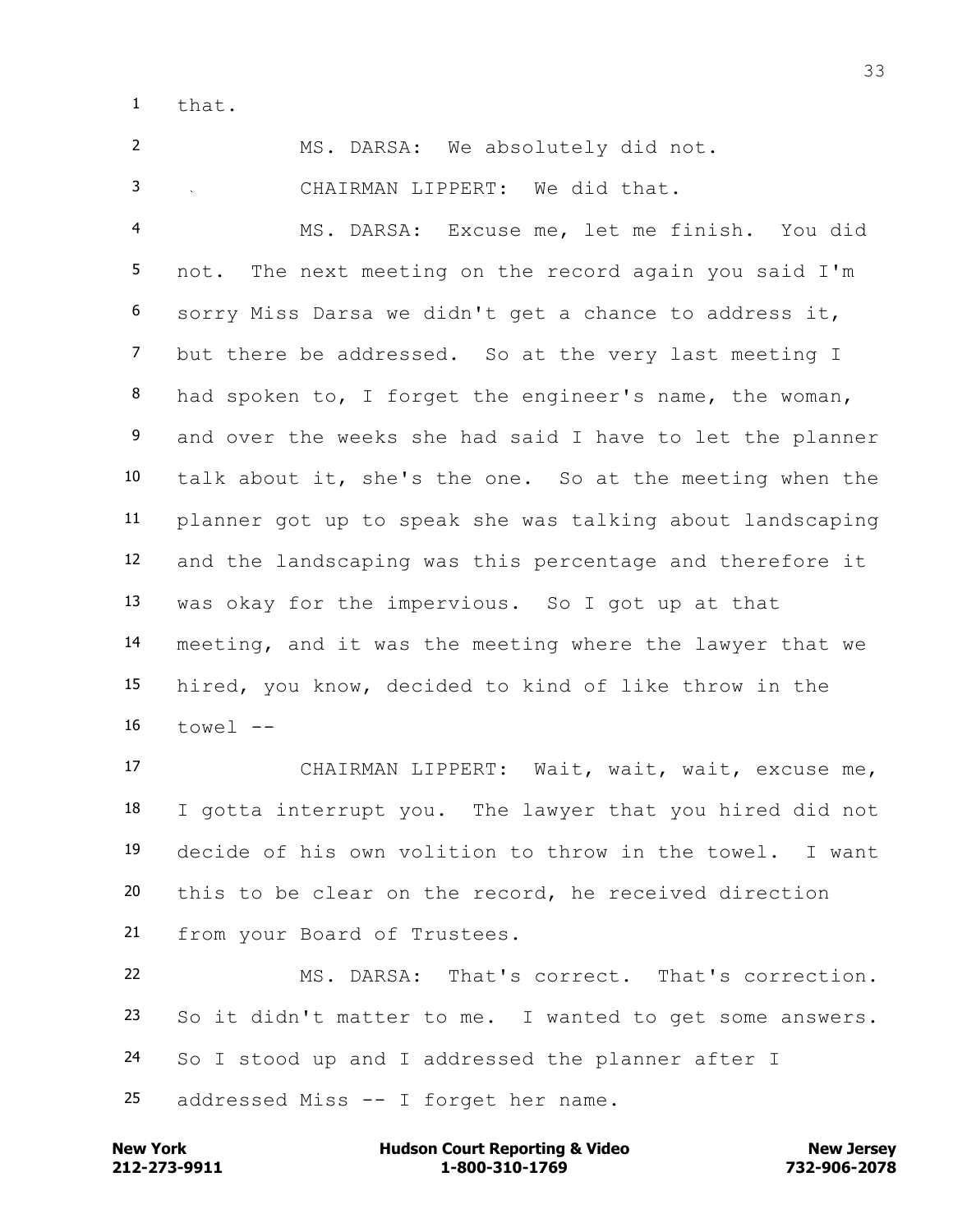MR. STATILE: Gavin. MS. DARSA: Gavin, and I said to her what's the deal with the impervious allowance, you had said you didn't really know that, when the planner speaks she will address it. And at that time Mr. Statile, and I have nothing against you, Mr. Statile, but it took until the last meeting for you to pipe in and say, yes, it's -- the impervious is being considered, the numbers we use don't 9 just deal with the nine holes, they deal with the entire golf course. CHAIRMAN LIPPERT: So you did get an answer to that question. MS. DARSA: Mr. Lippert, you have to be kidding me. Yes, I got an answer -- CHAIRMAN LIPPERT: I'm not kidding, I'm totally serious. I'm listening to every word that you said and I'm deadly serious. MS. DARSA: That fact was known back in February or March. CHAIRMAN LIPPERT: What fact. MS. DARSA: The fact that it was as a result of the entire golf course. CHAIRMAN LIPPERT: Okay. MS. DARSA: But it took until I got back up that last day to get that answer. That is totally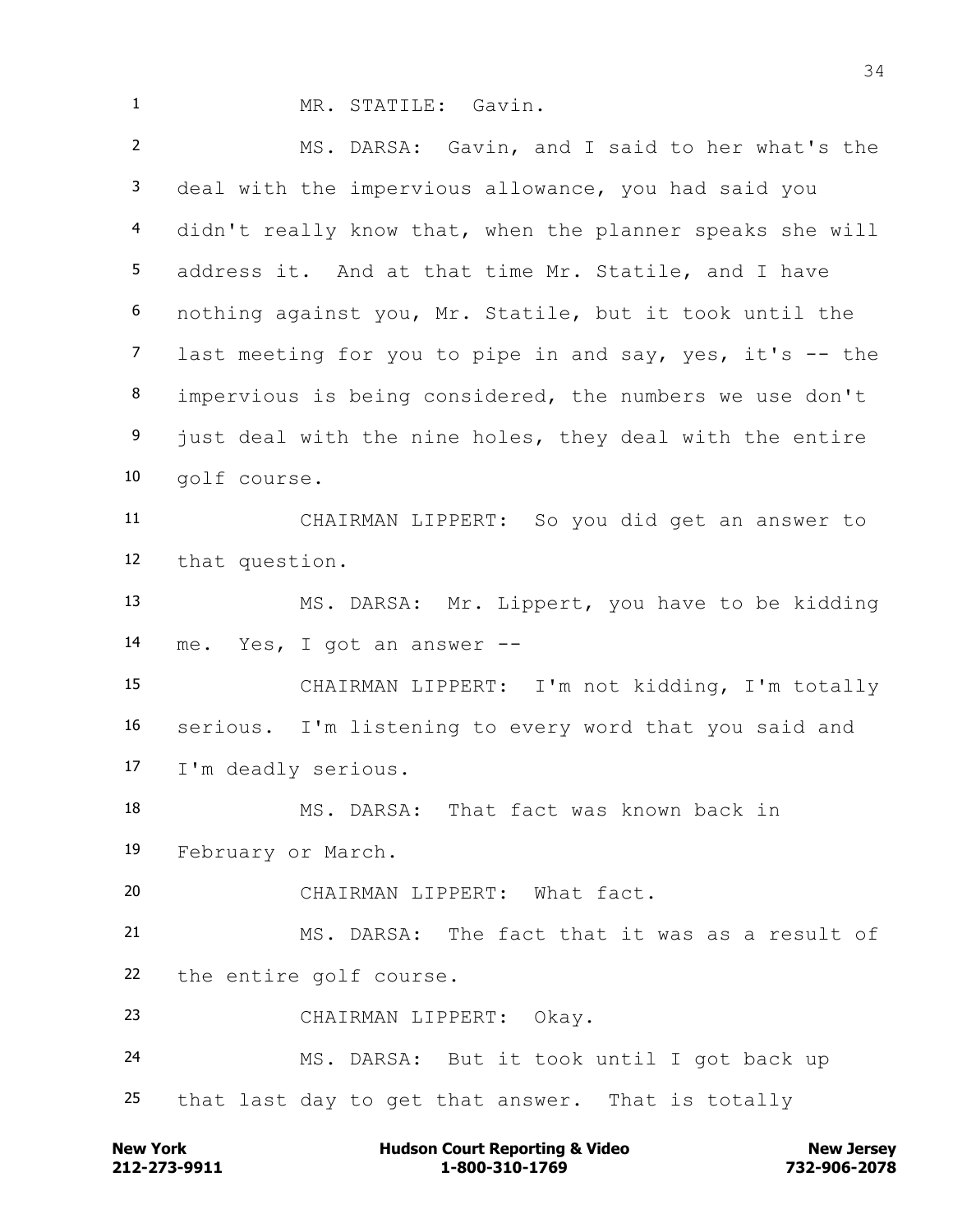irresponsible and not fair to the people who you claim you know everybody was up onboard. I want to say I -- CHAIRMAN LIPPERT: Your Board obviously didn't feel that way, the Board of your community didn't feel that way or else they wouldn't have withdrawn their objection, would they have?

 MS. DARSA: I wasn't privy because I'm not on the Board. No, no, I'm not on the Board so I can't 9 answer that. I was not privy to it discussion, but I would like to thank the two of you, Mr. Fortsch and Miss Vaccaro, because I feel that out of everybody on the Board the two of you took the time to raise questions. I've never been to a Planning Board before, but I found it unbelievable that all of those months nobody else was really -- I think Mr. Bromberg you raised a few questions during the course of meetings, but I found it amazing that no one else was looking at this and bringing up issues. So I want to thank the two of you and Mr. Bromberg. I just find it amazing.

 When we flood, which I believe we will, okay who do we go back to. Nobody, none of you on the Board are living where we're living. Okay? We're dealing with traffic problems.

 MR. LEIBMAN: Okay. Ma'am, we allocate five minutes for each member of the public to speak.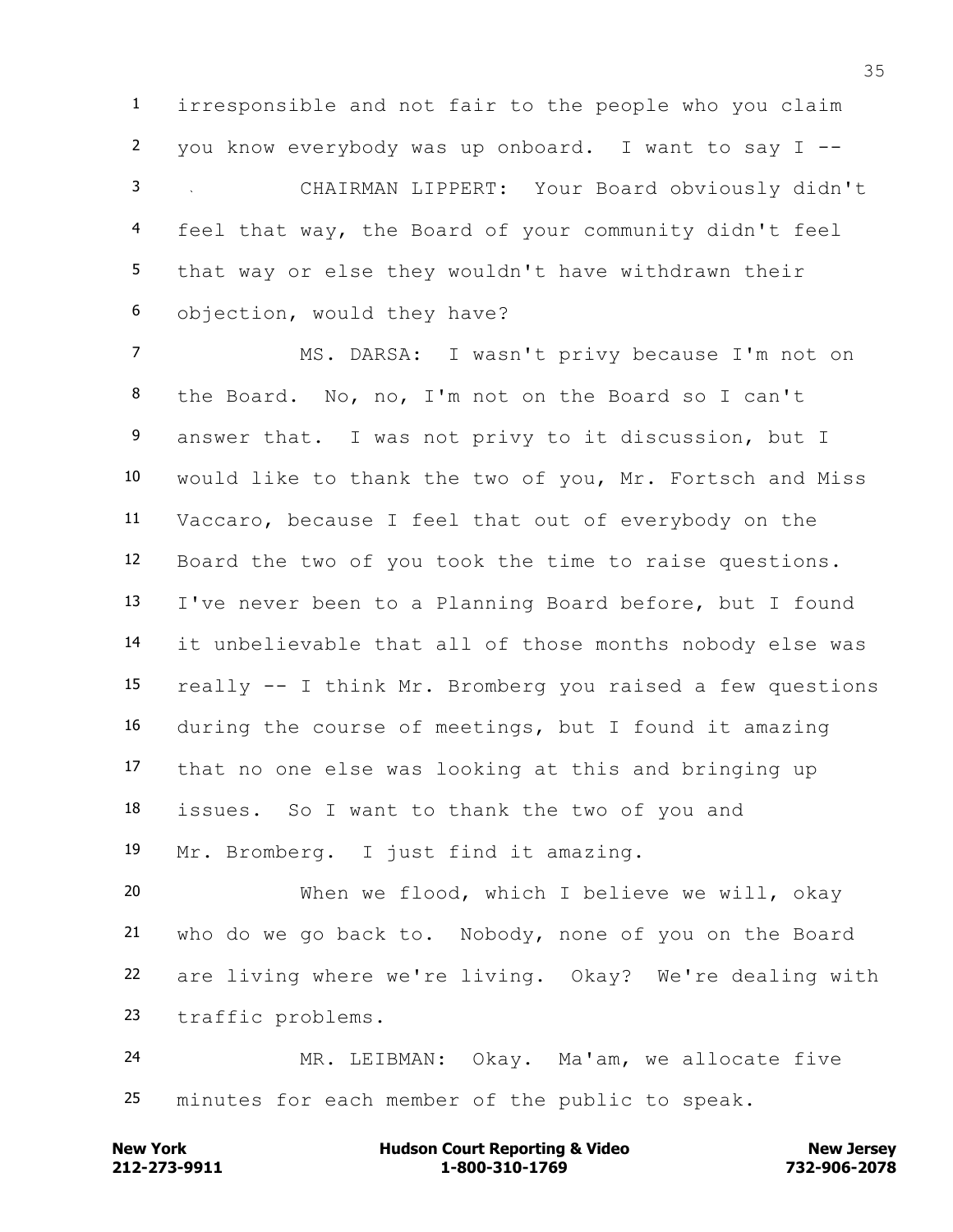MS. DARSA: That's fine. Thank you. MR. LEIBMAN: Anyone else? MR. VENDAL: If I may? CHAIRMAN LIPPERT: You may. MR. VENDAL: Thank you. My name is John Vendal [sp], I live at 128 River Vale Parkway, River Vale, New Jersey. I'm not going to make any comments on what you had just decided, but I was interested in a couple of different things, one of which was we've now created a piece of land that was very, very valuable and much more value than it was before you made your vote. I'm wondering when do we start collecting taxes on that increased value. MR. LEIBMAN: It's up to the tax assessor and do that. MR. VENDAL: Will he do it tomorrow? 18 MR. LEIBMAN: No, because even though the Board took action tonights it' not final final final yet. This decision has to get published in the newspaper, then there's a waiting period. MR. STATILE: You have to file the plans too. MR. LEIBMAN: They have to file a subdivision plat, it's a big piece of plastic that takes about a month to get everybody sign it that's supposed to sign it

**212-273-9911 1-800-310-1769 732-906-2078 New York Communist Court Reporting & Video New Jersey Rew Jersey**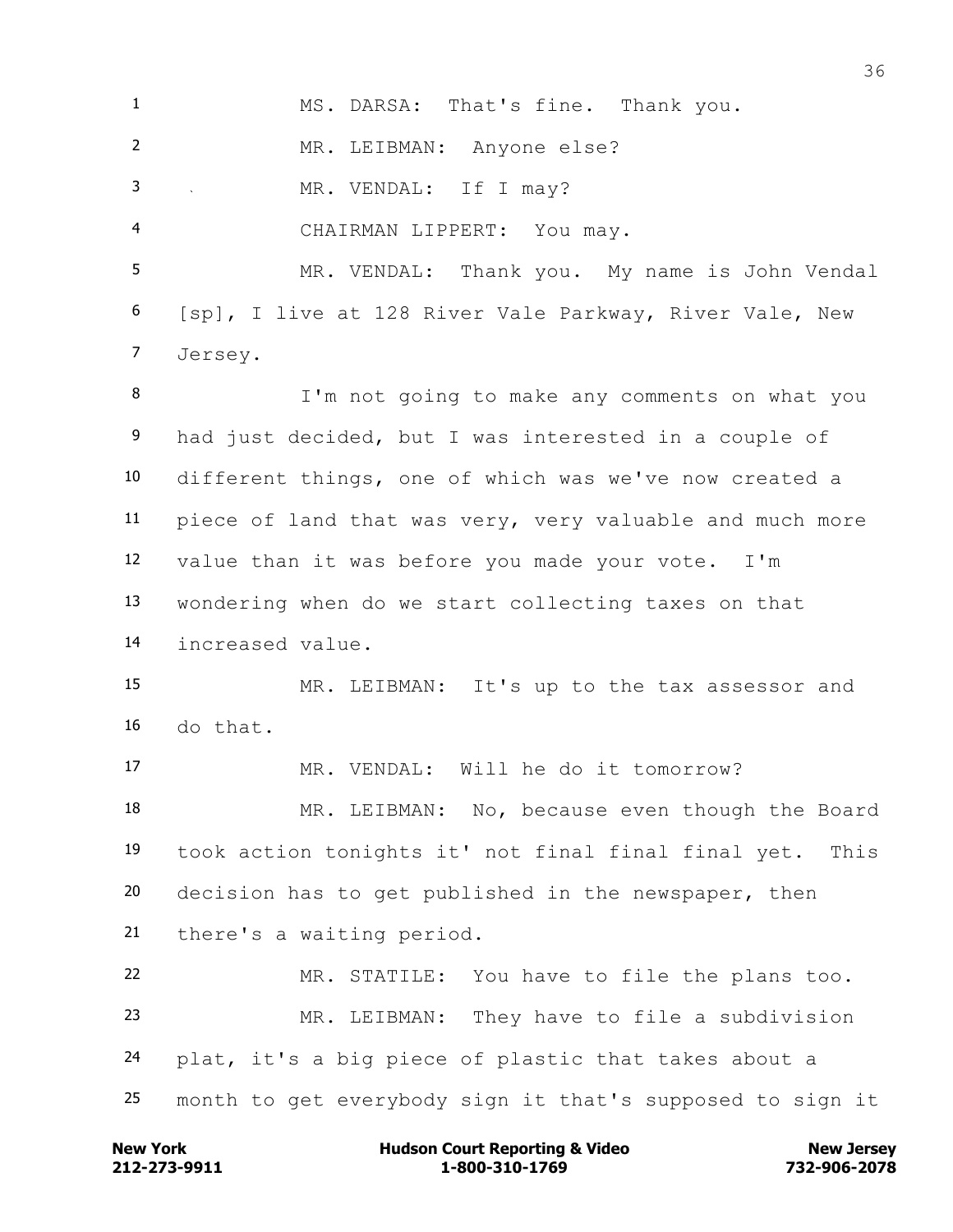and file it. I don't think they have County approval yet.

 MR. STATILE: No, no County approval yet. MR. LEIBMAN: They probably don't have final DEP approval yet. So I think they're some ways away from getting final approval. When final approval will be done, I'd say probably by the end of year. So I would say by next year I think the tax assessor has until January 10th to put it in his book and I would not be surprised to see a change in the assessment on the parcel. Once the property is subdivided the new tax lots have to be assigned and then I would expect to see some changes done.

 MR. VENDAL: Well, I hope so because -- MR. LEIBMAN: The other thing is as the project gets built the tax assessor goes out and puts what's called added assessments on the property. So as the construction starts the tax assessor starts to --

 MR. VENDAL: Because the best I could figure that the property was worth on the tax roll somewhere around plus or minus \$5 million, and t's now worth \$100 million.

 MR. LEIBMAN: I don't know about the numbers, but I would say it's worth a lot more.

AUDIENCE MEMBER: No, the property unimproved.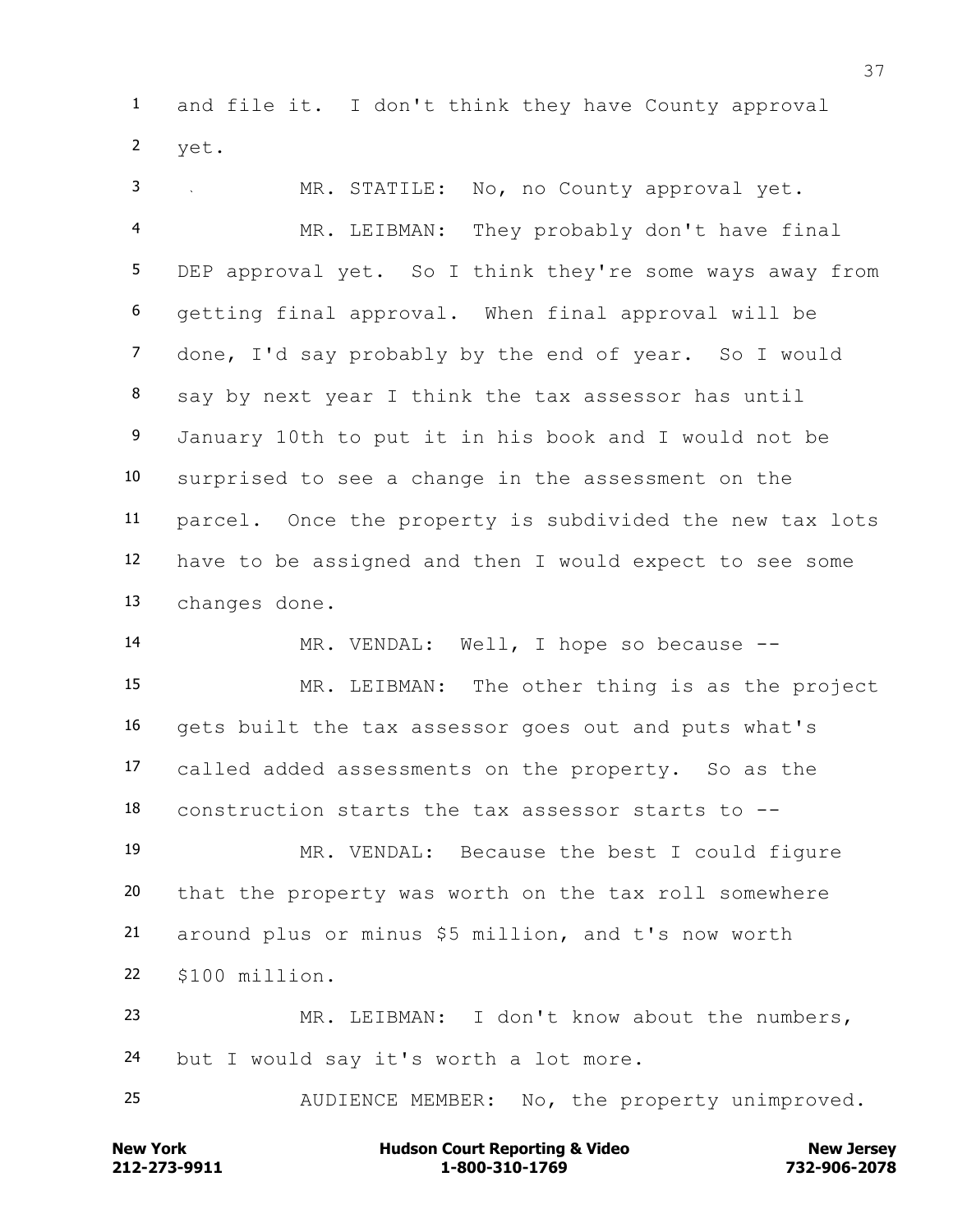I was just basing that on 300,000 -- I live in the low rent district of town and we're talking about \$350,000 minimum for a single-family building lot, so you double it, 700,000, multiply it by 125, then you come in at 85 to a hundred million dollars, give or take.

 MR. LEIBMAN: It's going to be highly beneficial --

8 MR. VENDAL: I'm interested in seeing those taxes flow in.

 The other thing, now, I understand that you can't implement it until they have final approval. The other thing I was wondering is who is going to be responsible for vetting who comes on this property to do anything, whether it's construction, inspection, looking around, or whatever, to ensure that each and every person is a legal resident of this country, that is not a sexual violator and does not have an outstanding criminal record?

 CHAIRMAN LIPPERT: Who does that for your property?

 MR. VENDAL: I want to know who's going to do it for how town.

 CHAIRMAN LIPPERT: Who does it for your property?

MR. VENDAL: Me.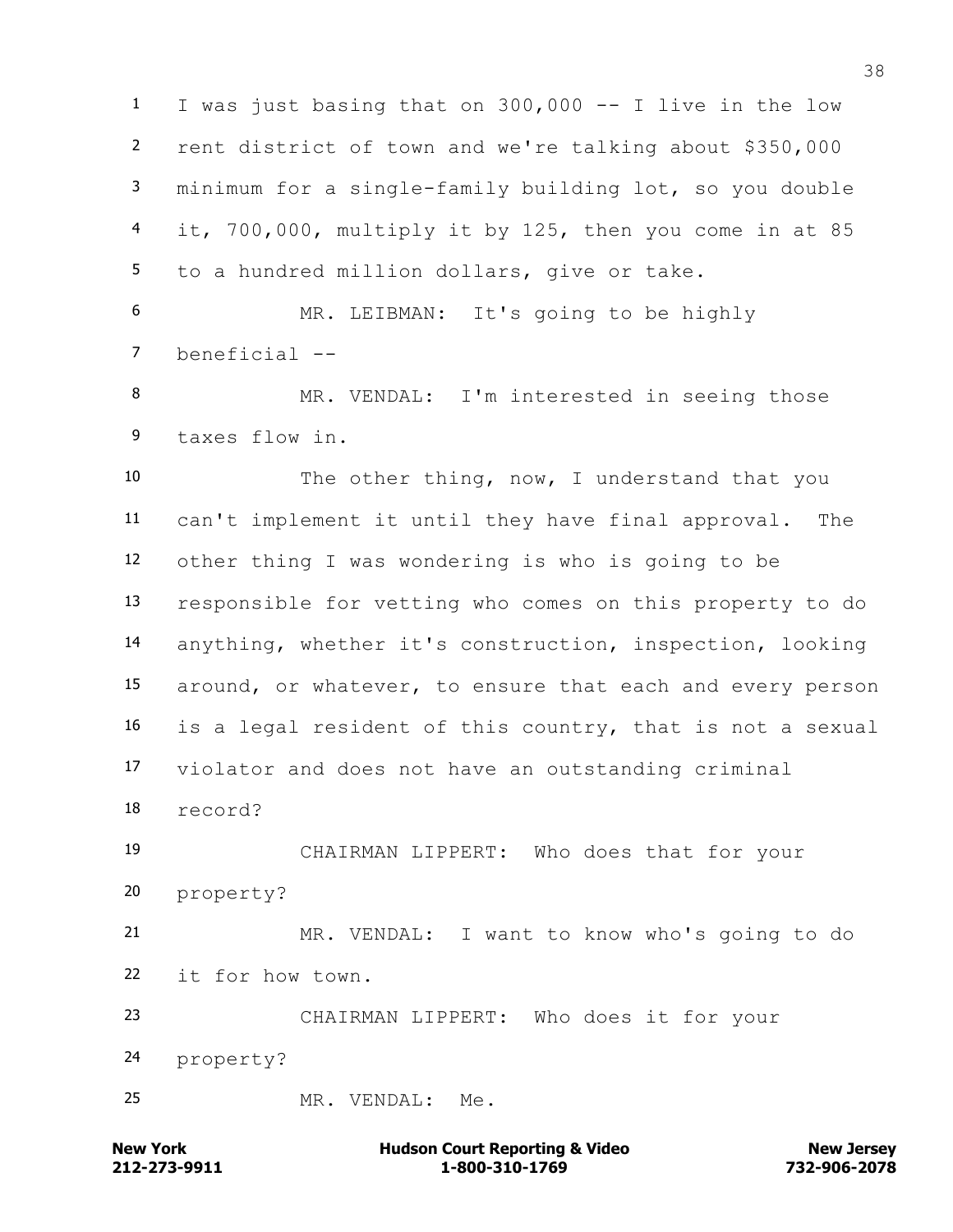CHAIRMAN LIPPERT: Good job so they'll do it for theirs.

 MR. VENDAL: Okay. They will be vetting it to make sure that we don't people in our town that could cause problems?

 MR. LEIBMAN: I'm sure there are people in your town that are sexual predators, I'm sure there are people in town that are convicted felons and I'm sure that 9 they're here, as there are in every community, and I'm sure there are people in this town that are drug addicts, and there's good people and there's bad people and nobody's going to tell the Applicant who they can hire or not hire. Those are their decisions too make. I can't give you any different answer than that. There are section offenders in the church.

MR. VENDAL: And they're identified.

MR. LEIBMAN: Sometimes 40 years later.

 MR. VENDAL: Well, if they're identified, we should know.

 MR. LEIBMAN: Sir, your comments are gratuitous and unwelcome.

 MR. VENDAL: Okay. The last thing I have is, it didn't come up during discussion but originally there was an estimate of additional children that we might see 25 and I was just wondering what  $--$  is everyone comfortable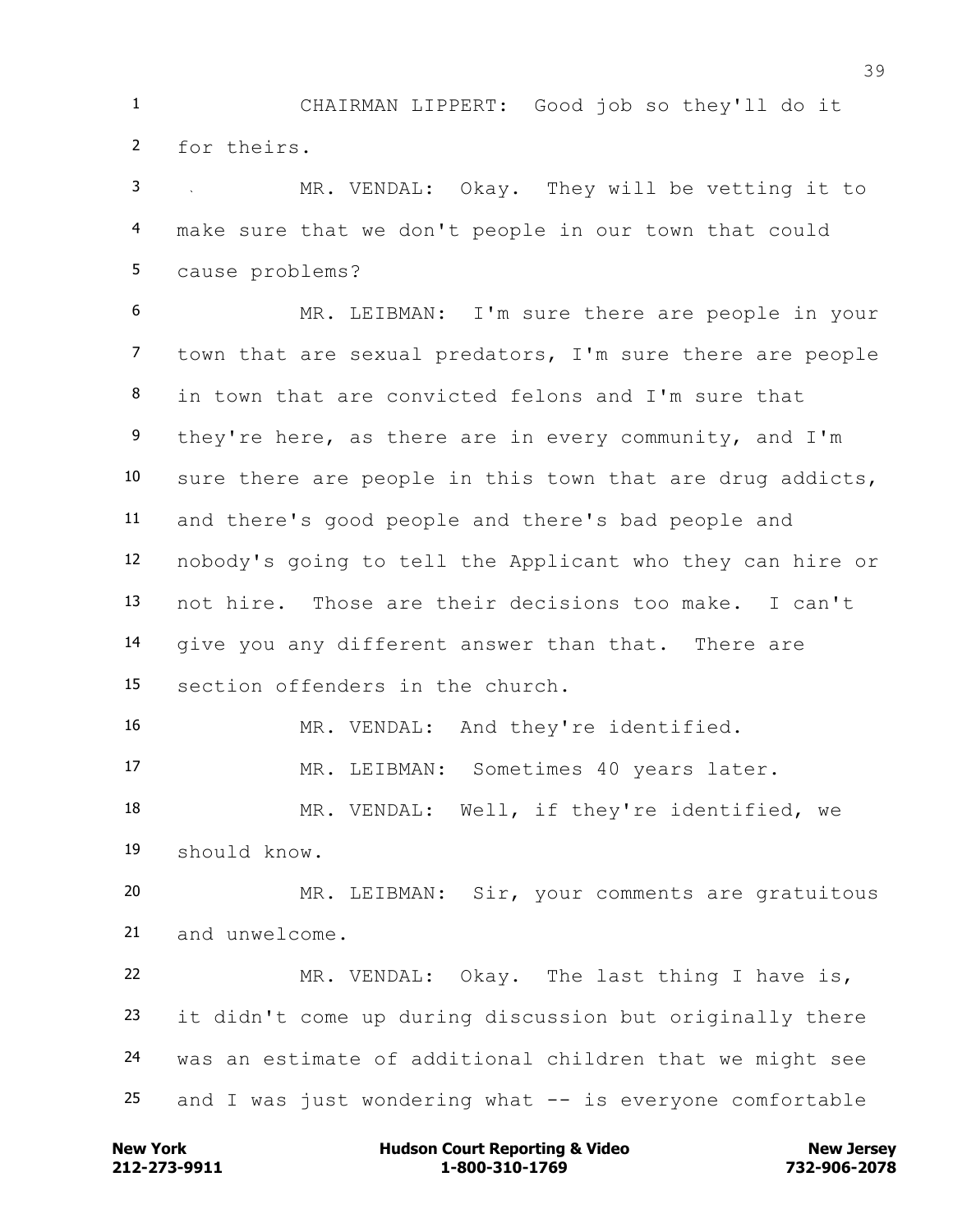with 11 more children in this development? MR. LEIBMAN: 11? MR. VENDAL: That was the number that was published, estimated, 11, could be 12. CHAIRMAN LIPPERT: Could be more. MR. VENDAL: Well, this is 11 for the main development and 20 plus or mine for the other. CHAIRMAN LIPPERT: Look, our school population has been going like this for the last 10 years. Our school system has a the capacity of what's going to being generated. MR. VENDAL: I haven't noticed my school taxes going down like this. CHAIRMAN LIPPERT: I pay the same taxes that you do. MR. VENDAL: Okay. CHAIRMAN LIPPERT: My children went through the system where each school got renovated after they left and I keep paying taxes. That's the way we do it in this country. MR. VENDAL: I'm just asking is everyone comfortable with those numbers or do we foresee a problem? COUNCILMAN BROMBERG: No, if anything it may be a benefit to help fill classrooms.

**212-273-9911 1-800-310-1769 732-906-2078 New York Communist Court Reporting & Video New Jersey Rew Jersey**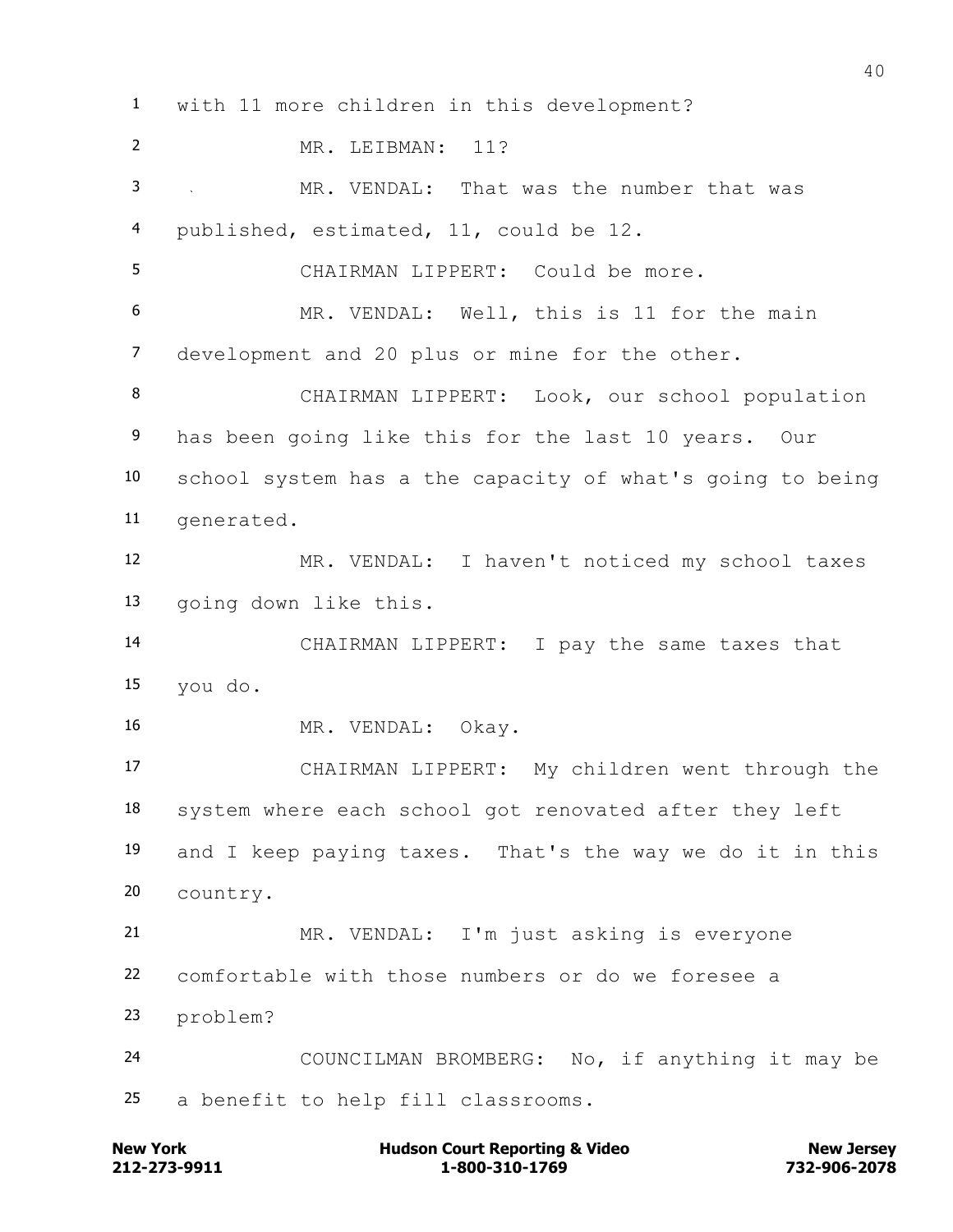MR. VENDAL: Well, I hear you, but to me the smaller the classroom the better they are, but that's your opinion not mine. Well, thank you so much. 5 MS. MUSKA: Stephanie Muska, M-U-S-K-A, 867 River Vale Road. I do want to bring up the population for the school issue again because I really don't think that you

9 listened, but if you look at the population, yes, you're in town, I don't know how old your children are,

Mr. Lippert.

CHAIRMAN LIPPERT: They're grown adults.

 MS. MUSKA: They're grown adults. I don't know how old you are, but I do know that the people who live just around the corner from me all of their children went to school with my sister, one just passed away, he was about 90, there are other people who are selling, I'm make thanking a point.

 CHAIRMAN LIPPERT: I don't follow that, though. MS. MUSKA: My sister is --

CHAIRMAN LIPPERT: Ninety?

 MS. MUSKA: Their children went to school with my sister.

CHAIRMAN LIPPERT: In 1990?

MS. MUSKA: No.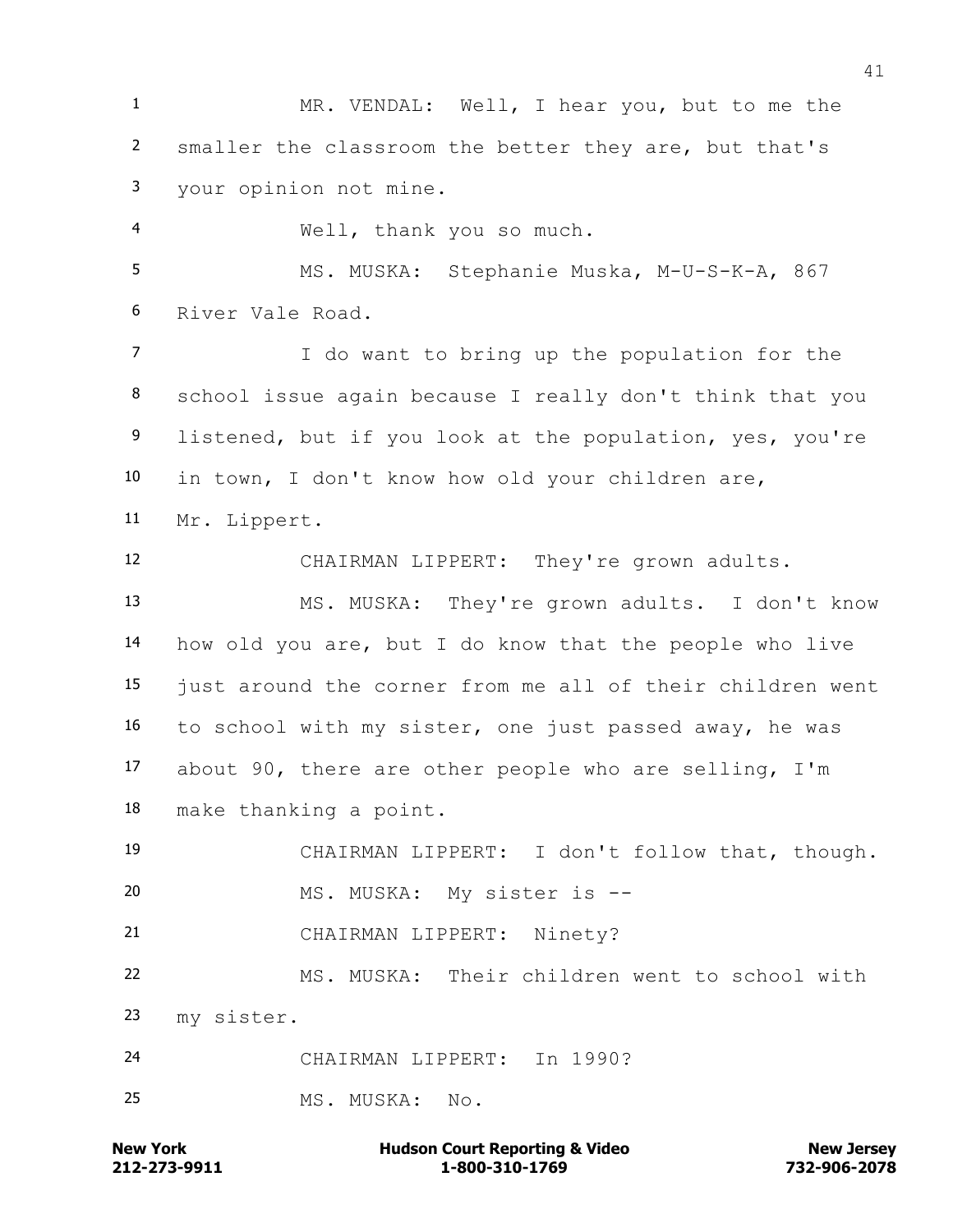CHAIRMAN LIPPERT: I'm not getting what you're saying.

 MS. MUSKA: Then listen. The people who live, elderly, their children have all graduated, some around 5 the same time as my sister. They're in their 80s, 90s, they're moving. The people who will take the place of them will be bringing young children in. There are about five houses around the corner from me who will be selling 9 because they're in advanced years. My father and his surrounding community are all advanced years, in their late 70s, 80s and 90s. There are probably five to ten people within five minutes walk from his house who will be selling. Their homes will be purchased by people most likely with children, who will then be filling the schools within next five to ten years I foresee because of the advanced age of people currently living in town that those homes will be sold and there will be a population increase for the school system. So the fact that you're not even considering the fact that the demographic has -- is changing because of the age of people is ridiculous. There are so many homes turning over.

 MR. LEIBMAN: Are you saying that the Board should discriminate against people of children --

MS. MUSKA: No.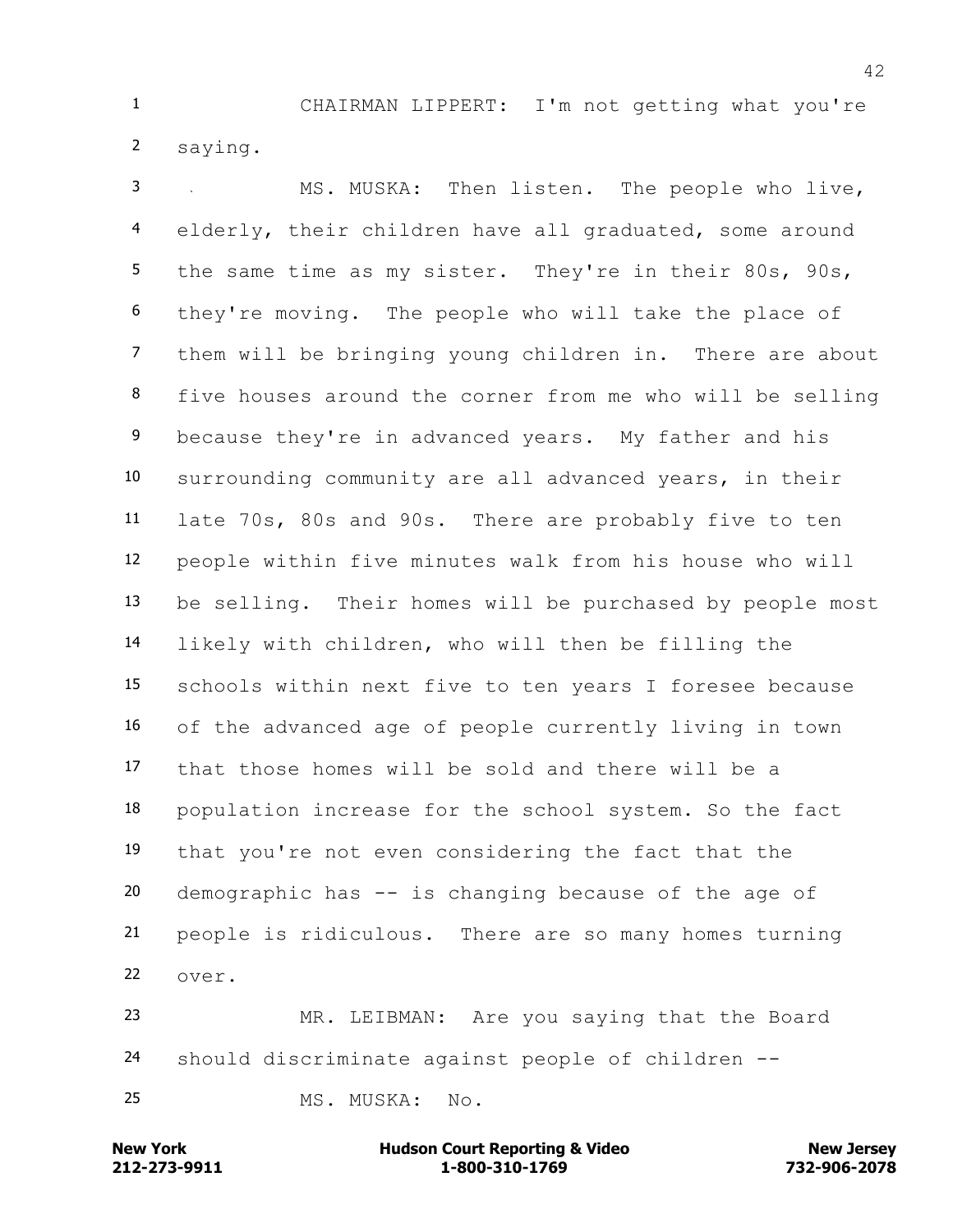1 MR. LEIBMAN: -- because it sounds like you are.

 MS. MUSKA: No, what I am saying is you're not taking into consideration that the population in the school will be going back up soon because the demographic will be changing and so when you don't look at the people who are going to be moving in and think to yourself, well, those extra 30 kids, yes, tomorrow there will be a problem, but those extra 30 kids in five or ten years may be a problem. Yeah, there are not a lot of children there right now, but that's because the people living in town are passed the age of bearing children, but they will be moving out. There will be a population changes. MR. LEIBMAN: I don't know how long you've lived in Bergen County, but I've lived here for about 50 years. 17 MS. MUSKA: Me too. MR. LEIBMAN: There's cycle that kind of happens and you see it, right? MS. MUSKA: Yes, but the cycle is going to be

 starting again and I don't think you're paying attention to that cyclical nature. And I have lived in River Vale since I was seven.

 MR. LEIBMAN: The nice thing about developments like this and those of us in the land use community see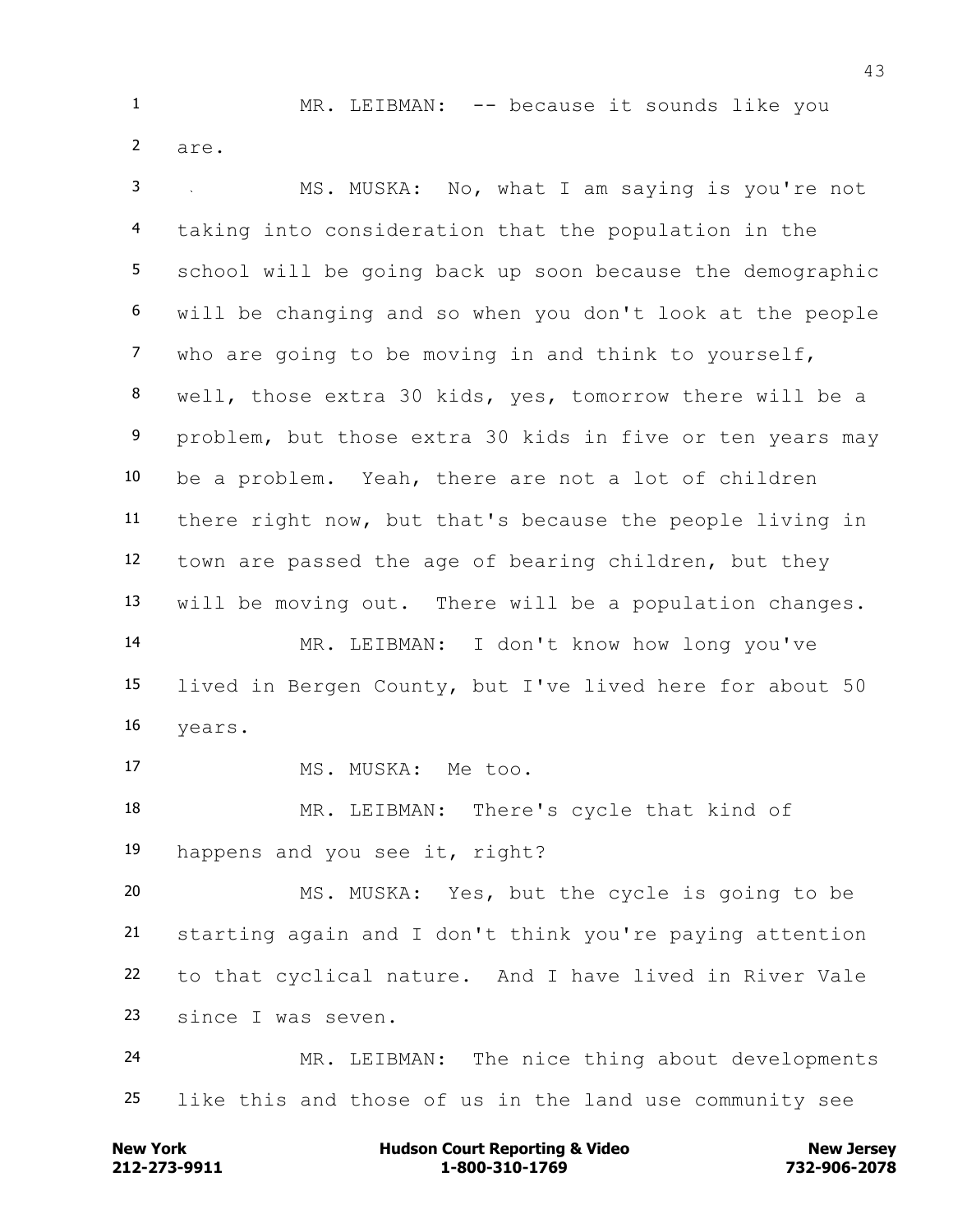this, is housing of this style really doesn't attract many families. It's just a fact, it doesn't, and it's not because -- I have a mother who lives in a complex like that, 24 units and the building's been up for about 15 years and there has never been a school age child in that complex ever.

 MS. MUSKA: Your mother doesn't live in a community like this in 24 units. This is going to be 250 plus 250 plus 25. It's a different units.

 MR. LEIBMAN: We've seen these before. Will it attract school aged children, yes, it will, is it going to be 11, I don't know, could be five, sure, could be zero, sure, could be 15. Let's call it 50, okay, 50 kids. They're not all going to be in the same grade, 50 kids spread out over 12 grades, how many kids a grade is that? Is that really going to have an impact on your schools? Probably not. I'm pretty comfortable saying that.

 MR. STATILE: Something to think about too, what drives student population are bedrooms. Studies have been done by Rutgers on school planning and that study showed it's the bedroom count is what drives the children. Now the developer -- the owner of this property could have put 250 single-family homes on the property, they could have said, you know what, it's an A1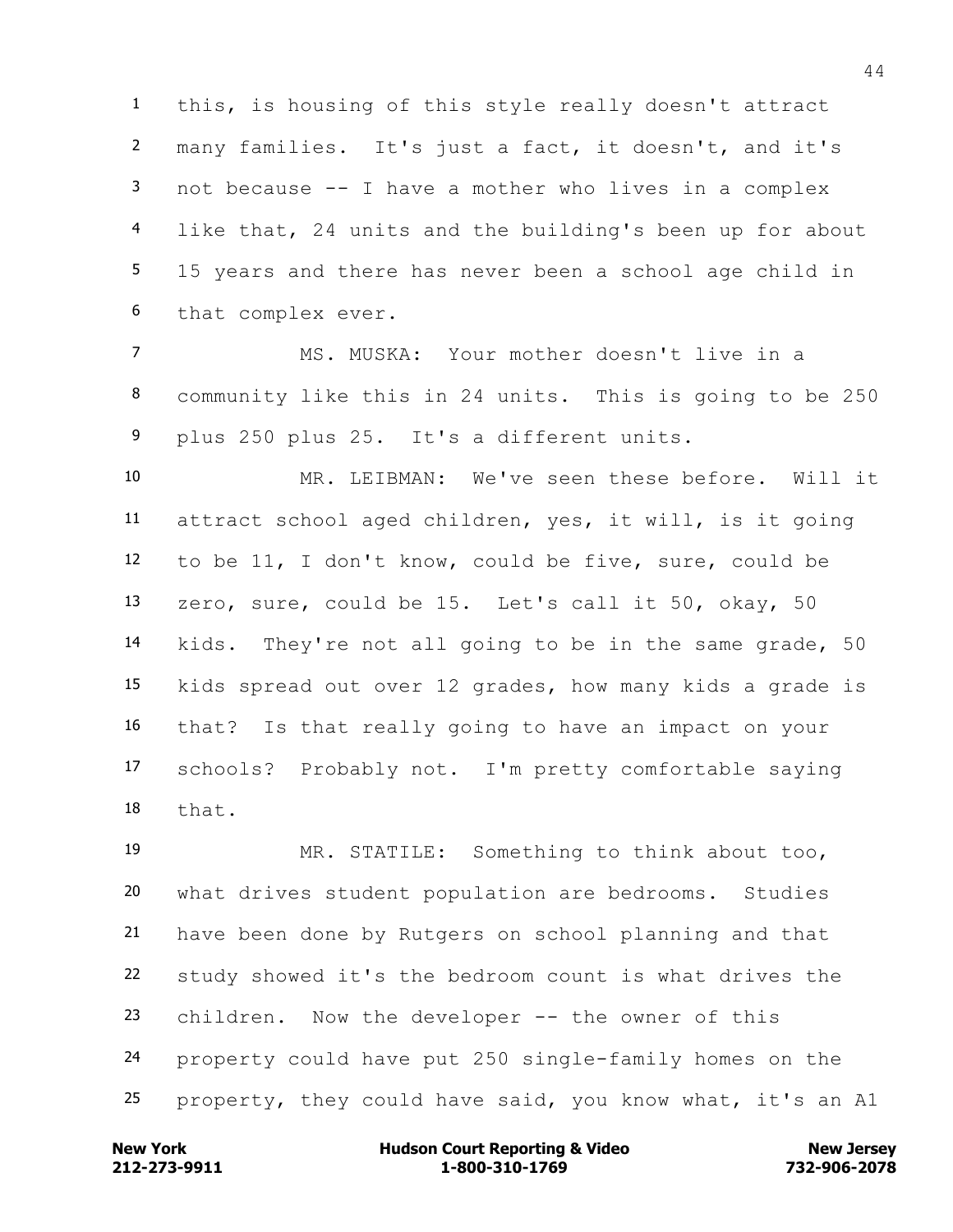zone, we'll put roads in, we'll put 250 homes with three and four and five-bedroom houses, because that's what we have in River Vale. So now the bedroom counts have just ballooned. So what you have to do is look at 250 houses with 3, 4 bedrooms versus the total number of bedrooms counts that the cluster development -- the cluster actually produced, that's what you're comparing it too because the owner of the golf course has the right tomorrow even come back with a subdivision plan and say you know what we decided the heck with the townhouses, we're going to put 250 single-family homes here, we'll put the roads in, and that's where you get a larger student population explosion because these are four, five six bedrooms, probably four, five. Most houses in that area are four or five bedrooms so you get that number of bedrooms up there.

 This developer had now confined to a small area, he's got two-bedroom units and a couple three-bedroom units so it's a lot less bedroom intensive than you see there and it helps the school system. You don't have that driving force of kids out of two bedroom units. You can actually Google the studies or I can email them to you if you want. That's the way you look 24 at the balance test. On this particular tract, yes they could put the 250 houses. I've seen the plans for the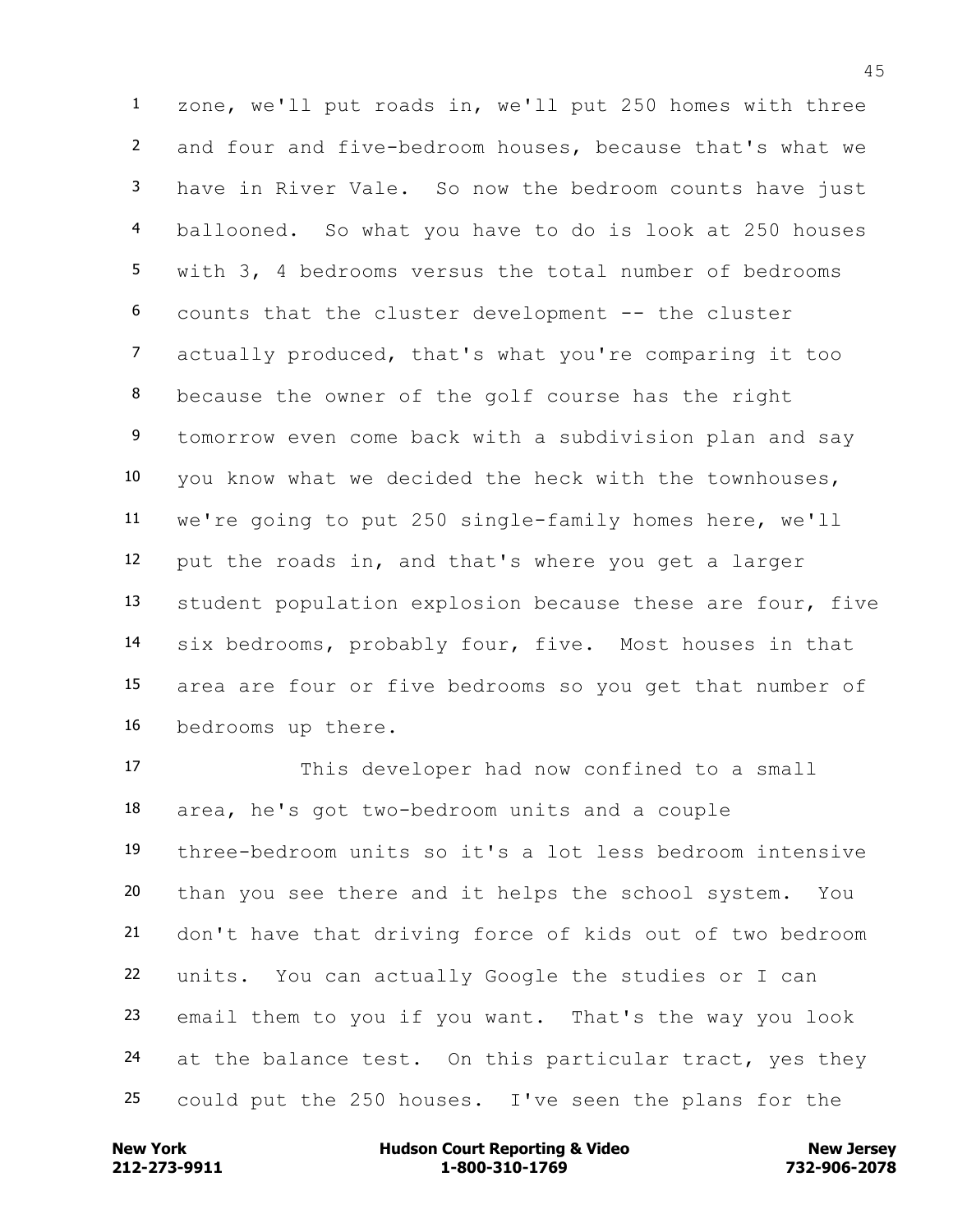subdivision of the entire tract, I've seen that already, and it's equivalent to the number of units that they proposed, the townhouses. So the question is two-bedroom townhouses, five-bedroom homes, where are the kids going to come out of. Obviously single-family houses are the biggest drivers of the school population. I always tell my towns single-family houses are losers, there's no benefit in subdivisions because the more houses you 9 develop you're just increasing that student population. You're not chasing the dollar around by having more taxes, as you just pointed out, because those taxes will invariably go to the school system, so more single-family houses, you never really catch up.

 MS. MUSKA: As for the look, I would prefer it would prefer the one-acre lot.

 MR. STATILE: But you're talking about school children and that was your point. That's the kind of balance you look at sometimes.

 MR. PUCCIO: I just want to clarify. One thing is, it is and was in my mind and our minds the school population of student moving in. A couple of different things looking at, first of all, the high school has just graduated this last class of over 300 students. We've had classes that were 330 students all four levels. We don't see a bump in 300 or above, we have 300 or less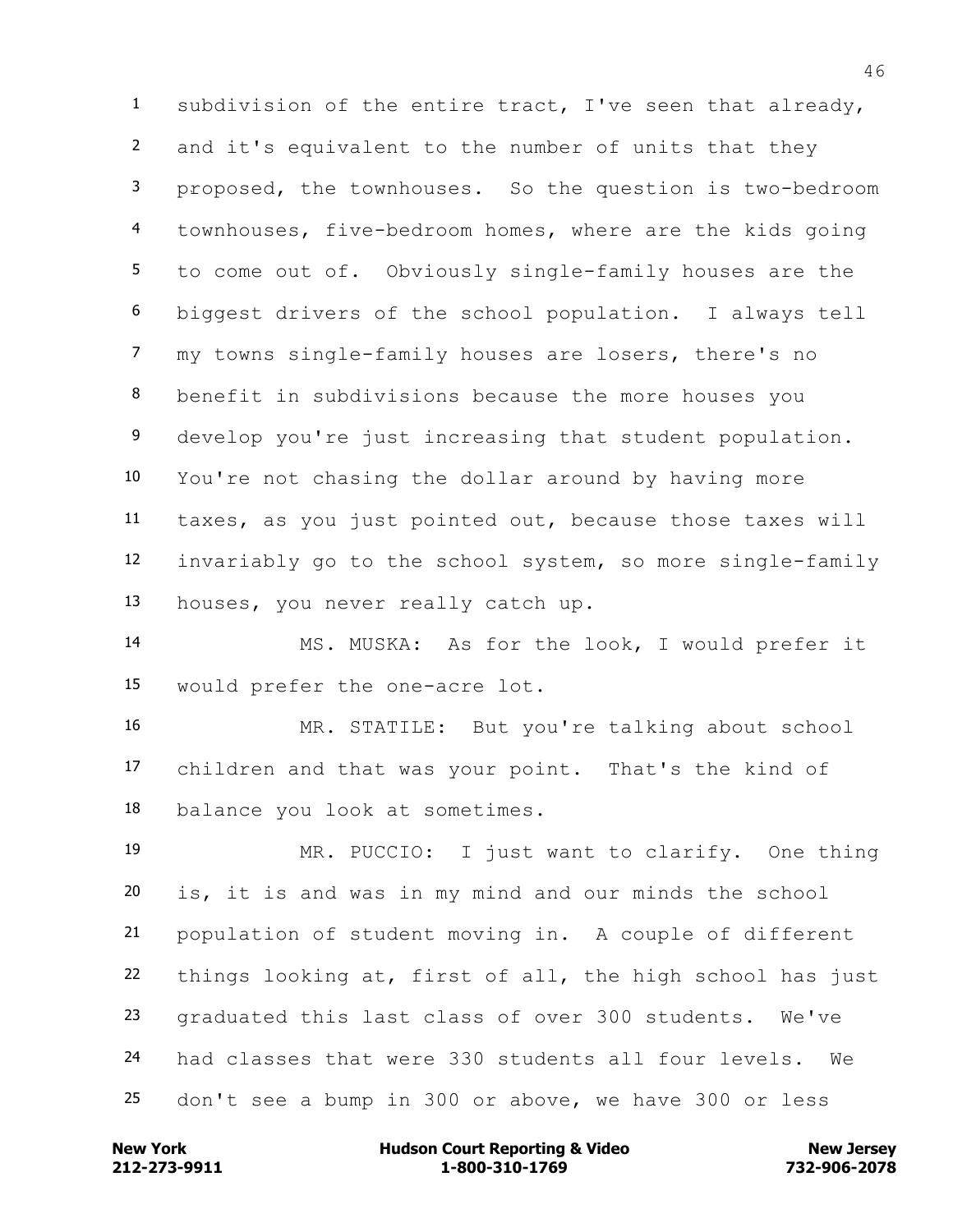moving in. Our largest bump in the school system right now is currently sixth grade that has -- that we'll see the biggest bump in K through 12. Yes, the numbers will change in the future, but our numbers are decreasing, we're decreasing actually numbers of sections in the K through 5 because we're not seeing large numbers at this current time. As well as sections, we can't break sections lower than I think the Board of Ed policy is, 9 the standards is 15 students. So right now we're seeing a decrease from K through 12 in our school system as well as, another way to look at it is, when people move out the concern was are a lot of River Vale residents going to move out of their homes in town to purchase one of these new homes. And it shows no, the majority of people are not going to move out of their homes to pay 800 to a million dollars in these homes which, looking into, was saying well, if they move into their single-family home right now that's going to occupy a new family with children, but the majority of the people in other developments it doesn't happen. Some people may, but it's not going to open up new homes because most people in River Vale are going to stay in their homes and not paying 8 to a million dollars for a home that they already have in River Vale. But our numbers are, we can concede, we looked into it, I am very concerned about our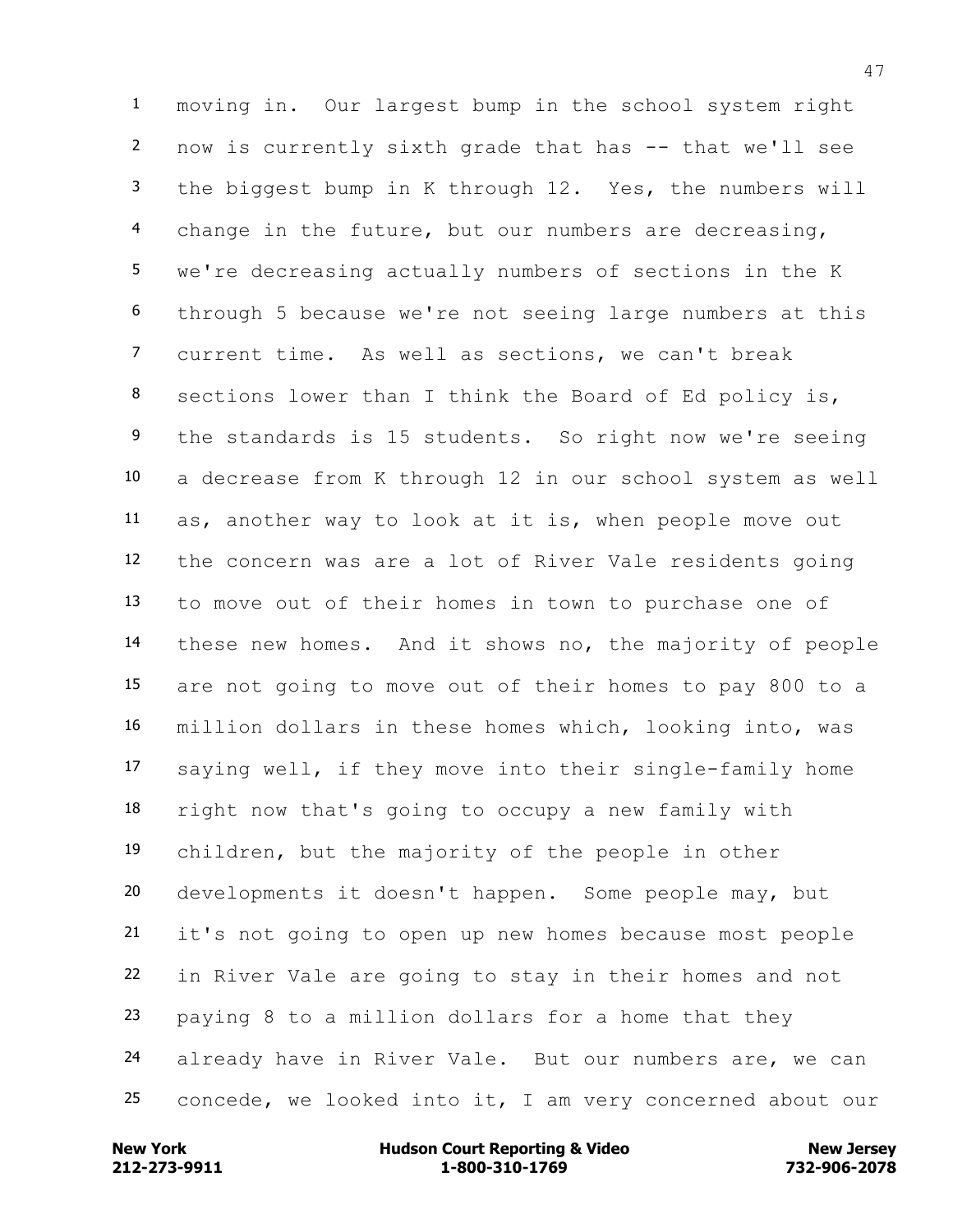numbers, K to 12 is on a decrease. Like I said, a couple years ago we're looking at 330, 325 students per class. Our largest class right now is 300 or less.

 COUNCILMAN BROMBERG: If I may just continue that because this is a worthwhile discussion I believe from somebody who's obviously intimately involved in this. If we were to allow the school population by planning to continue to decrease then the kids moving up 9 might have less choices of class. Now, everybody wants smaller class size, that I agree with, but if you don't have enough kids to fill certain things we may not be able to offer several languages, we may just put everybody into Spanish and French because there's not enough kids to be distributed to classes in the higher levels.

 MR. PUCCIO: In some schools, yeah, that could happen, we're unique, though, in a sense because we have two high schools, so we're fortunate, unlike other K through 12 districts, that we can still use utilize a teacher between both buildings that would be sufficient. So if we're ever in a situation, and we have been, where certain things are low enrollment, we're in a nice position where we have a teacher go between two buildings in the District unlike a K to 12 might not have that opportunity.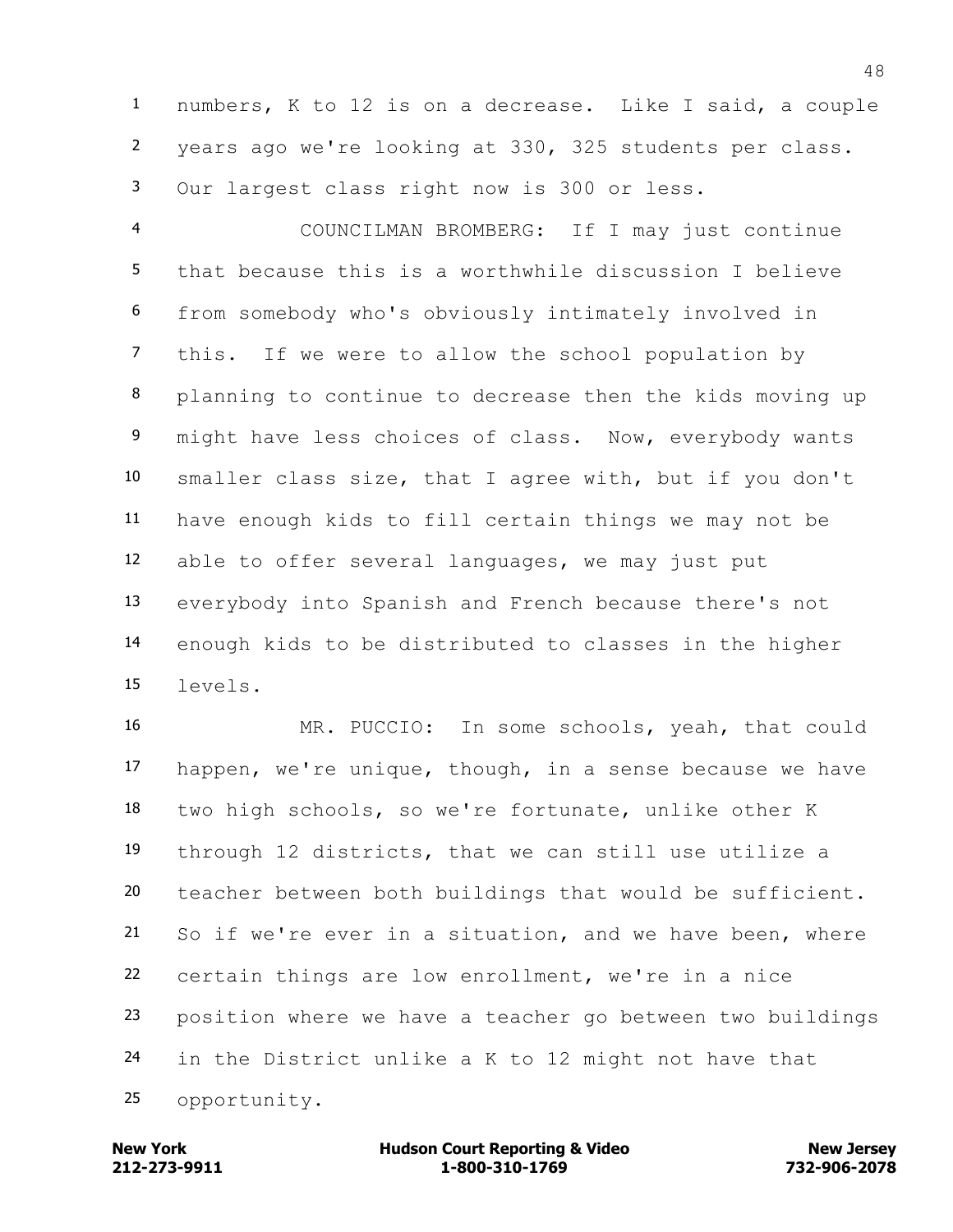COUNCILMAN BROMBERG: But you still need those students to make that worthwhile. So it may not be able to be offered.

 MR. PUCCIO: Correct, and I don't foresee us going lower, but then again, there's student interest in what they want, but our numbers are actually decreasing. COUNCILMAN BROMBERG: For what you see for what the numbers that have been discussed may help to modulate not explode and certainly help to avoid continued decrease, but it may modulate the numbers that is what we're expecting.

 MR. PUCCIO: Yeah, they're looking steady right now, they are. So, again, I have interest in it, I have looked at it, those were one of my concerns and, as I said, looking at a family moves out and moves into one of these units, well, that's a very low percentage because that will open up a new house and that will bring in new children, but looking into it and reviewing and looking into other projects that specifically this developer did, it's not a high percentage.

 CHAIRMAN LIPPERT: Other points you'd like to make?

 MS. MUSKA: I think I'm going to stop now because I'm a little angry at the way you spoke to my father so I'm going to just stop now.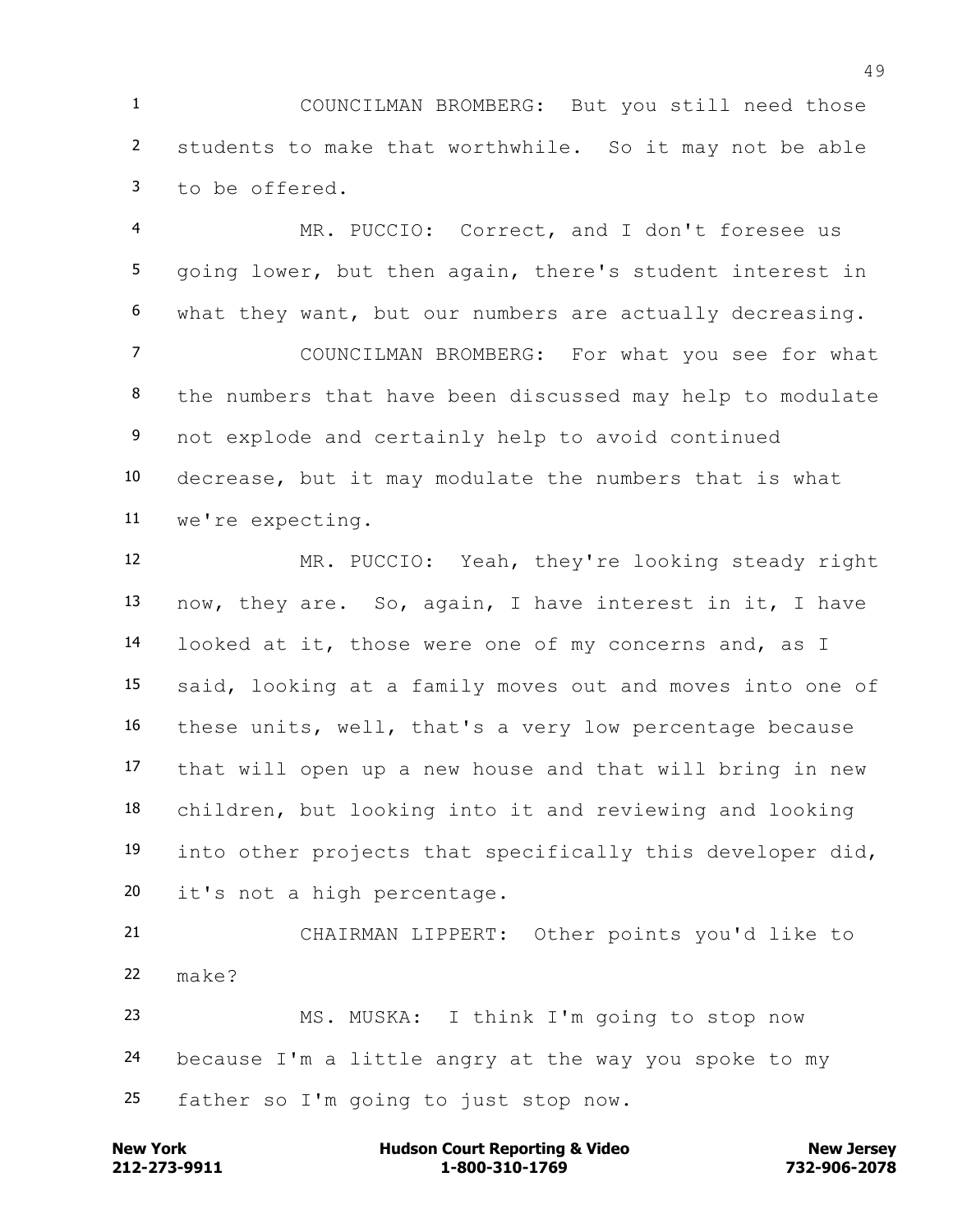CHAIRMAN LIPPERT: Anyone else?

 MS. CIRQUEZ: My name the Nancy Cirquez. I live at 60112 ale Court in River Vale. This is new, this whole process is very new to me about this development. 5 I travel a lot and I wasn't really aware.

 The one they think that I'm very, very concerned about is the toxicity of the land. I don't know what kinds of studies that have been done about that land. I do know I've heard rumors that there used to be a gas station that was there years ago and it wasn't taken care of properly. There's a lot of concern that I'm hearing about the toxicity of the land. I don't know what kinds of reports were done actually, how professional they were, to what extent they were done, but I do know that there is a rapid increase in chronic disease because of toxicity in land and because of even as simple as pesticide use which is all over a golf course. Once that land has been dug up there's a lot of things that can happen to our health because it goes into our water supply. So I don't know -- I'd like to know what kind of research was done in the toxicity of the land.

 CHAIRMAN LIPPERT: Have you attended any of the hearings?

MS. CIRQUEZ: I have not.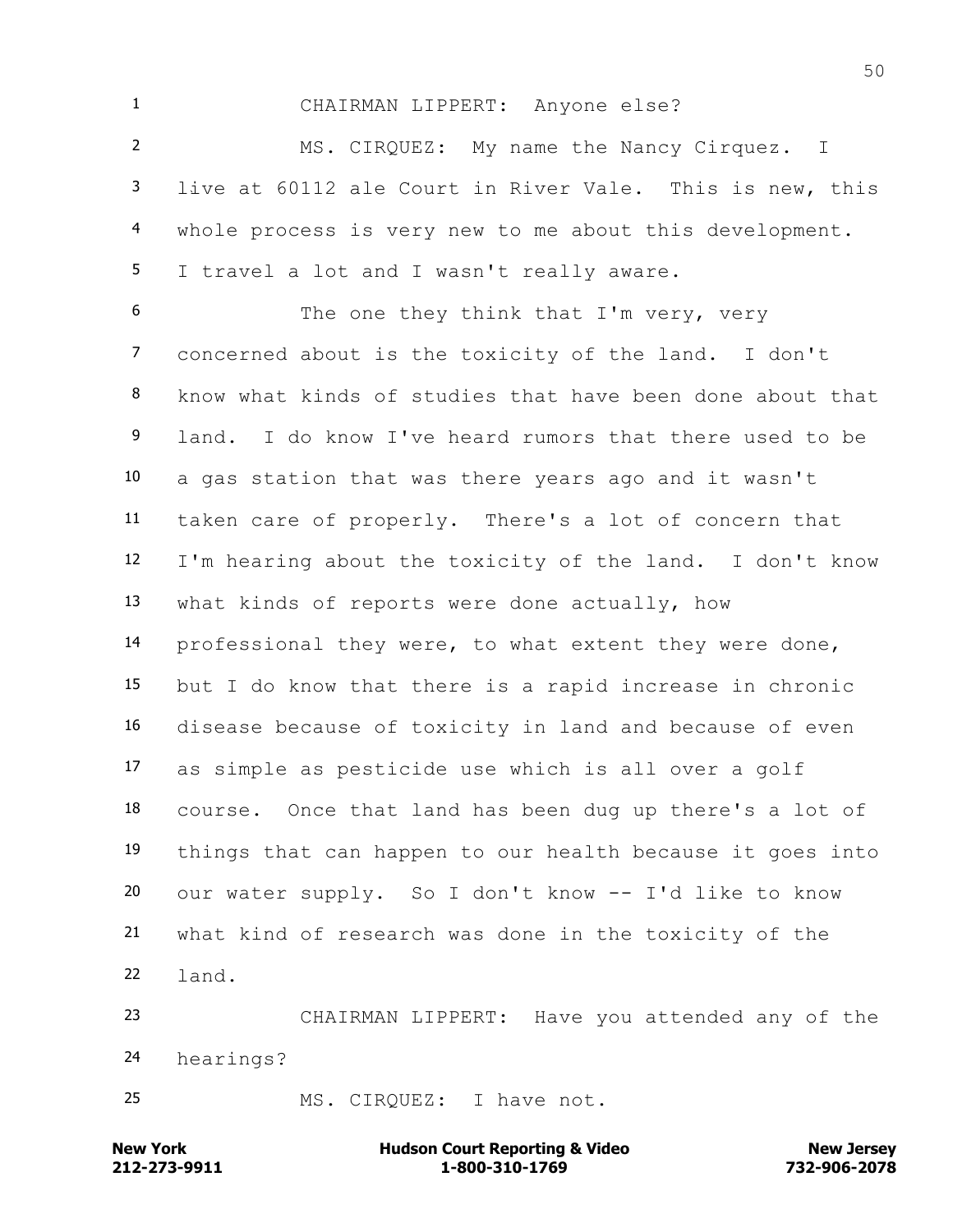CHAIRMAN LIPPERT: Maybe then Chris will summarize that.

MS. CIRQUEZ: Yes, please.

 MR. STATILE: Two points to raise, first of all, when this developer purchased the property they did their own due diligence, they undertook their own soil samples of the site and I presume being they're a large developer they probably did a Phase I investigation. The Phase I investigation would have identified any prior like gas stations or other uses of the property, they go way back on the mapping to see what was there originally. They hire a consultant, they look at photographs back to the 1930S, they look at a maps and it goes back even farther than that. They can actually identify old gas stations, old homes, et cetera, and from there we do a Phase II looking for underground storage tanks, underground gasoline tanks, what may be the case.

 CHAIRMAN LIPPERT: These are all done by licensed professionals.

 MR. STATILE: Right, because they have responsibilities to the property owner, they vet make sure there's none of these type of things you can find there.

 Number two, the second question in terms of the soil toxicity, as I said, the Applicant undertook soil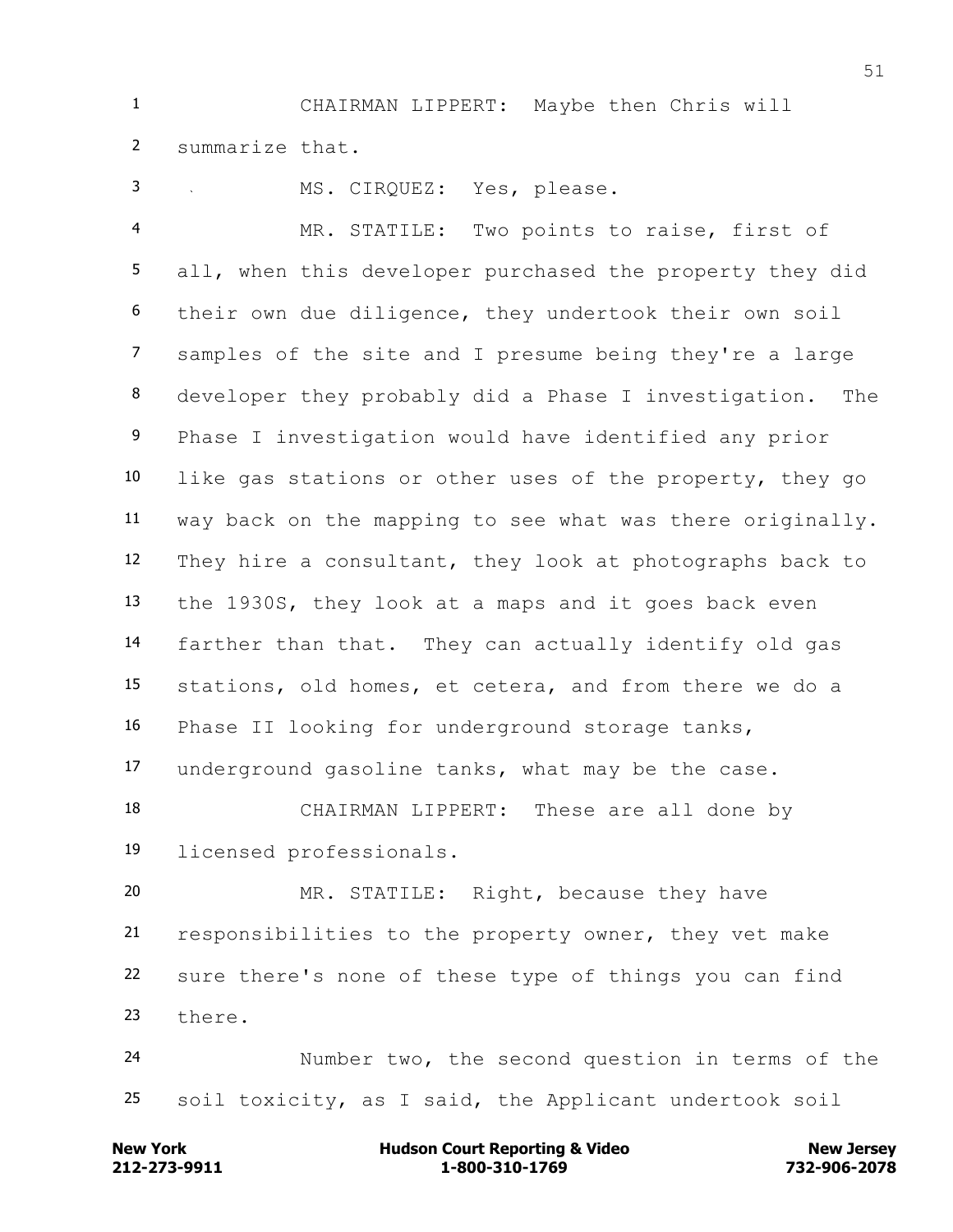samples, they review those samples for clean -- our licensed remediation specialist she was not satisfied she had them go back and take more samples in areas she believed it would be most likely to find pesticide use greens and tee boxes is where you see the higher concentrations of pesticides. So she made them go back and resample under her firm's oversight as well to make sure the sample were actually taken there, actually properly obtained by the laboratory and I think they had found one location where there might have been some hits on the pesticide use out of the entire nine holes that they looked at that, and that's also been done as well. I'm can tell unlike some other developments where we were allowed to get through without those type of investigations this developer plus this Board undertook that initiative to make sure they were done properly. That's all I can tell you. I wasn't party to the Phase I investigation.

 MS. CIRQUEZ: I know there was a biochemist that was here last week and he was very concerned about the toxicity of the land and I think that should be noted. I'm not a professional in this. I know about it because I come from a farming community in Pennsylvania where there was a lot of issues with that, there was a lot of cancer in that community and a lot of various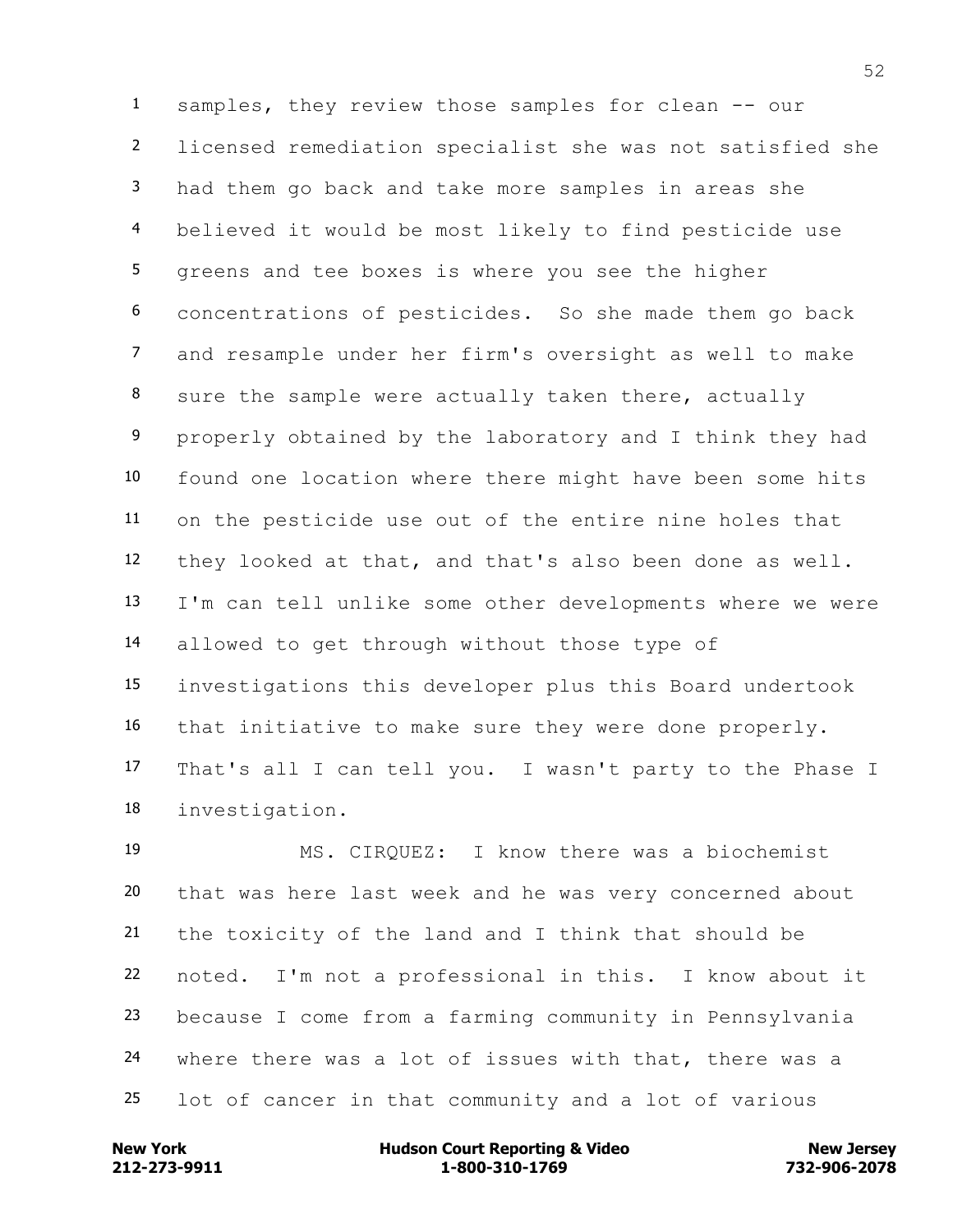chronic illnesses and I just hope that it was addressed properly to the best of everybody's ability because I think it concerns not only us and our children, but our children's children and as it goes down the line. CHAIRMAN LIPPERT: We have the same concerns that you have and I think all the Board members are very comfortable that it was addressed properly by a professional. 9 A Mr. Lippert, I must tell you that you are a real bully. I don't appreciate the way you speak 20 people. You spoke to a lot of people. CHAIRMAN LIPPERT: I see I've done a wonderful job of intimidating you. MS. CIRQUEZ: Not in a kind way at all. I am very surprised that you on this Board actually. CHAIRMAN LIPPERT: Thank you. MS. CIRQUEZ: Thank you. CHAIRMAN LIPPERT: Anyone else. COUNCILMAN BROMBERG: Can I make a comment, if you don't mind. CHAIRMAN LIPPERT: Sure. COUNCILMAN BROMBERG: I apologize if there might have been individuals along the way that felt insulted and slighted, but I just wanted to thank the Chairman. I think that you've done an excellent job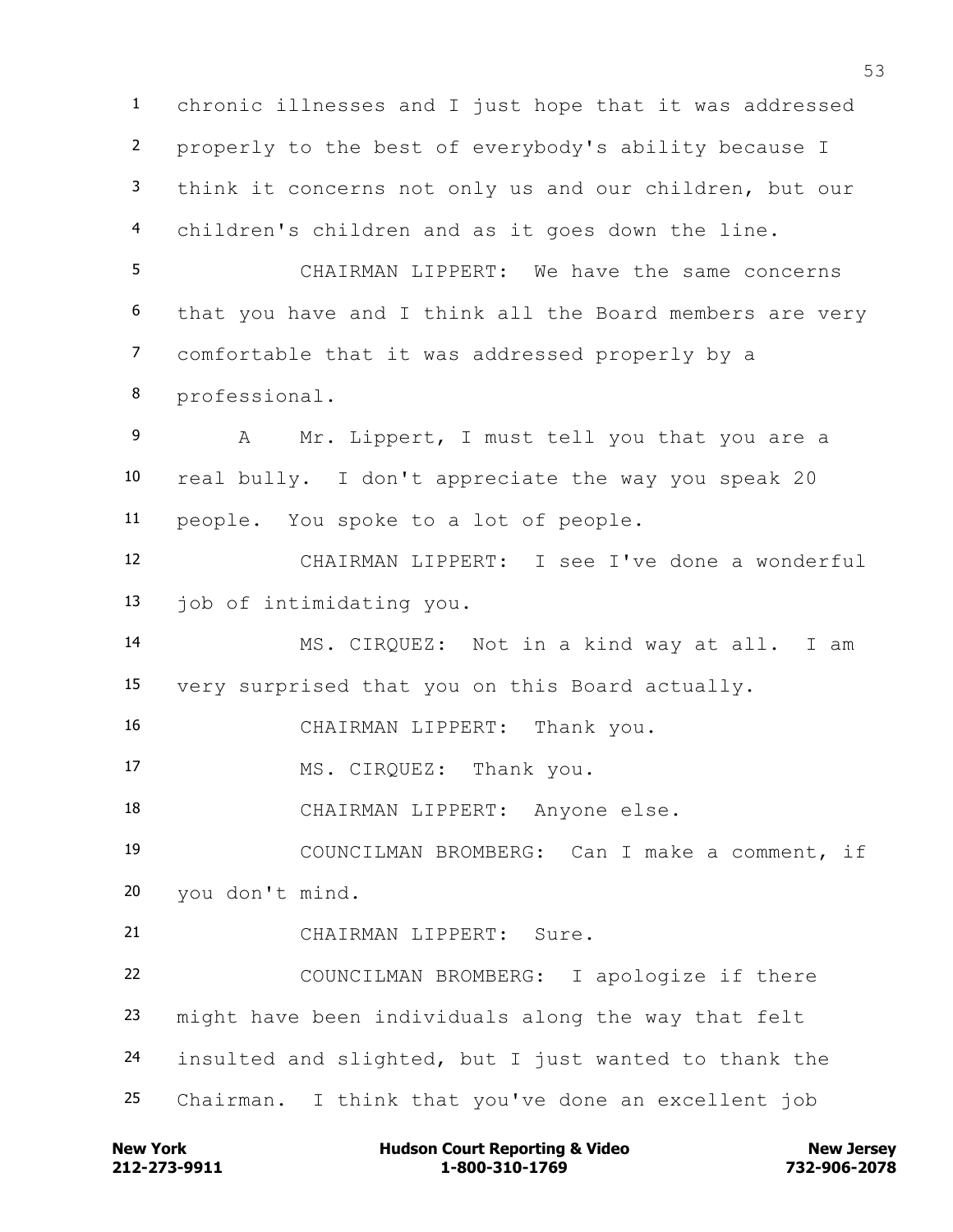running these hearings. This has to be some sort of record. I think we've had 12 Planning Board meetings in a six-month period in this year, I don't know if that record will ever be broken, many of them going three hours. So they can become tedious with a lot of legalese. We've heard from a lot of professionals. What I can assure the public is that we pride ourselves as appointed or elected officials is we hire excellent 9 professionals that we can rely on.

 CHAIRMAN LIPPERT: I thought you were going to say you hire us.

 COUNCILMAN BROMBERG: Appointed, we didn't hire you because we're paying you nothing.

 But in all seriousness our engineer, our DEP person, environmental person, Lois Spagnola, who we've had many dealings with her in the past and have a high regards for her company, the attorneys, you know, Mr. Liebman, who did an excellent job getting this Resolution together in a timely fashion. So I'd like to thank all my colleagues.

21 1 I know that sometimes, you know, it appears that we might just be sitting here listening to professionals, but I'm confident everybody was very diligent in taking notes and ferreting out the information that they needed to make this decision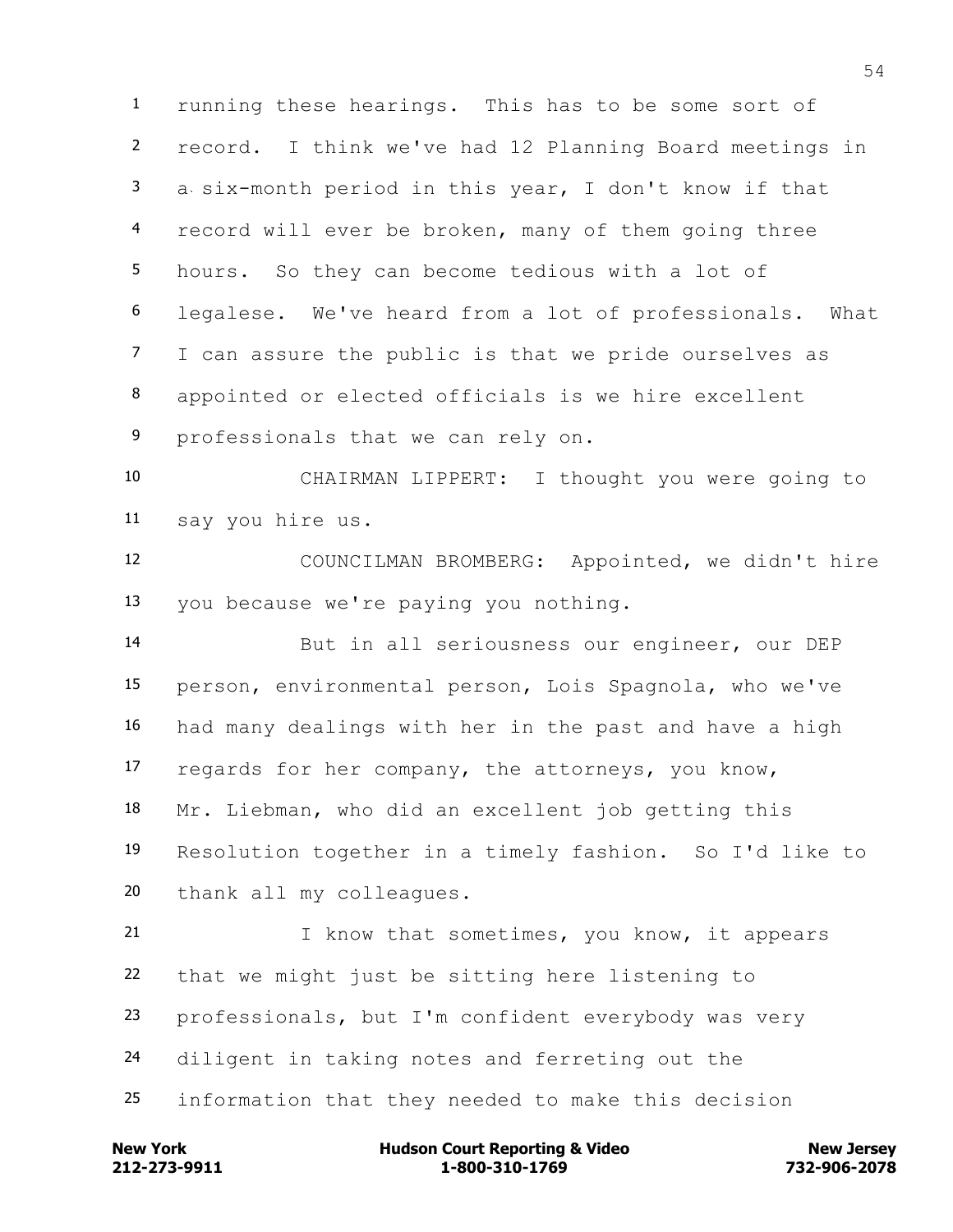because I see what has gone on over the past six months so I thank all my colleagues for this.

 CHAIRMAN LIPPERT: Thank you for that and I want to thank all the Board members because it's been a lot of work and we've had a lot of meetings and I'd like to thank Maria and everybody else who's been involved, and Mr. Statile and Mr. Liebman, both of whom have put an awful lot of work into this. And I'm proud that you 9 represent River Vale as the professionals that you are. MR. STATILE: Thanks, Scott. COUNCILMAN BROMBERG: Maria Haag thank you for all that you've done getting paperwork and getting us onboard so we can have these meetings and be productive thank you. MS. HAAG: Thank you. CHAIRMAN LIPPERT: Motion to adjourn? COUNCILMAN BROMBERG: I'll make a motion to adjourn. CHAIRMAN LIPPERT: I'm second it. All in favor? (All Board members replied in the affirmative simultaneously.) (Hearing concluded at approximately 25 8:47 p.m.)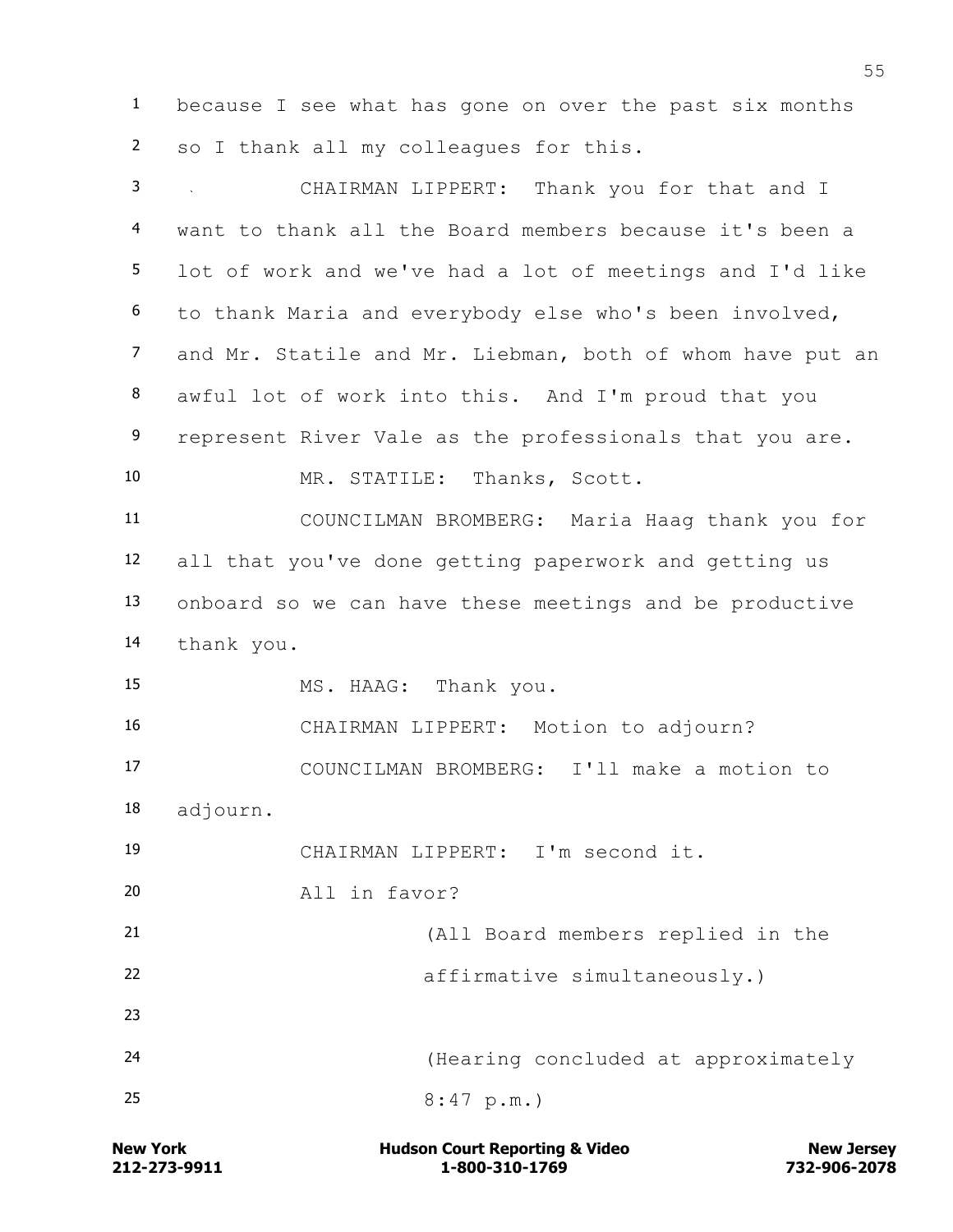| $\mathbf{1}$      | CERTIFICATE                                               |
|-------------------|-----------------------------------------------------------|
| $\overline{2}$    |                                                           |
| 3                 | I, MARIA F. PIOTROWSKI, a Registered                      |
| 4                 | Professional Reporter and Notary Public of the State of   |
| 5                 | New Jersey, certify that the foregoing is a true and      |
| 6                 | accurate transcript of the Planning Board.                |
| $\overline{7}$    | I further certify that I am neither attorney              |
| 8                 | nor counsel for, nor related to or employed by any of the |
| 9                 | parties to the action in which this deposition was taken; |
| 10                | and further, that I am not a relative or employee of any  |
| 11                | attorney or counsel employed in this case, nor am I       |
| $12 \overline{ }$ | financially interested in this action.                    |
| 13                |                                                           |
| 14                |                                                           |
| 15                |                                                           |
| 16                |                                                           |
| 17                |                                                           |
| 18                |                                                           |
|                   | Maria F. Piotrowski, RPR                                  |
| 19                | Registered Professional Reporter                          |
| 20                |                                                           |
| 21                |                                                           |
| 22                |                                                           |
| 23                |                                                           |
| 24                |                                                           |
| 25                |                                                           |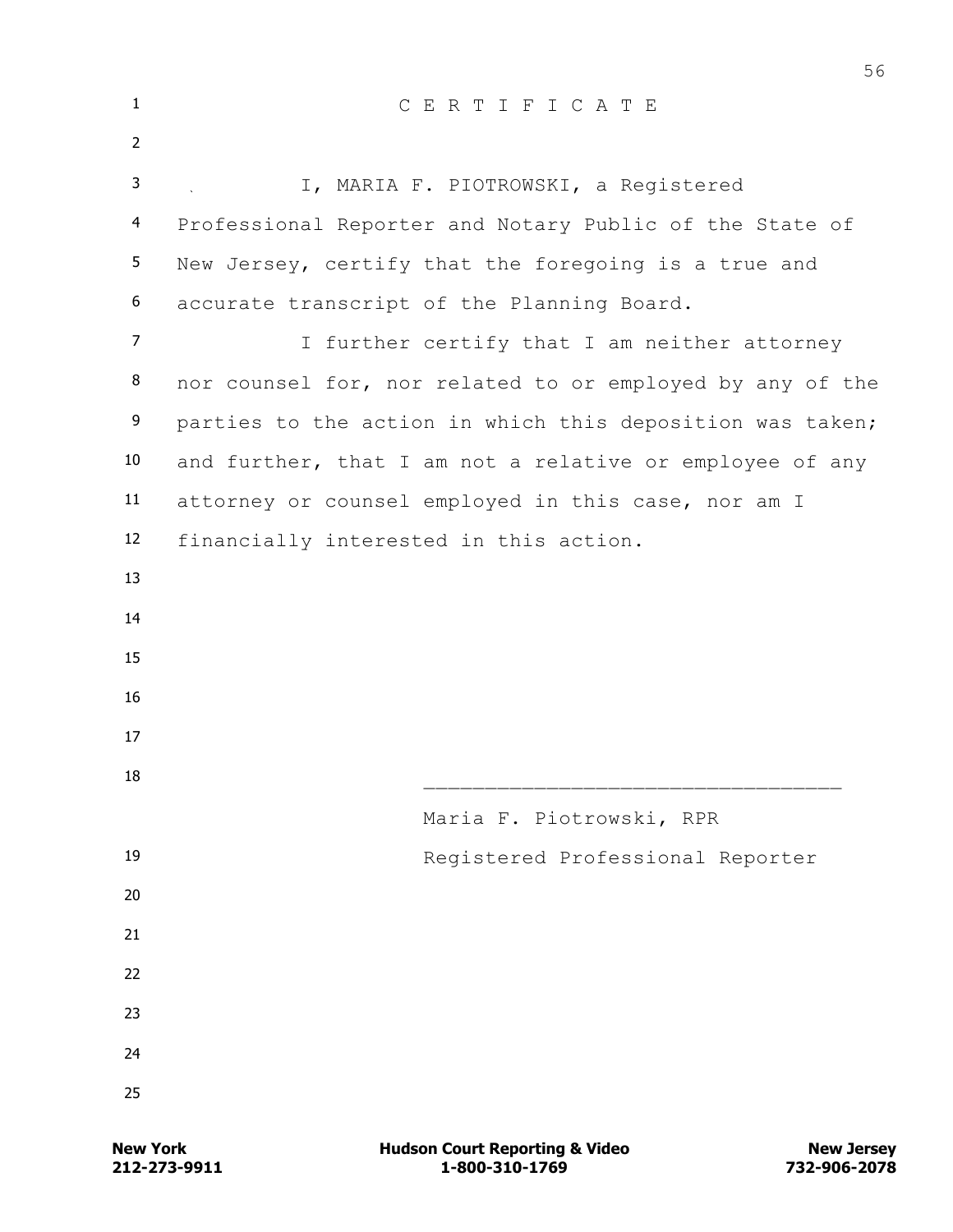| A                    | 32:5, 24       | 23:1           | applicable     | approved               |
|----------------------|----------------|----------------|----------------|------------------------|
| A15:188:5            | 33:7,24,25     | air 6:15       | $5:1$ 17:20    | 7:13,25                |
| 8:13 9:11            | 53:1,7         | 8:16           | applicant      | 10:1621:9              |
| $13:6$ 44:25         | adequately     | ale $50:3$     | $4:23$ 8:22    | 21:22                  |
| aapproval            | 8:8            | allocate       | $8:24$ 9:9     | approxim               |
| 10:18                | adjourn        | 35:24          | 10:11,13       | 55:24                  |
| ability $53:2$       | 55:16,18       | allow $13:6$   | 11:11          | area $9:16$            |
| able18:18            | administ       | 14:4,18        | 24:19,24       | 22:10 26:4             |
| 22:17                | 12:25          | 48:7           | 25:14 26:8     | 30:25                  |
| 48:12 49:2           | administ       | allowance      | 26:25          | 45:15,18               |
| absolutely           | 12:24,25       | 32:14,20       | 39:12          | areas $9:1$            |
| 33:2                 | ADMINIST       | 34:3           | 51:25          | 52:3                   |
| access 22:11         | 1:20           | allowed        | Applicant's    | argument               |
| 22:12                | adults $41:12$ | 17:12          | $9:7$ 10:8     | 17:11                  |
|                      | 41:13          | 52:14          | 26:20          | arising $27:1$         |
| accessory            | advanced $6:8$ | amazing        | Applicants     | asked $32:12$          |
| 7:11,15,18           | 42:9,10,16     | 35:16,19       | 25:8           | 32:20                  |
| 18:14,15             | advised        | amenable       | application    | asking $20:8$          |
| 18:18,23             | 26:22          | 12:20 28:8     | $3:14$ 4:25    | 40:21                  |
| 19:4,14              | advocacy       | amenities      | 11:14,17       | assess $18:6$          |
| accommodate          | 21:8           | 13:10          | $11:19$ $13:9$ | assessment             |
| 6:17                 | advocating     | amount $12:6$  | 14:11,13       | 37:10                  |
| accurate             | 21:18          | angry $49:24$  | 14:14,22       | assessments            |
| 56:6                 | affirmative    | annual $27:11$ | 15:4,21        | 37:17                  |
| acreage 22:3         | 55:22          | answer $19:10$ | 17:18,19       | assessor               |
| 22:9                 | afford13:19    | 34:11,14       | $17:22$ $18:2$ | $36:15$ $37:8$         |
| acres $22:3$         | 15:11          | $34:25$ 35:9   | 21:22          | 37:16,18               |
| Act $2:8$            | affordable     | 39:14          | applicat       | assigned               |
| $\texttt{acted14:9}$ | $12:1$ $13:1$  | answers        | 12:16,16       | 37:12                  |
| action36:19          | 13:16,17       | 33:23          | 17:1021:9      | assume $18:1$          |
| 56:9,12              | 13:18 15:8     | anticipated    | appointed      | assure $54:7$          |
| actual24:25          | 17:921:8       | 22:4           | $26:16$ 54:8   | attended               |
| Adamo $2:18$         | 21:17,19       | anticipa       | 54:12          | 50:23                  |
| add 12:22            | 27:24          | 11:17          | appreciate     | attention              |
| 18:10                | age $42:16,20$ | anybody $3:24$ | 53:10          | 43:21                  |
| added $10:19$        | 43:12 44:5     | $8:16$ 16:19   | appropriate    | attorney               |
| 37:17                | aged $44:11$   | anymore        | 7:2,3          | $1:18$ 23:12           |
| addicts              | agenda $3:14$  | 19:24          | appropri       | 56:7,11                |
| 39:10                | aggregate      | 25:20          | $7:1,22$ 9:8   | attorneys              |
| additional           | 3:22,23        | anyway $27:4$  | approval $5:4$ | 12:23                  |
| $7:15$ 10:19         | ago14:15       | apologies      | $9:5$ 19:21    | 18:20                  |
| 24:22,23             | 18:13 48:2     | 25:15          | 30:16,20       | 54:17                  |
| 39:24                | 50:10          | apologize      | 37:1, 3, 5, 6  | $\texttt{attract}44:1$ |
| address              | agree $4:3$    | $4:21$ 24:6    | $37:6$ 38:11   | 44:11                  |
| 18:14                | 18:9 48:10     | 53:22          | approval's     | audience               |
| 24:13 32:3           | agreement      | appalled       | 7:13           | $16:16$ 32:6           |
| $32:24$ 33:6         | 22:21          | 32:5           | approvals      | 37:25                  |
| 34:5                 | 23:12          | $append120:13$ | 30:14,20       | automatic              |
| addressed            | 27:14          | appears        | approve        | 11:3                   |
| 10:11,13             | agreements     | 54:21          | 28:12          | avoid $49:9$           |
| $17:24$ $24:2$       |                |                |                |                        |
|                      |                |                |                |                        |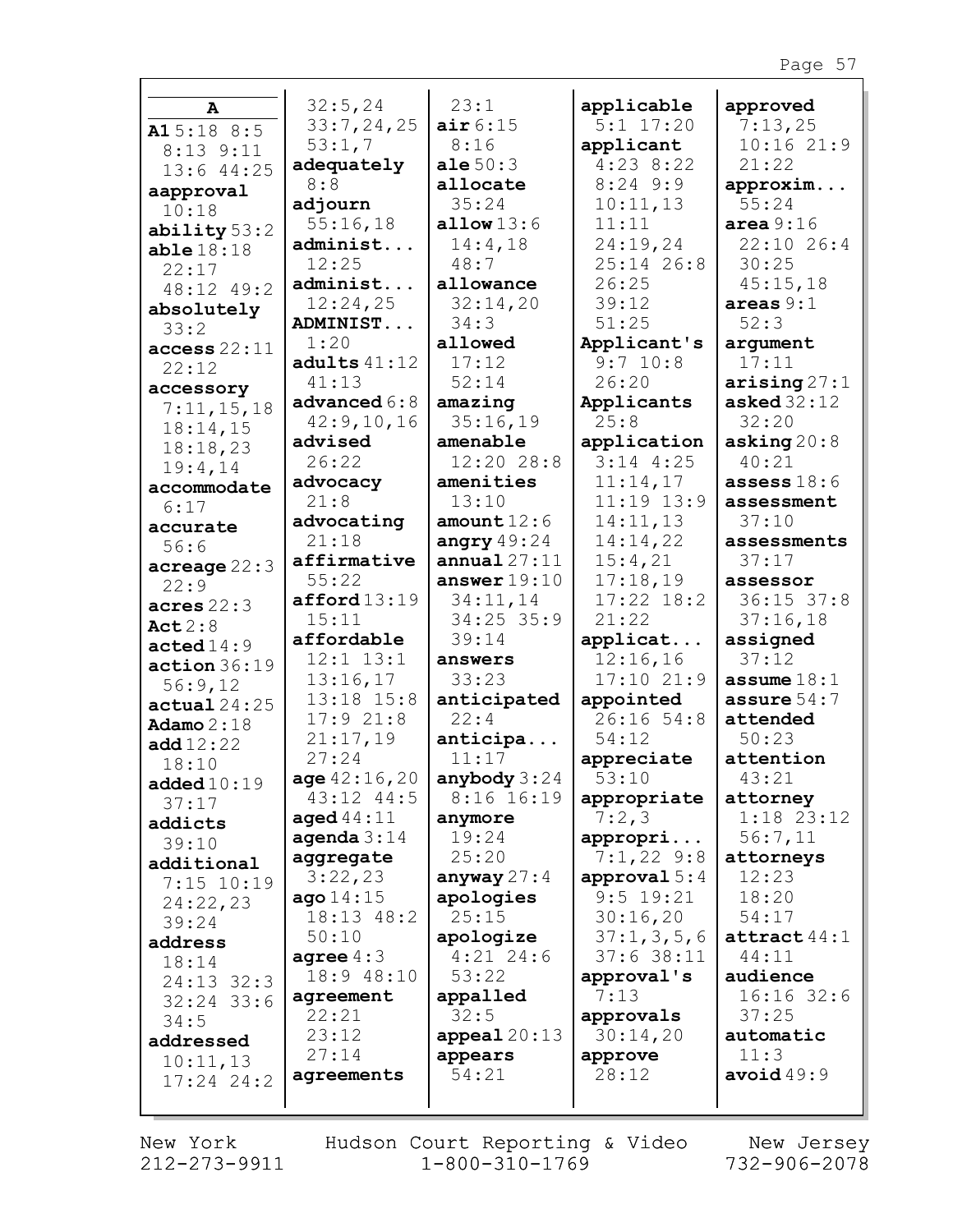| aware $50:5$                 | Bergen $12:12$               | boxes $52:5$      | 48:23                  | 49:9               |
|------------------------------|------------------------------|-------------------|------------------------|--------------------|
| awful12:23                   | 22:4 43:15                   | break $47:7$      | built37:16             | certify            |
| 55:8                         | best $37:19$                 | bring $41:7$      | bully $53:10$          | 25:23 56:5         |
| ax15:23                      | 53:2                         | 49:17             | bump $46:25$           | 56:7               |
|                              | better $12:21$               | bringing          | 47:1,3                 | cetera $51:15$     |
| в                            | 13:13                        | 18:2 35:17        | bunch $14:15$          | Chairman $1:9$     |
| B31:1                        | 16:14                        | 42:7              | business               | 2:1,11,15          |
| <b>back</b> 12:20            | 23:23 41:2                   | broken $54:4$     | 19:7                   | $3:13 \quad 4:2,4$ |
| 19:14,20                     | betterment                   | Bromberg          | buy $13:19$            | $4:16$ 11:6        |
| 23:24 24:1                   | 22:9                         | 1:102:20          |                        | $11:8$ 16:21       |
| 24:4 25:5                    | beyond $9:10$                | $2:21$ 18:10      | $\mathbf C$            | $17:7$ 19:9        |
| 25:25                        | big12:14                     | $21:24$ $22:2$    | C4:245:22              | 21:4,13,16         |
| 32:11,15                     | 19:23                        | 22:7, 16, 20      | 31:1 56:1              | $22:1$ $23:9$      |
| 32:19                        | 36:24                        | 23:7,13,17        | 56:1                   | 23:20              |
| 34:18,24                     | biggest $46:6$               | 29:10,13          | C29:21                 | 24:13              |
| $35:21$ $43:5$               | 47:3                         | 29:14,15          | cal12:13               | 25:10 26:5         |
| 45:9 51:11                   | $\text{bike } 22:22$         | 30:4,5            | $4:18$ 28:22           | 27:9,16,19         |
| 51:12,13                     | bio 32:13                    | 31:12,13          | 29:24 31:7             | 28:7, 16, 19       |
| 52:3,6                       | biochemist                   | 35:15,19          | 32:15                  | 28:21,24           |
| bad39:11<br>balance          | 52:19<br>bit7:7              | $40:24$ $48:4$    | 44:13<br>called $5:22$ | 29:20,22           |
| 30:17                        |                              | 49:1,7            | 12:8 32:14             | 30:1,18            |
| 45:24                        | 23:24 26:7<br>Board $1:1, 8$ | 53:19,22<br>54:12 | 32:16                  | 31:2,7,9<br>31:23  |
| 46:18                        | 1:18,19                      | 55:11,17          | 37:17                  | $32:25$ $33:3$     |
| ballooned                    | $2:3$ 3:17                   | brought $24:5$    | calling $8:10$         | 33:17              |
| 45:4                         | 4:13,17,23                   | 24:16             | calls $6:16$           | 34:11,15           |
| bank $20:12$                 | $5:2,13$ 6:7                 | buffer $8:20$     | cal32:10               | 34:20,23           |
| basically                    | 9:9 10:21                    | 8:20,23,25        | cancer $52:25$         | 35:336:4           |
| 24:22                        | 11:16,20                     | 9:8,10            | capacity               | 38:19,23           |
| basing $38:1$                | 15:18 16:7                   | build18:3         | 40:10                  | 39:1 40:5          |
| bearing                      | 19:14,21                     | builder's         | capital $18:5$         | 40:8, 14, 17       |
| 43:12                        | 19:22 20:5                   | 12:9              | capitalist             | 41:12,19           |
| bedroom                      | 23:3 26:21                   | building          | 18:5                   | 41:21,24           |
| 44:22 45:3                   | 33:21 35:3                   | 8:10,14           | care $50:11$           | 42:1 49:21         |
| 45:19,21                     | 35:4,8,8                     | 27:23             | carefully              | 50:1,23            |
| bedrooms                     | 35:12,13                     | 28:13             | 15:19                  | 51:1,18            |
| 44:20 45:5                   | 35:21                        | 29:17 38:3        | case $27:6$            | 53:5, 12, 16       |
| 45:5, 14, 15                 | 36:18                        | building's        | 51:17                  | 53:18,21           |
| 45:16                        | $42:23$ $47:8$               | 44:4              | 56:11                  | 53:25              |
| believe $16:1$               | $52:15$ 53:6                 | building          | cases $13:18$          | 54:10 55:3         |
| 22:11                        | $53:15$ $54:2$               | 8:12              | 14:2                   | 55:16,19           |
| $35:20$ 48:5                 | 55:4,21                      | buildings         | catch $46:13$          | chance $4:14$      |
| believed                     | 56:6                         | 6:12,13           | cause $12:24$          | $4:17$ 32:22       |
| 52:4                         | Board's $9:2$                | $7:21$ 16:22      | 39:5                   | 33:6               |
| beneficial                   | $9:4$ 10:12                  | 16:24             | causing $6:1$          | change $14:17$     |
| 38:7                         | body $10:10$                 | 18:18,23          | cease 19:11            | $20:3$ 37:10       |
| benefit                      | book $37:9$                  | 19:4,15,16        | center $26:7$          | 47:4               |
| $40:25$ $46:8$               | boring $4:21$                | 19:23 20:2        | certain                | changes $13:6$     |
| benefits $6:9$<br>$9:3$ 13:8 | Borough                      | $30:25$ $31:1$    | 48:11,22               | 37:13              |
|                              | 23:12                        | $31:1$ 48:20      | certainly              | 43:13              |
|                              |                              |                   |                        |                    |

Г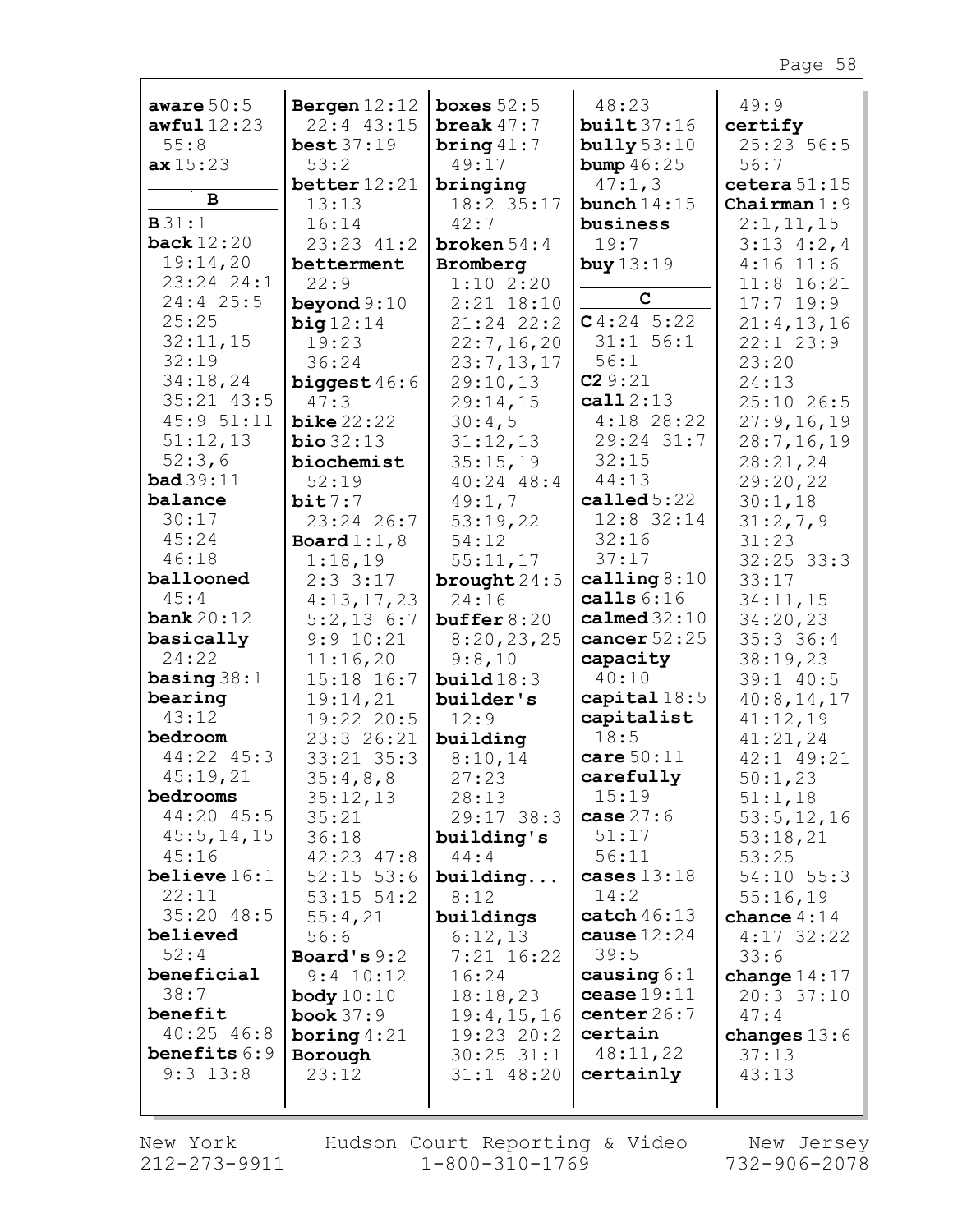| changing                        | class $46:23$          | come $15:25$      | 5:17               | consider            |
|---------------------------------|------------------------|-------------------|--------------------|---------------------|
| $42:20$ $43:6$                  | 48:2,3,9               | 19:12,14          | comply $4:25$      | 3:14,16             |
| character                       | 48:10                  | 19:20 38:4        | 12:5,10            | consider            |
| 14:17                           | classes                | 39:23 45:9        | 26:8               | 43:4                |
| chasing                         | 46:24                  | 46:552:23         | component          | considered          |
| 46:10                           | 48:14                  | comes $20:5$      | 27:24              | $5:9$ 34:8          |
| chemistry                       | classified             | 38:13             | concede            | considering         |
| 32:12                           | 5:8                    | comfortable       | 47:25              | 42:19               |
| child $44:5$                    | classroom              | 39:25             | concentr           | consistency         |
| children                        | 41:2                   | 40:22             | 52:6               | 7:24                |
| 13:19,21                        | classrooms             | $44:17$ 53:7      | concern            | consistent          |
| 39:24 40:1                      | 40:25                  | coming $7:4$      | 18:14 21:6         | 10:7                |
| 40:17                           | clean20:17             | 32:17             | 21:747:12          | Constitu            |
| 41:10,15                        | $25:23$ $52:1$         | commencing        | 50:11              | $12:3$ $14:3$       |
| $41:22$ $42:4$                  | clear $5:8$            | 2:4               | concerned          | 15:6                |
| 42:7, 14, 24                    | 19:10                  | comment           | 18:24 32:6         | construc            |
| 43:10,12                        | 20:18                  | 53:19             | 32:13              | 22:13               |
| 44:11,23                        | 30:18                  | comments          | $47:25$ 50:7       | 37:18               |
| 46:17                           | 33:20                  | 10:11             | 52:20              | 38:14               |
| 47:19                           | clearly                | 27:2028:4         | concerning         | consultant          |
| 49:18 53:3                      | 18:16                  | 28:536:8          | 26:24              | 26:15,21            |
| 53:4                            | CLERK $2:14$           | 39:20             | concerns           | 51:12               |
| children's                      | 2:16,18,20             | committees        | 16:14,17           | contamin            |
| 53:4                            | 2:22,24                | 14:16             | 27:22,24           | 25:21               |
| choices $48:9$                  | 3:1,3,5,7              | common $21:5$     | 28:10              | contamin            |
| chose $25:2,3$<br>Chris $22:13$ | 3:9,12                 | commonly<br>5:22  | 49:14 53:3<br>53:5 | 25:727:2            |
| 23:11                           | 28:23,25               |                   | concluded          | contention<br>27:21 |
| 24:13 51:1                      | 29:2,4,6,8<br>29:12,14 | communism<br>14:7 | $3:15$ 30:15       | context             |
| <b>CHRISTOPHER</b>              | 29:25 30:2             | communities       | 55:24              | $11:25$ 16:3        |
| 1:19                            | 30:4,6,8               | 13:25             | concludes          | 16:19               |
| chronic                         | 30:10,12               | 14:25             | $5:3$ 31:22        | continue            |
| $50:15$ $53:1$                  | 31:8,10,12             | community         | condition          | 13:2 16:21          |
| church $39:15$                  | 31:14,16               | 14:18             | 10:19,22           | 48:4,8              |
| Cirquez $50:2$                  | 31:18,20               | 15:14,22          | 11:9 26:5          | continued           |
| 50:2,25                         | closed $31:25$         | $35:4$ 39:9       | 26:20              | $9:16$ 13:12        |
| $51:3$ $52:19$                  | closely $4:14$         | 42:10             | conditions         | 49:9                |
| 53:14,17                        | cluster $45:6$         | $43:25$ $44:8$    | 5:4,11,24          | contract            |
| citizens                        | 45:6                   | 52:23,25          | $5:25$ 10:17       | 27:14               |
| 14:15                           | COA 8:2,10             | company           | 11:623:2           | contribu            |
| civial27:22                     | 17:320:24              | 54:17             | $23:4$ 26:4        | 10:8                |
| $\texttt{claim} 35:1$           | $21:1$ $28:1$          | comparing         | 27:13              | control             |
| claims $27:1$                   | 29:17                  | 45:7              | confident          | 10:23               |
| clarific                        | colleagues             | completely        | 54:23              | controve            |
| 23:22                           | 54:20 55:2             | 32:6              | configur           | 14:6,13             |
| 24:12                           | collecting             | complex21:1       | 5:24               | convey $15:24$      |
| clarific                        | 36:13                  | 44:3,6            | confined           | convicted           |
| 21:25                           | Colleen                | compliance        | 45:17              | 39:8                |
| clarify $22:5$                  | 19:25 20:7             | 11:10             | conjunction        | copies $26:14$      |
| 46:19                           | 20:9                   | complies          | 18:15              | copy 10:21          |
|                                 |                        |                   |                    |                     |

Г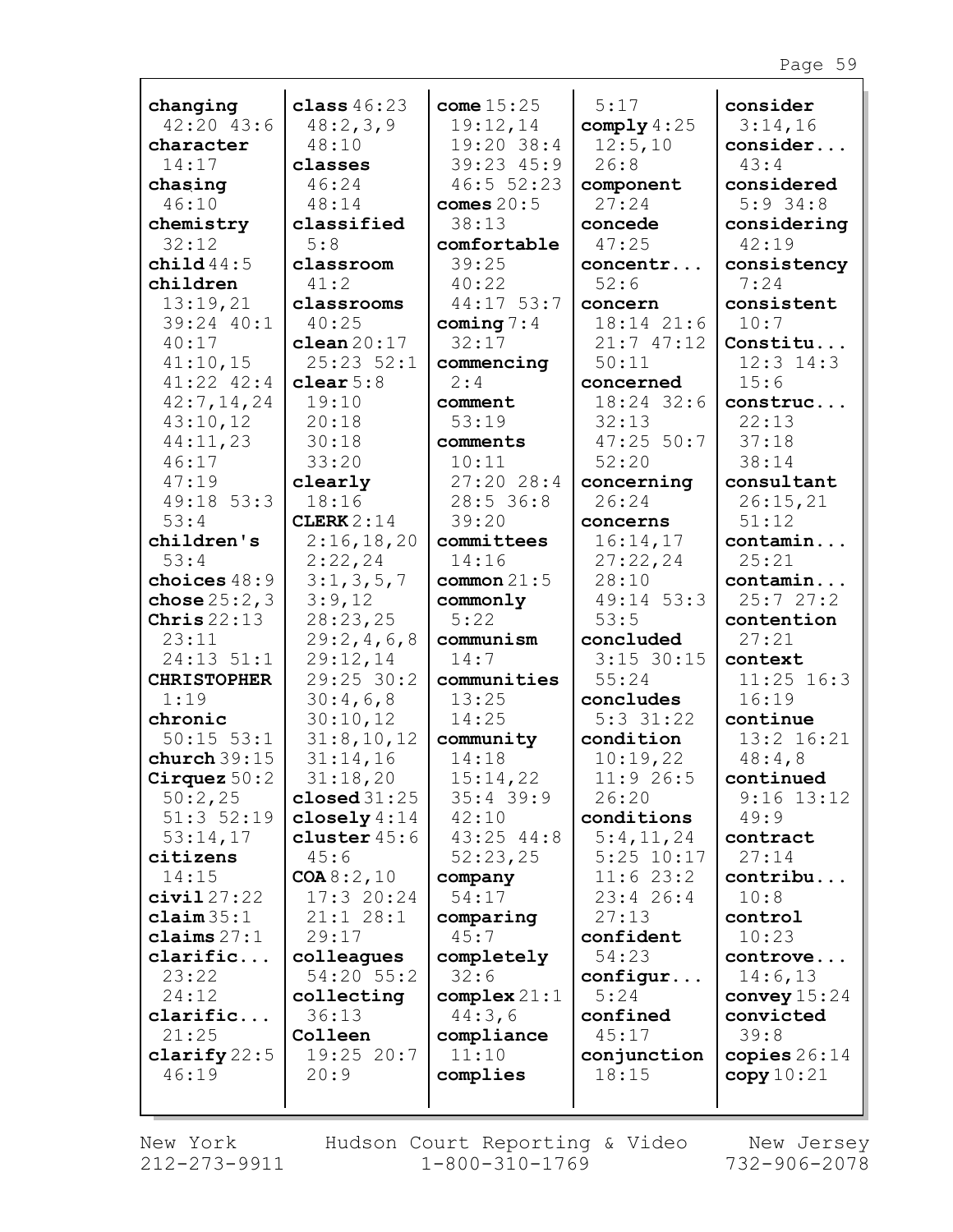| 26:21                    | 16:23,24             | deal $34:3,9$                | describe                    | deviation         |
|--------------------------|----------------------|------------------------------|-----------------------------|-------------------|
| 31:23                    | 17:15,23             | 34:9                         | 23:6                        | 6:8,9             |
| core $24:7,8$            | 18:16,17             | dealing12:7                  | described                   | difference        |
| 24:10                    | 18:24 19:5           | 35:22                        | 23:5                        | 21:7              |
| corner $41:15$           | 19:11 20:4           | dealings                     | design 7:24                 | different         |
| 42:8                     | 23:11                | 54:16                        | $\texttt{detail} 23:19$     | 20:15,22          |
| correct                  | 34:10,22             | dealt13:1                    | determin                    | 24:3 36:10        |
| $33:22$ 49:4             | $35:16$ $45:8$       | death21:20                   | 4:11                        | 39:14 44:9        |
| correction               | 50:18                | decide 16:7                  | determine                   | 46:21             |
| 33:22                    | courses $15:2$       | 33:19                        | 7:20                        | difficult         |
| correspo                 | court 1:25           | decided13:5                  | determined                  | 12:19             |
| 26:22                    | 12:17,22             | 14:21                        | 10:10                       | difficulty        |
| cost13:23                | 14:2 17:11           | $33:15$ 36:9                 | detriment                   | 16:22             |
| 17:13                    | $21:10$ 32:1         | 45:10                        | 6:29:4,6                    | diligence         |
| costs 13:20              | 50:3                 | decision                     | detriments                  | 51:6              |
| Council                  | coverage $8:2$       | 36:20                        | $6:10$ 22:18                | diligent          |
| $11:23$ $13:5$           | 8:3                  | 54:25                        | develop                     | 54:24             |
| 15:722:22                | created              | decisions                    | 17:12 46:9                  | directed          |
| Councilman               | 36:10                | 39:13                        | developed                   | 24:10,22          |
| 1:102:20                 | $c$ riminal          | decrease                     | 8:18 13:14                  | direction         |
| 18:10                    | 38:17                | 7:14 47:10                   | 14:2                        | $7:4$ 25:1        |
| $21:24$ $22:2$           | criteria             | 48:1,8                       | developer                   | 33:20             |
| 22:7, 16, 20             | $9:21$ $17:18$       | 49:10                        | 12:14,15                    | directly          |
| 23:7,13,17               | 17:19                | decreasing                   | 14:24 17:6                  | 32:10             |
| 29:10,13                 | current              | 47:4,5                       | 27:15                       | disagree          |
| 29:14,15                 | $12:25$ 47:7         | 49:6                         | 44:23                       | 17:8              |
| 30:4,5                   | currently            | dedicated                    | 45:17                       | disbursed         |
| 31:12,13                 | $42:16$ $47:2$       | 22:4                         | 49:19 51:5                  | 20:2521:2         |
| $40:24$ $48:4$           | cycle 43:18<br>43:20 | deep $5:10$<br>deeper $24:6$ | $51:8$ 52:15<br>developer's | discrimi<br>42:24 |
| 49:1,7<br>53:19,22       | cyclical             | demographic                  | 22:21 23:1                  | discuss $3:22$    |
| 54:12                    | 43:22                | $42:20$ $43:5$               | 23:12                       | 3:23,25           |
| 55:11,17                 |                      | denied12:16                  | 27:14                       | 22:12             |
| counsel $56:8$           | D                    | dense $13:7$                 | developers                  | discussed         |
| 56:11                    | Darcy $32:1$         | 14:14                        | $10:10$ $12:8$              | $5:19$ 49:8       |
| count $44:22$            | Darlene $32:1$       | deny $17:22$                 | 15:24                       | discussion        |
| country                  | Darsa $32:1$         | DEP 25:22, 24                | developing                  | $7:12$ 9:12       |
| 38:16                    | $32:22$ $33:2$       | 26:12,13                     | 14:25                       | 12:20             |
| 40:20                    | 33:4,6,22            | 26:17,19                     | development                 | 28:21             |
| counts $45:3$            | 34:2,13,18           | 26:22                        | $9:8$ 13:7                  | 29:24 35:9        |
| 45:6                     | 34:21,24             | $32:14$ 37:5                 | 14:19                       | 39:23 48:5        |
| County $12:12$           | 35:736:1             | 54:14                        | 17:14                       | disease           |
| $22:4$ 37:1              | data26:11            | Department                   | $20:25$ $21:2$              | 50:16             |
| $37:3$ 43:15             | 26:14                | 10:13,24                     | $21:19$ 32:7                | dispute           |
| $\texttt{couple}\,21:25$ | day 11:23            | 23:4,4                       | 40:1,7                      | 28:10             |
| $24:2$ 36:9              | 16:8 25:23           | 26:9                         | 45:650:4                    | distributed       |
| 45:18                    | 34:25                | Departme                     | developm                    | 48:14             |
| $46:21$ $48:1$           | days $12:8$          | 10:14                        | 10:743:24                   | district          |
| course $11:24$           | 21:6                 | deposition                   | 47:20                       | $5:18$ 38:2       |
| 13:7,10,14               | $\bf{deadly}$ 34:17  | 56:9                         | 52:13                       | 48:24             |
|                          |                      |                              |                             |                   |

 $\Gamma$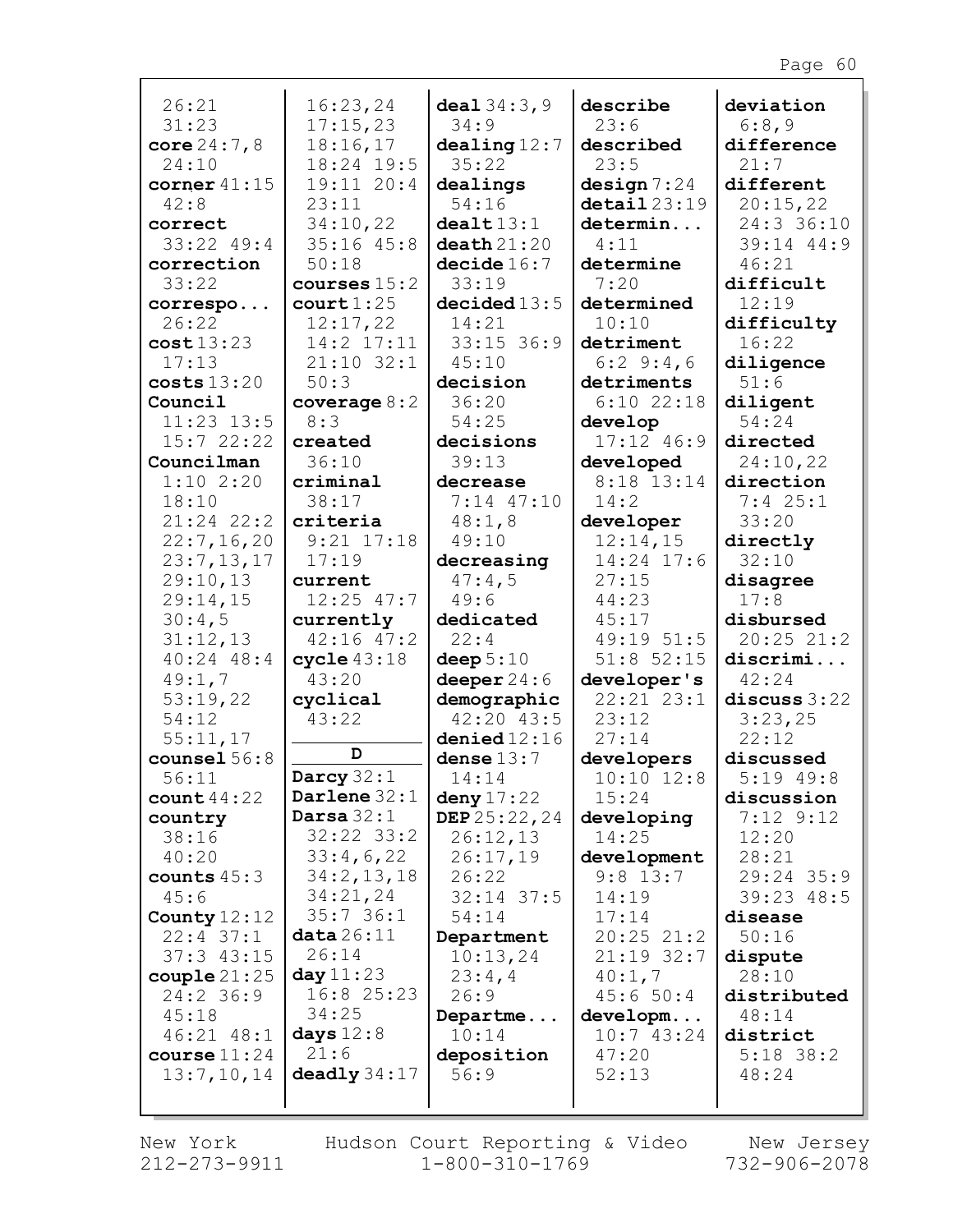|                               | 56:10               | 16:325:20                      | 42:18,19               | fence $7:7$            |
|-------------------------------|---------------------|--------------------------------|------------------------|------------------------|
| districts<br>48:19            | $empty-ne$          | 35:2,11                        | 44:2                   | 30:23                  |
| diverted                      | 15:12               | $36:25$ 48:9                   | fail 17:16             | fencing $28:5$         |
| 32:18                         | encompass           | 48:13                          | $17:23$ 20:5           | ferreting              |
| Doctrine                      | 30:19               | 54:23 55:6                     | failing                | 54:24                  |
| 14:1                          | ended $12:21$       | everybody's                    | 17:15                  | $light11:3$            |
| document                      | engineer            | 16:653:2                       | fair $12:6$            | figure $37:19$         |
| 23:18                         | $1:19$ $10:12$      | exactly                        | 21:13,15               | file 36:22             |
| $\phi$ ing 6:22               | 23:3 24:19          | 24:23                          | $21:16$ 35:1           | $36:23$ $37:1$         |
| $12:22$ $15:1$                | 26:21               | example $32:9$                 | Fairways $1:3$         | fill 40:25             |
| 19:15,24                      | 54:14               | 32:9                           | 3:15                   | 48:11                  |
| 28:8                          | engineer's          | excellent                      | falls $11:4$           | filling                |
| $\text{dollar}\,46\colon\!10$ | 33:8                | $53:25$ $54:8$                 | familiar               | 42:14                  |
| dollars                       | engineering         | 54:18                          | 20:9                   | final 5:3,16           |
| 13:20 38:5                    | 10:11               | exception                      | families               | 36:19,19               |
| 47:16,23                      | enhances 9:9        | 5:18                           | 44:2                   | 36:19 37:4             |
| donating                      | enrollment          | excuse $33:4$                  | family $24:9$          | 37:6,6                 |
| 22:8                          | 48:22               | 33:17                          | 47:18                  | 38:11                  |
| double $38:3$                 | ensure $10:25$      | exhibits                       | 49:15                  | financially            |
| Draft $4:10$                  | 38:15               | 9:13                           | far $17:15$            | 56:12                  |
| 4:18                          | entire $13:13$      | existing                       | farming                | find 35:19             |
| drafted                       | 18:21 25:8          | 9:10                           | 52:23                  | $51:22$ $52:4$         |
| 30:17                         | 34:9,22             | expect17:23                    | Farms $14:11$          | finding $4:23$         |
| drafts $22:25$                | $46:1$ 52:11        | 37:12                          | 14:20,21               | $5:13$ 7:1             |
| drill24:6<br>drivers $46:6$   | environm            | expecting<br>49:11             | farther<br>51:14       | $8:14$ 9:2,4<br>9:9,20 |
| drives $44:20$                | 26:9,15,16<br>26:21 | experience                     | fashion                | findings               |
| 44:22                         | 54:15               | 16:3                           | 54:19                  | 9:15                   |
| driving                       | equipment           | experienced                    | father $42:9$          | finds $6:7$            |
| 45:21                         | 6:18,20,23          | 15:2                           | 49:25                  | fine $36:1$            |
| $\arg 39:10$                  | equivalent          |                                |                        |                        |
|                               |                     |                                |                        |                        |
|                               | 46:2                | explain<br>25:15               | favor $55:20$          | finish $32:22$<br>33:4 |
| due $51:6$<br>dug $50:18$     | especially          |                                | February<br>24:5 32:12 | fire $10:12$           |
|                               | 13:24               | $exp$ lode $49:9$<br>explosion | 32:19                  | $10:24$ $11:1$         |
| E                             | 15:22               | 45:13                          | 34:19                  | $11:4$ 23:4            |
| E56:1,1                       | ESQ1:18             | extension                      | fee $28:13$            | firemen $11:1$         |
| Ed $47:8$                     | essentially         | 5:14                           | feel $35:4,4$          | 11:4                   |
| Edgewood $1:3$                | 25:22               | extent $7:15$                  | 35:11                  | firm's $52:7$          |
| 3:15                          | esthetics           | 50:14                          | fees $12:24$           | first11:25             |
| effective                     | 7:23                | external                       | feet $5:10$            | 14:12 17:9             |
| 17:13                         | estimate            | 17:14                          | 8:13,21,23             | 19:15 21:1             |
| efforts $9:7$                 | 39:24               | extra $43:8,9$                 | $8:25$ 16:25           | 24:20 32:4             |
| elderly $42:4$                | estimated           |                                | 17:1,3,4               | $46:22$ $51:4$         |
| elected $54:8$                | 40:4                | F                              | 28:14                  | five $35:24$           |
| eliminate                     | $e$ t 51:15         | F56:1, 3, 18                   | 29:18,19               | 42:8,11,12             |
| 6:19                          | evening $2:1$       | facility                       | 30:23,24               | $42:15$ $43:9$         |
| email $45:23$                 | events $12:11$      | 13:12 19:5                     | 30:24,24               | 44:12                  |
| employed                      | everybody           | fact $8:24$                    | felons $39:8$          | 45:13,14               |
| 56:8,11                       | 9:11,25             | $9:4$ 34:18                    | $\texttt{felt24:10}$   | 45:15                  |
| employee                      | 15:18,19            | 34:20,21                       | $27:2$ 53:23           | five-bed               |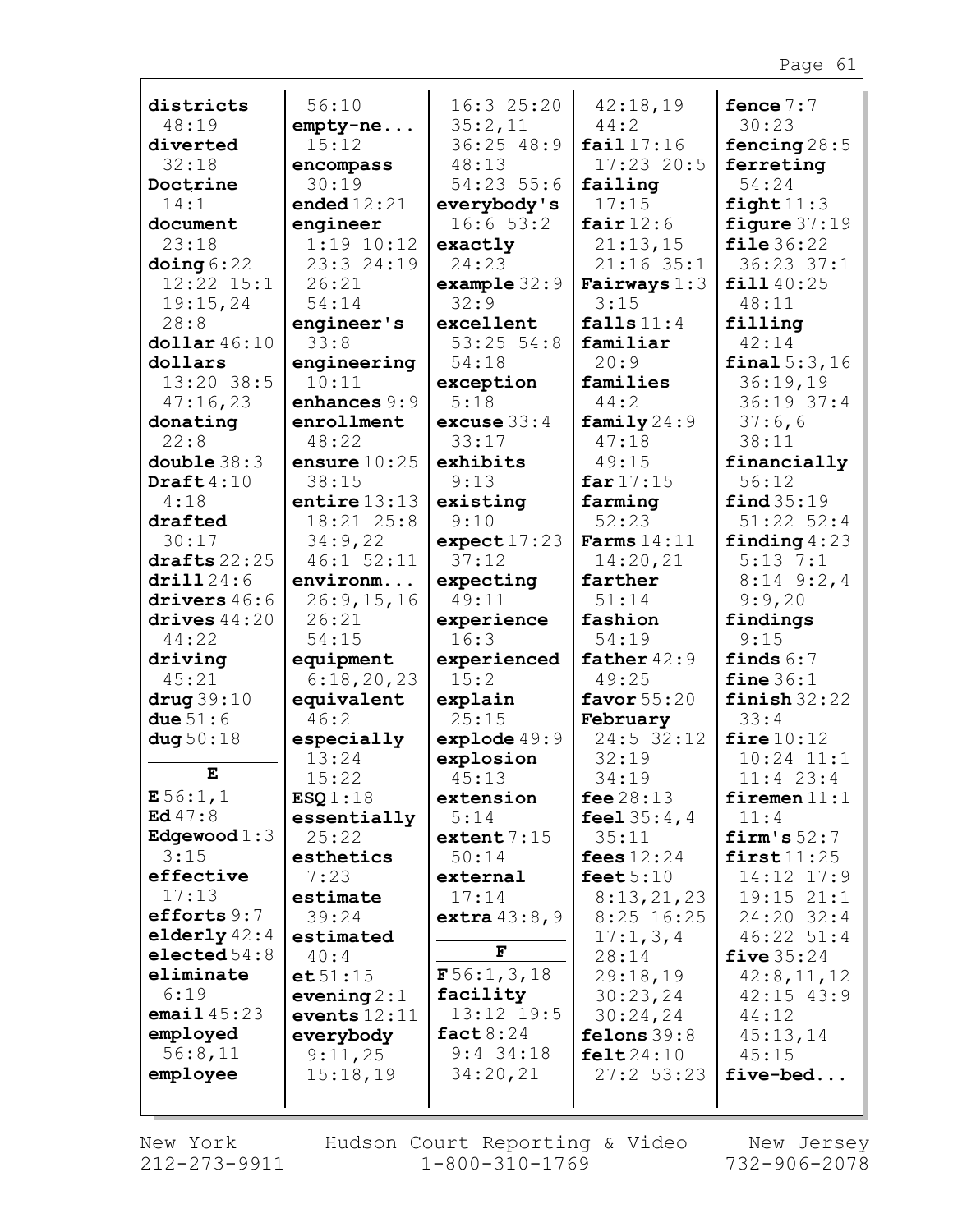| 45:246:4                    | 15:7                         | 37:16                      | 39:11                   | happy $11:5$          |
|-----------------------------|------------------------------|----------------------------|-------------------------|-----------------------|
| flag $2:12$                 | fulfilling                   | 50:19                      | Google $45:22$          | hardship              |
| $\text{flood } 35:20$       | 16:10                        | $51:13$ $53:4$             | $q$ otta $33:18$        | 5:23                  |
| flow22:18                   | fund $12:15$                 | $\gamma$ ing 7:14          | governing               | head $14:5$           |
| 38:9                        | further $5:19$               | $9:12$ $10:1$              | 10:10                   | heads $15:25$         |
| folks $14:20$               | 23:22 56:7                   | 10:4,4,8                   | grade $44:14$           | health $50:19$        |
| 16:15                       | 56:10                        | 13:22                      | 44:15 47:2              | <b>hear</b> $28:4,5$  |
| follow 41:19                | furtherance                  | 14:17 15:8                 | grades $44:15$          | 29:20 31:4            |
| forbid $19:6$               | 9:17                         | $15:10$ $16:5$             | graduated               | 41:1                  |
| force $45:21$               | future $47:4$                | 16:8,23                    | $42:4$ 46:23            | heard $17:7$          |
| foregoing                   |                              | 19:12,18                   | $\texttt{granted 5:4}$  | 23:5 27:20            |
| 56:5                        | G                            | 19:19 20:6                 | 5:20,23                 | 50:954:6              |
| foresee                     | gas $50:10$                  | 20:18                      | $6:1,7$ 7:16            | hearing $3:16$        |
| 40:22                       | 51:10,14                     | 22:20,21                   | $7:18$ 9:5              | 50:12                 |
| $42:15$ $49:4$              | gasoline                     | 23:18 24:4                 | gratuitous              | 55:24                 |
| forget $33:8$               | 51:17                        | 25:7,10,12                 | 39:20                   | hearings              |
| 33:25                       | gatehouse                    | 25:13,19                   | $great11:25$            | $50:24$ $54:1$        |
| form $30:16$                | $7:21$ 10:23                 | 26:20                      | greens $52:5$           | heck $45:10$          |
| former $32:4$               | Gavin $34:1, 2$              | $27:10$ 28:2               | <b>GREGORY 1:12</b>     | height $6:13$         |
| 32:12                       | qeneral<br>$21:25$ 22:9      | 32:736:8                   | $\sigma$ rind $15:23$   | $6:17$ 7:6,7<br>27:23 |
| forth $4:11$<br>$5:5$ 12:20 | generated                    | 38:6, 12, 21<br>39:12 40:9 | group 21:13<br>26:16    | 28:12                 |
| Fortsch $1:11$              | 40:11                        | 40:10,13                   | groups $21:8$           | 30:25                 |
| 2:24,25                     | getting 37:6                 | 43:5,7,20                  | grown $41:12$           | heights $6:14$        |
| 16:21                       | $42:1$ 54:18                 | 44:8, 11, 14               | 41:13                   | $\text{held} 1:5 2:7$ |
| 20:23 29:2                  | 55:12,12                     | 44:16                      | guess $4:5$             | 15:1                  |
| 29:330:6                    | give 16:2                    | 45:11 46:4                 | 27:17                   | help16:12             |
| 30:731:14                   | 17:1,4,5                     | 47:12,15                   | guys $18:20$            | $40:25$ $49:8$        |
| 31:15                       | 38:5 39:14                   | 47:18,21                   |                         | 49:9                  |
| 35:10                       | given $8:24$                 | 47:22 49:5                 | н                       | helps $45:20$         |
| fortunate                   | 11:14                        | 49:23,25                   | Haag $1:20$             | hereof $7:16$         |
| 48:18                       | giving 16:25                 | 54:4,10                    | $3:11$ $55:11$          | high $46:22$          |
| fought $11:1$               | glad14:8,20                  | golf $11:24$               | 55:15                   | 48:18                 |
| found $14:3$                | $go\ 4:8,10$                 | 13:7,9,14                  | hand $13:25$            | 49:20                 |
| 32:18                       | $7:5$ 10:18                  | 15:2 16:23                 | 16:19                   | 54:16                 |
| 35:13,16                    | 11:6,8                       | 16:24                      | handling                | higher $48:14$        |
| 52:10                       | 12:17                        | 17:15,22                   | 25:4                    | 52:5                  |
| four $45:2, 13$             | $13:10$ $19:7$               | 18:16,17                   | happen $14:19$          | highly $38:6$         |
| 45:14,15                    | 23:24 32:8                   | 18:24 19:5                 | $16:5$ 19:6             | hinges $18:21$        |
| 46:24                       | 35:21                        | 19:11 20:4                 | 23:14 32:7              | hire $39:12$          |
| <b>French</b> $48:13$       | 46:12                        | $20:4$ 34:10               | 47:20                   | 39:13                 |
| friends                     | 48:23                        | 34:22 45:8                 | 48:17                   | $51:12$ $54:8$        |
| 16:16                       | $51:10$ $52:3$               | 50:17                      | 50:19                   | 54:11,12              |
| frightened                  | 52:6                         | gonna $25:20$              | happened                | hired $33:15$         |
| 21:20                       | God $19:6$                   | $\mathsf{good}\,2:1$       | 11:22 20:7              | 33:18                 |
| front $7:22$                | goes $10:3$                  | $4:12 \quad 6:2$           | 20:10,11                | history               |
| $10:23$ 26:7                | $11:3$ $21:21$<br>23:2 25:25 | $9:6$ 13:11                | happening               | 20:12                 |
| frontage                    | 26:19                        | 14:12 15:2                 | 19:2 26:19              | hits $52:10$          |
| 10:5<br>fulfilled           | $27:13$ $28:1$               | 15:15,25                   | happens $16:7$<br>43:19 | hole $13:9$           |
|                             |                              | 23:639:1                   |                         | holes $18:22$         |
|                             |                              |                            |                         |                       |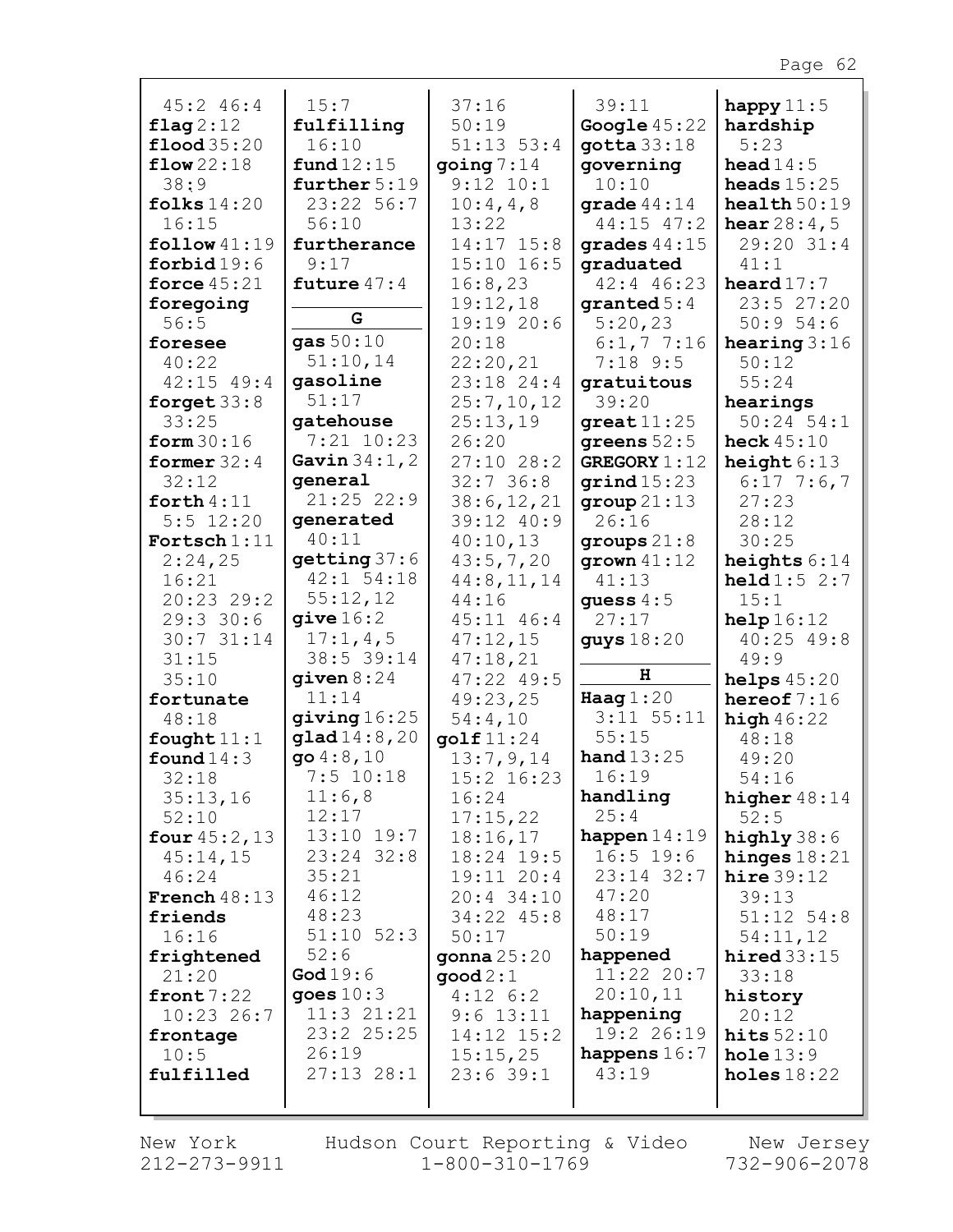| 34:9 52:11      | 19:19                 | 27:1                         | investig           | <b>June</b> $1:5$ $2:3$ |
|-----------------|-----------------------|------------------------------|--------------------|-------------------------|
| Holiday         | $i$ deally $15:3$     | indications                  | 51:8,9             |                         |
| 14:10,20        | identified            | 32:16                        | 52:18              | ĸ                       |
| 14:21 32:1      | 39:16,18              | individual                   | investig           | K47:3,5,10              |
| home $13:19$    | 51:9                  | 17:2,5                       | 52:15              | 48:1, 18, 24            |
| 47:17,23        | identify              | individuals                  | investors          | keep 26:22              |
| homeowner       | 51:14                 | 53:23                        | 18:2               | 40:19                   |
| 17:2,5          | II 51:16              | $i$ ndoors $6:23$            | involved           | Kevin $21:13$           |
| homes $9:17$    | illnesses             | indulgently                  | 48:655:6           | Kevin's                 |
| 15:14           | 53:1                  | 17:10                        | involves           | 21:10                   |
| 42:13,17        | imagine               | industrial                   | 5:14               | kidding                 |
| 42:21           | 21:18                 | 19:5,7,10                    | irrespon           | 34:13,15                |
| 44:24 45:1      | impact 6:15           | information                  | 35:1               | <b>kids</b> $43:8,9$    |
| $45:11$ $46:4$  | 8:15,16               | 54:25                        | irrigation         | 44:14,15                |
| 47:13,14        | 44:16                 | initiative                   | 10:22              | 44:15                   |
| 47:15,16        | impair 6:3            | 52:16                        | issue $41:8$       | 45:21 46:4              |
| 47:21,22        | impervious            | injury 12:22                 | issues $10:12$     | 48:8,11,14              |
| 51:15           | 8:1,2                 | inspection                   | 22:23              | $\text{kind} 13:6$      |
| honestly        | 32:14,20              | 38:14                        | 32:17              | 15:12                   |
| 27:2            | 33:13 34:3            | installa                     | 35:18              | 33:15                   |
| hooking $11:2$  | 34:8                  | 10:6                         | 52:24              | 43:18                   |
| hope $25:25$    | implement             | installed                    | it'36:19           | 46:17                   |
| $37:14$ 53:1    | 38:11                 | $9:13$ $10:23$               | item 3:13,19       | 50:21                   |
| horrible        | important             | installing                   | 11:9,9             | 53:14                   |
| 16:8,9          | 11:21                 | 10:9                         | 22:11              | kinds $12:7$            |
| Hotline         | imposed               | insult12:22                  | 29:16              | 50:8,13                 |
| 26:13           | 11:10                 | insulted                     | items $4:5$        | know $4:13$             |
| hours $54:5$    | improvem              | 53:24                        | $6:16$ 27:16       | $6:17$ 7:5              |
| house $42:12$   | 9:322:5               | $\mathtt{insured}\,26\!:\!1$ | 27:20              | 11:21                   |
| 49:17           | improves              | intensive                    |                    | $13:25$ $15:1$          |
| houses $42:8$   | 7:23,24               | 45:19                        | J                  | 15:10,23                |
| 45:2,4,14       | $\texttt{inch}$ 15:20 | $\texttt{intent}\,6:3$       | jam22:17           | 16:2,4,5                |
| $45:25$ $46:5$  | inches $28:13$        | interest                     | January 37:9       | 16:18 17:7              |
| 46:7,8,13       | incidental            | $10:16$ 49:5                 | Jasionowski        | 17:15,18                |
| housing $9:17$  | 18:17                 | 49:13                        | 2:22               | 18:8, 11, 23            |
| $12:1$ $13:1$   | incidents             | interested                   | Jersey $2:8$       | 18:25                   |
| 13:17,17        | 26:12                 | 36:938:8                     | $12:2$ $13:24$     | 19:13,17                |
| 13:18,24        | included              | 56:12                        | $14:4$ 25:18       | 19:18 21:4              |
| $14:14$ $15:4$  | $6:20$ 26:3           | internal                     | 25:20 26:9         | 21:22                   |
| $17:9$ $19:18$  | including             | $8:11$ $9:25$                | 36:756:5           | 25:19                   |
| 21:8, 14, 17    | 26:10                 | 10:1                         | $\mathbf{job}39:1$ | $33:15$ $34:4$          |
| $21:19$ $44:1$  | income $9:17$         | interrupt                    | 53:13,25           | $35:2$ $37:23$          |
| Hovnanian       | increase              | 33:18                        | 54:18              | 38:21                   |
| 21:1            | 42:18                 | intimately                   | jobs $13:23$       | 39:19                   |
| HUDSON 1:25     | 50:15                 | 48:6                         | John 1:13          | 41:10,13                |
| hundred $38:5$  | increased             | intimida                     | 36:5               | 41:14                   |
| hydrant $11:2$  | 36:14                 | 53:13                        | Join1:1<br>2:2     | 43:14                   |
| I               | increasing            | invariably                   | July 7:17          | 44:12,25<br>45:10 50:8  |
| $i$ dea $11:25$ | 46:9                  | 46:12                        | 10:14              | 50:9,12,15              |
|                 | indemnify             | invest18:5                   |                    |                         |
|                 |                       |                              |                    |                         |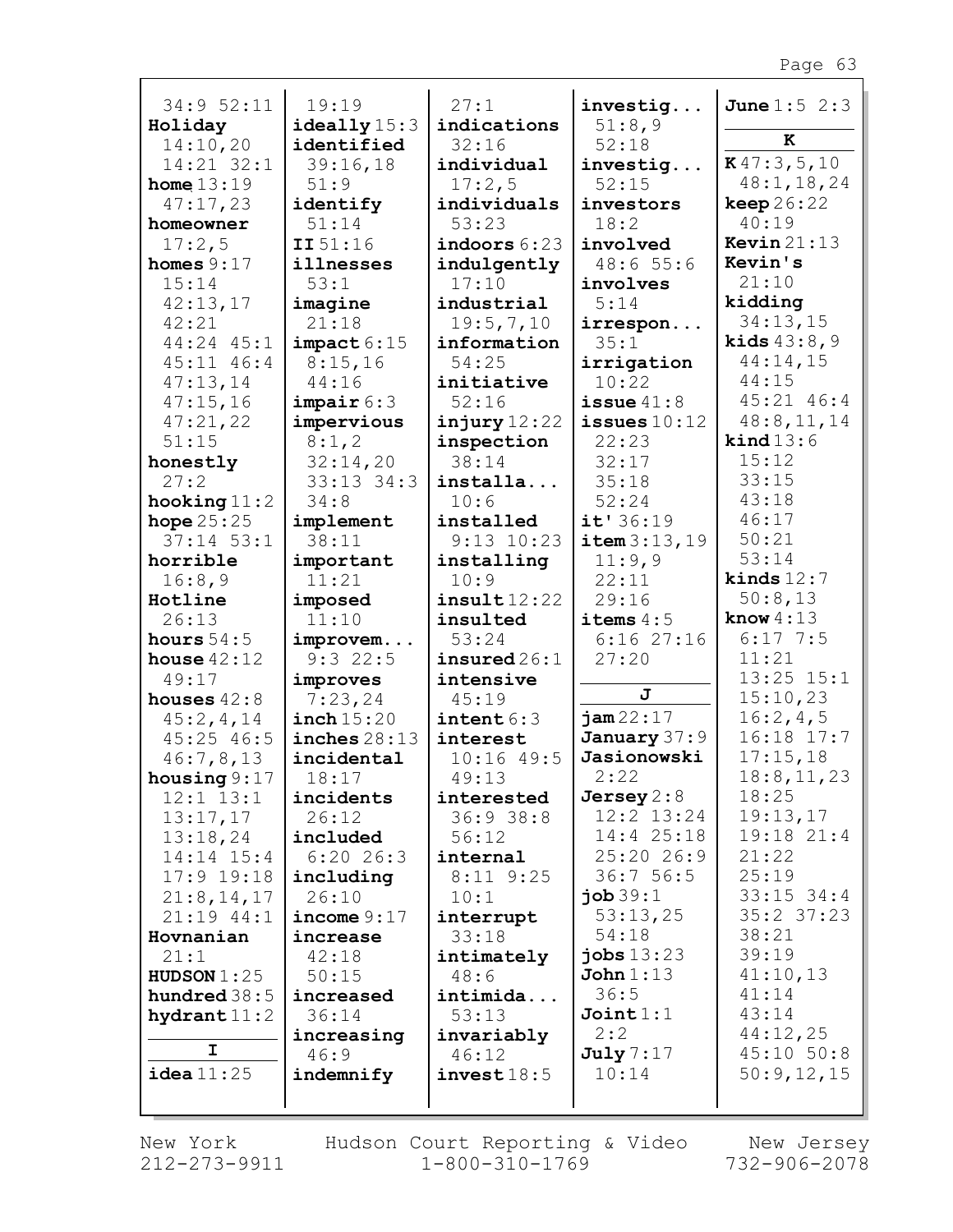| 50:20,20                | <b>LEIBMAN</b>             | limitation                 | 15:18 41:9               | $\texttt{looking} 17:2$ |
|-------------------------|----------------------------|----------------------------|--------------------------|-------------------------|
| 52:19,22                | 27:19                      | 26:10                      | listening                | 18:12                   |
| 54:3,17,21              | 30:22                      | limited 8:25               | 34:16                    | 19:22                   |
| 54:21                   | $35:24$ 36:2               | line 53:4                  | 54:22                    | 35:17                   |
| known $34:18$           | 36:15,18                   | lingering                  | litigation               | 38:14                   |
|                         | 36:23 37:4                 | 19:21                      | 12:15                    | 46:22                   |
| L                       |                            |                            |                          |                         |
|                         | 37:15,23                   | Lippert $1:9$              | 21:21                    | $47:16$ $48:2$          |
| laboratory              | 38:639:6                   | 2:1,11,14                  | $\text{little} 7:7$      | 49:12,15                |
| 52:9                    | 39:17,20                   | $2:15$ 3:13                | 16:19                    | 49:18,18                |
| land 1:20               | $40:2$ $42:23$             | 4:2,4,16                   | 23:24 26:7               | 51:16                   |
| $6:8$ 17:17             | 43:1, 14, 18               | $11:8$ 17:7                | 49:24                    | losers $46:7$           |
| 17:20                   | 43:24                      | 19:921:4                   | live13:18                | $\texttt{losing} 12:24$ |
| 36:11                   | 44:10                      | 21:13,16                   | 21:3,18                  | 10t8:2,10               |
| 43:25 50:7              | let's 2:11                 | $22:1$ $23:9$              | 36:638:1                 | 11:10,14                |
| 50:9,12,16              | $4:20$ 11:23               | 23:20                      | 41:14 42:3               | 12:4,21,23              |
| 50:18,22                | 23:24                      | 24:13                      | 44:7 50:3                | $13:13$ $17:3$          |
| 52:21                   |                            |                            |                          |                         |
|                         | 28:22                      | $25:10$ $27:9$             | $1$ ived $12:17$         | 18:3 28:1               |
| landscape<br>8:20,20,23 | 29:24                      | 27:1628:7                  | 20:25                    | 28:1 29:18              |
|                         | 44:13                      | 28:16,19                   | 43:15,15                 | $32:5$ 37:24            |
| 8:25                    | letter10:14                | 28:21,23                   | 43:22                    | 38:3 43:10              |
| landscaped              | letters $23:3$             | 28:24                      | lives $44:3$             | 45:19                   |
| 8:6,8                   | 23:5                       | 29:20,22                   | $1$ iving $35:22$        | 46:15                   |
| landscaping             | levels $46:24$             | 29:25 30:1                 | 35:22                    | $47:12$ 50:5            |
| $9:10$ 33:11            | 48:15                      | $30:18$ 31:2               | 42:16                    | 50:11,18                |
| 33:12                   | licensed                   | 31:7,8,9                   | 43:11                    | 52:24,25                |
| languages               | 24:16                      | 32:4,25                    | LLC1:33:15               | 52:25                   |
| 48:12                   | 25:17                      | 33:3,17                    | $1$ ocated $7:21$        | $53:11$ $54:5$          |
| large $47:6$            | $51:19$ $52:2$             | 34:11,13                   | location                 | 54:655:5                |
| 51:7                    | Liebman $1:18$             | 34:15,20                   | 8:14,19,24               | 55:5,8                  |
| larger 45:12            | 2:63:7,8                   | 34:23 35:3                 | 25:652:10                | $\texttt{lots} 5:10$    |
| largest 47:1            | 4:8,20                     | 36:4 38:19                 | locations                | 8:622:3                 |
| 48:3                    | 20:8, 13, 16               | 38:23 39:1                 | 7:3                      | 37:11                   |
| $\texttt{late}10:18$    | 20:19,22                   | 40:5,8,14                  | Lois $26:15$             | $1$ oudly $21:23$       |
| 42:11                   | 21:12,15                   | 40:17                      | 54:15                    | low 9:17                |
| Laurel $12:10$          | 22:25                      | 41:11,12                   | long14:6                 | $38:1$ 48:22            |
| $14:1$ $17:25$          |                            |                            | 43:14                    |                         |
| <b>law</b> $4:22 \ 6:8$ | 23:11,16<br>$23:24$ $24:2$ | 41:19,21<br>$41:24$ $42:1$ | $\texttt{look} 15:3, 15$ | 49:16<br>Lowe $1:12$    |
| $12:6$ 17:20            | 26:327:6                   | 49:21 50:1                 | 17:15,17                 |                         |
|                         |                            |                            |                          | 2:16,17                 |
| laws 2:9                | 27:8,13                    | $50:23$ $51:1$             | 17:21                    | 28:25 29:1              |
| 17:20                   | 28:11                      | $51:18$ 53:5               | 24:21                    | 30:2,3                  |
| $l$ awyer $33:14$       | 29:16                      | 53:9,12,16                 | $27:10$ 40:8             | 31:10,11                |
| 33:18                   | 30:14                      | 53:18,21                   | $41:9$ $43:6$            | lower 47:8              |
| $\text{leader } 32:8$   | 31:22                      | $54:10$ $55:3$             | 45:4,23                  | 49:5                    |
| left40:18               | 54:18 55:7                 | 55:16,19                   | 46:14,18                 | LSRP24:16               |
| $\texttt{legal } 38:16$ | $\text{lieu}10:9$          | list 4:5, 8, 9             | 47:11                    | 25:1626:2               |
| legalese                | $\texttt{light}6:15$       | $22:21$ $23:6$             | 51:12,13                 | 26:11                   |
| 54:6                    | 8:169::7                   | 23:10                      | $1$ ooked $25:8$         | LSRP's $25:13$          |
| $\texttt{legally} 27:3$ | lighting                   | 29:11                      | 47:25                    | Lund $19:25$            |
| legitimate              | 22:23                      | listen 42:3                | 49:14                    | 20:7,10                 |
| 21:6                    | $\text{lightly} 18:4$      | listened                   | 52:12                    |                         |
|                         |                            |                            |                          |                         |
|                         |                            |                            |                          |                         |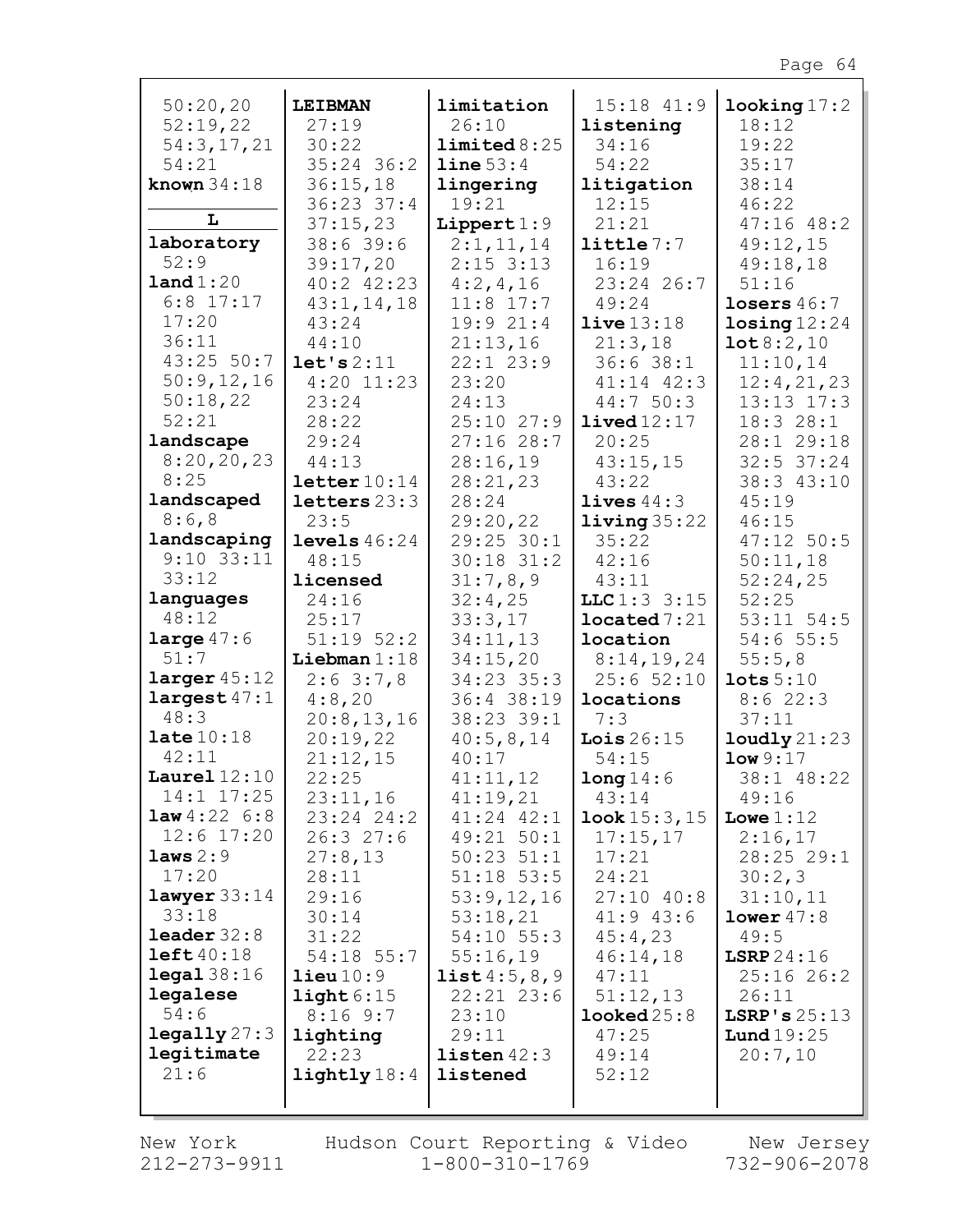| M                       | meant $12:9$         | 49:8,10                   | 49:23                                     | nine 34:9              |
|-------------------------|----------------------|---------------------------|-------------------------------------------|------------------------|
| $M-U-S-K-A$             | meat $6:11$          | money $12:23$             |                                           | 52:11                  |
| 41:5                    | meet $17:18$         | 18:3                      | N                                         | Ninety $41:21$         |
| Ma $\tan 35:24$         | 17:19                | monitor                   | name $14:19$                              | <b>NJDEP</b> 25:18     |
| $main$ 40:6             | meeting $1:1$        | 25:10,12                  | 33:8,25                                   | nobody's               |
| maintain                | 2:2,4,6,7            | 25:13                     | 36:5 50:2                                 | 39:12                  |
| 6:198:12                | $2:9$ 31:25          | monitored                 | Nancy 50:2                                | noise $6:23$           |
| maintenance             | 32:11,23             | 11:11                     | nature $43:22$                            | northern               |
| 6:12,13,18              | 33:5,7,10            | month $36:25$             | necessary                                 | 13:24                  |
| 6:20,22                 | 33:14,14             | months $11:15$            | $6:18$ $10:24$                            | Notary 56:4            |
| $7:21$ 16:22            | 34:7                 | $35:14$ $55:1$            | need 4:5                                  | $\texttt{noted}~52:22$ |
| 20:2 28:13              | meetings $2:8$       | monumental                | $9:23$ $11:8$                             | notes $54:24$          |
| $30:25$ $31:1$          | $14:7$ 15:16         | 19:1                      | 13:17                                     | Notice $2:6,8$         |
| major 5:3,9             | $35:16$ $54:2$       | mother $44:3$             | 19:24                                     | $\texttt{noticed27:7}$ |
| 5:11,14                 | 55:5,13              | 44:7                      | 23:10,23                                  | 40:12                  |
| majority                | member 10:21         | motion 28:12              | 49:1                                      | nowadays               |
| 47:14,19                | 35:25                | 28:17,18                  | $\boldsymbol{\mathsf{needed}}\,15\!:\!20$ | 21:7                   |
| Majors $5:9$            | 37:25                | 29:20,21                  | 54:25                                     | number 7:2             |
| management              | members $1:8$        | 30:16,19                  | $\boldsymbol{needs}$ 23:22                | 7:11,12,18             |
| 27:10                   | 3:174:13             | 31:3,4                    | negative                                  | $10:22$ $13:9$         |
| mandated                | $4:17$ 11:16         | 55:16,17                  | 9:21                                      | 26:3,5                 |
| 26:12                   | 53:655:4             | Mount $12:10$             | neighbor                                  | 32:3,14                |
| manner $17:13$          | 55:21                | 14:1 17:24                | 16:9                                      | $40:3$ $45:5$          |
| mapping                 | mention              | move $15:11$              | neighboring                               | $45:15$ $46:2$         |
| 51:11                   | 12:12                | 15:13,13                  | 7:23                                      | 51:24                  |
| maps $51:13$            | met9:21              | 28:15,18                  | neighbors                                 | numbered 7:2           |
| Marc $1:18$             | 24:18                | 47:11,13                  | 13:22                                     | numbers $34:8$         |
| $2:4$ 4:5               | million              | 47:15,17                  | 16:16                                     | 37:23                  |
| <b>March 32:12</b>      | 13:20                | moves $49:15$             | 22:18                                     | 40:22 47:3             |
| 32:19                   | 37:21,22             | 49:15                     | neither 56:7                              | 47:4,5,6               |
| 34:19                   | 38:5 47:16           | moving 42:6               | never $23:5$<br>$35:13$ $44:5$            | $47:24$ $48:1$         |
| Maria $1:20$            | 47:23                | 43:7,13<br>$46:21$ $47:1$ | 46:13                                     | 49:6,8,10              |
| 55:6,11                 | mind18:1             | 48:8                      | new2:8 12:2                               | nutshell               |
| 56:3,18                 | 46:20                |                           | $13:24$ $14:4$                            | 10:15                  |
| MARK $1:10$             | 53:20<br>minds 19:22 | multiply<br>38:4          | 25:18,20                                  | O                      |
| $\texttt{married21:1}$  | 46:20                | municipal                 | 26:936:6                                  | objection              |
| master 6:3              | mine 40:7            | 5:156:8                   | 37:11                                     | 14:11 35:6             |
| 9:18,18                 | 41:3                 | 17:20                     | 47:14,18                                  | objectio               |
| 21:12                   | minimum38:3          | municipa                  | 47:21                                     | 6:24                   |
| materials               | minimus 4:24         | 12:521:19                 | 49:17,17                                  | objections             |
| 25:5                    | minor 5:8            | municipa                  | 50:3,4                                    | 4:24                   |
| $\texttt{matter} 24:15$ | minus 37:21          | 12:2,9,12                 | 56:5                                      | obligation             |
| 31:22                   | minutes              | 12:19                     | newspaper                                 | 12:1,10                |
| 33:23                   | 35:25                | <b>Muska</b> $41:5, 5$    | 36:20                                     | 13:1,4,5               |
| maximum 8:3             | 42:12                | 41:13,20                  | nice 13:11                                | $14:3$ 15:6            |
| Mayer $2:22$            | MLUL $6:16$          | 41:22,25                  | 13:12                                     | $15:7$ $17:25$         |
| Mayor $11:22$           | moderate             | 42:3,25                   | 15:10                                     | obligations            |
| $13:5$ $15:6$           | 9:17                 | 43:3,17,20                | 43:24                                     | 16:10                  |
| mean $15:24$            | modulate             | 44:7 46:14                | 48:22                                     | 26:13                  |
| 20:3                    |                      |                           |                                           |                        |
|                         |                      |                           |                                           |                        |

Г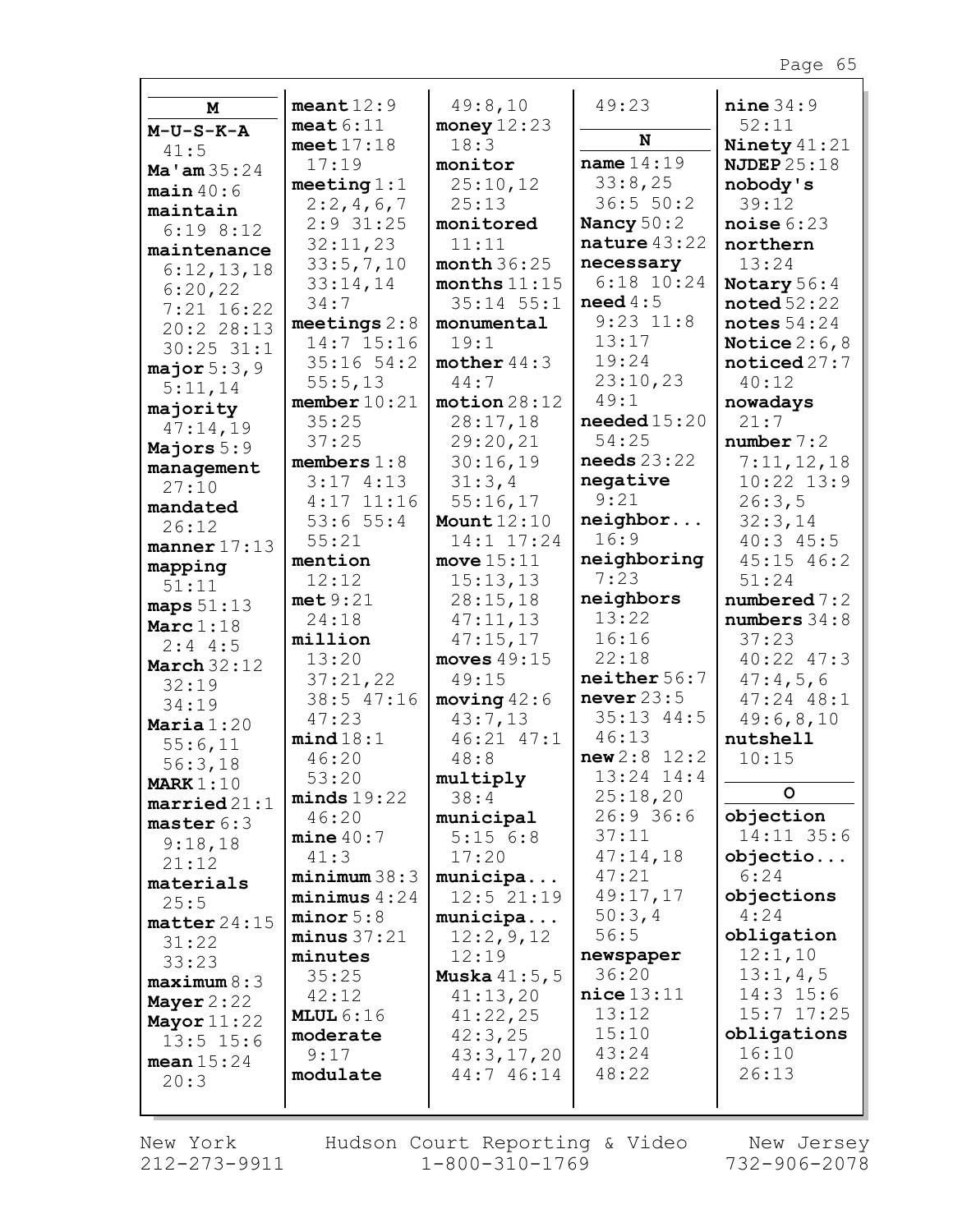| obtained                   | 21:24                             | 55:12                   | 18:5,6                | 30:24                   |
|----------------------------|-----------------------------------|-------------------------|-----------------------|-------------------------|
| 52:9                       | 47:21<br>49:17                    | paragraph<br>4:20,22    | 21:3,3,16<br>21:17    | Piotrowski              |
| obviously<br>$5:11$ $35:3$ |                                   | 5:13,16,21              | 28:10 32:6            | 56:3,18                 |
| 46:548:6                   | operation<br>19:12                | $6:25$ 7:6              | $35:1$ 39:4           | pipe 34:7<br>place 2:10 |
| occupy 47:18               | operation's                       | 7:10,20                 | 39:6,7,10             | 7:14 25:22              |
| occur11:19                 | 18:16                             | 8:1, 9, 19              | 39:11,11              | 42:6                    |
| occurred                   | opinion $18:9$                    | 9:2,15,20               | 41:14,17              | places $24:3$           |
| 14:13,15                   | 41:3                              | $9:22$ $10:3$           | 42:3,6,12             | plan 3:20               |
| odor $6:23$                | opportunity                       | 23:21                   | 42:13,16              | 4:75:1,3                |
| offenders                  | 15:20                             | 26:24                   | 42:21,24              | $6:4$ $9:18$            |
| 39:15                      | 48:25                             | Paragraphs              | 43:6,11               | $9:19$ 19:21            |
| offer $48:12$              | oppose $14:16$                    | 5:6                     | 47:11,14              | 30:20 45:9              |
| offered $49:3$             | opposed                           | $\texttt{parcel}$ 37:11 | 47:19,20              | planner 33:9            |
| $offline 11:11$            | 20:24                             | parent 32:5             | 47:21                 | 33:11,24                |
| 20:14                      | ordinance                         | Parkway 36:6            | 53:11,11              | 34:4                    |
| 22:25                      | $5:1,7$ 6:4                       | part12:19               | percent 8:4           | planner's               |
| 24:18                      | $9:11$ $18:11$                    | 13:2 16:18              | 8:4,5                 | 6:5                     |
| office's                   | 18:12,18                          | 23:15                   | 27:24                 | planners                |
| 24:25                      | 18:20                             | particular              | percentage            | 21:5                    |
| officials                  | 20:20                             | $7:8$ 12:11             | 33:12                 | planning 1:1            |
| 54:8                       | ordinary                          | 45:24                   | 49:16,20              | $2:3$ 35:13             |
| oh15:25                    | 17:19                             | particul                | period 36:21          | 44:21 48:8              |
| okay $4:2$ , $4$           | organized                         | 9:7                     | 54:3                  | 54:2 56:6               |
| 20:21                      | 14:16                             | parties $21:8$          | permitted             | plans $4:25$            |
| 22:10                      | originally                        | 21:20 56:9              | $6:14$ 7:8,9          | 16:13                   |
| 24:14                      | 39:23                             | party $52:17$           | $8:4,5$ 17:1          | 36:22                   |
| 29:13<br>33:13             | 51:11<br>outdoor 6:19             | passed $18:13$<br>18:21 | 18:14,15<br>28:15     | 45:25                   |
| 34:23                      | outstanding                       | 41:16                   | person 38:15          | plants 9:12<br>plastic  |
| 35:20,22                   | 38:17                             | 43:12                   | 54:15,15              | 36:24                   |
| $35:24$ 39:3               | outweigh                          | path 10:4               | pesticide             | plat 36:24              |
| 39:22                      | $6:10$ $9:3$                      | 22:23                   | $50:17$ 52:4          | $\n    please 2:13\n$   |
| 40:16                      | overall $8:2$                     | paths 10:1              | 52:11                 | 51:3                    |
| 44:13                      | oversight                         | pay 25:19, 21           | pesticides            | pleased                 |
| old41:10,14                | 26:11 52:7                        | 40:14                   | 52:6                  | 14:10                   |
| 51:14,15                   | owner $44:23$                     | 47:15                   | PETER $1:15$          | $\text{plenty} 10:2$    |
| onboard $35:2$             | 45:8 51:21                        | paying $40:19$          | <b>Phase</b> $51:8,9$ | plus $37:21$            |
| 55:13                      |                                   | 43:21                   | 51:16                 | 40:744:9                |
| Once $37:11$               | P                                 | 47:23                   | 52:17                 | 44:9 52:15              |
| 50:18                      | P.E1:19                           | 54:13                   | photographs           | point11:9               |
| one-acre                   | p.m1:6                            | pedestrians             | 51:12                 | 17:17                   |
| 46:15                      | 55:25                             | 10:2                    | physical              | 18:12                   |
| one-and- $\ldots$          | Page $4:12$                       | Pennsylv                | 5:25                  | 41:18                   |
| 28:14                      | 10:18,18                          | 52:23                   | picture 21:3          | 46:17                   |
| opaque $8:23$              | 22:2,11                           | people $7:4$            | piece 36:11           | pointed                 |
| open 2:7                   | 23:21,25                          | 13:17,22                | 36:24                 | 46:11                   |
| $6:15$ 8:16                | 24:1 26:5                         | 14:5,7                  | pieces 28:2           | points $22:12$          |
| 13:12                      | $\texttt{paid}24:11$<br>paperwork | 15:12,15                | 28:3                  | 22:12                   |
| 18:22                      |                                   | $16:4$ $18:1$           | piers $7:8,9$         | 49:21 51:4              |
|                            |                                   |                         |                       |                         |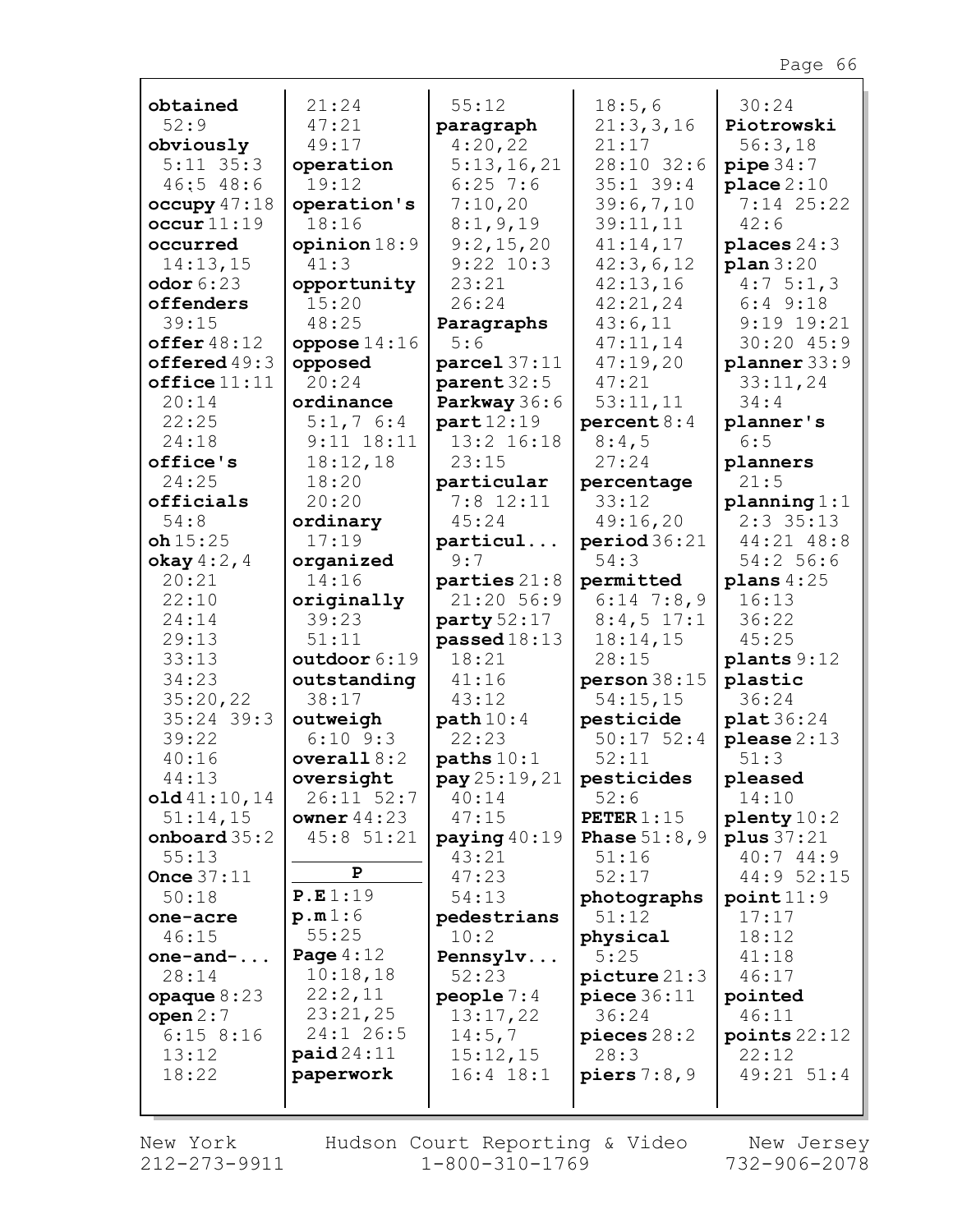| Police $10:13$        | 7:13,18            | 32:23                        | 11:21                   | 35:15                  |
|-----------------------|--------------------|------------------------------|-------------------------|------------------------|
| 23:3                  | pride54:7          | promote $7:3$                | $35:25$ 54:7            | $\texttt{rapid} 50:15$ |
| policy $47:8$         | prior12:25         | proper 2:10                  | 56:4                    | $\texttt{read} 2:5$    |
| ponds $32:19$         | $26:17$ $51:9$     | 10:25                        | published               | $4:14$ 10:20           |
| poor21:3              | $\text{priv} 24:8$ | properly                     | $2:9$ 36:20             | real26:18              |
| 32:9                  | 35:7,9             | $50:11$ $52:9$               | 40:4                    | 53:10                  |
| population            | probably           | $52:16$ $53:2$               | Puccio $1:13$           | reality $15:5$         |
| 40:8 41:7             | 11:18              | 53:7                         | $3:3,4$ 4:3             | really $4:21$          |
| 41:9 42:18            | $32:12$ $37:4$     | properties                   | 28:18 29:6              | 8:24 9:23              |
| 43:4,13               | 37:742:11          | 7:22,23                      | 29:7 30:10              | 16:23 19:2             |
| 44:20                 | 44:17              | $8:3$ 14:25                  | $30:11$ $31:6$          | 23:22,23               |
| $45:13$ $46:6$        | $45:14$ $51:8$     | property                     | 31:18,19                | 24:12 26:4             |
| 46:9,21               | problem            | 5:24,25                      | 46:19                   | 27:2,22                |
| 48:7                  | 17:24              | 8:7,17,22                    | 48:16 49:4              | 34:4 35:15             |
| position              | 20:23              | $9:13$ 10:5                  | 49:12                   | 41:8 44:1              |
| 48:23                 | 40:23 43:9         | 15:7 19:19                   | punch $22:21$           | 44:16                  |
| positive              | 43:10              | 20:1,4                       | 23:6                    | 46:13 50:5             |
| 9:20                  | problems           | 27:4 37:11                   | purchase                | $\texttt{realm13:15}$  |
| possibility           | $35:23$ 39:5       | 37:17,20                     | 47:13                   | $\texttt{rear} 8:9$    |
| 13:15                 | proceed $3:18$     | 37:25                        | purchased               | 27:25                  |
| possible 9:4          | 16:11              | 38:13,20                     | 42:13 51:5              | 29:17                  |
| possibly              | process $50:4$     | 38:24                        | purpose $6:3$           | reason $6:5$           |
| 21:18                 | produce $15:8$     | 44:24,25                     | purposes 6:7            | reasonable             |
| $\texttt{posted2:10}$ | produced           | 51:5, 10, 21                 | pushover                | 12:20                  |
| practice              | 45:7               | property's                   | 16:1                    | reasons $14:1$         |
| 12:6                  | productive         | 8:6                          | put11:23<br>37:9 44:24  | received               |
| precedent<br>19:4     | 13:23<br>55:13     | proposed $8:4$<br>17:3 29:19 |                         | 33:20                  |
| predated              | professi           | 46:3                         | 45:1, 1, 11<br>45:12,25 | recognize<br>15:15     |
| 20:20                 | 24:17              | proposing                    | 48:12 55:7              | record $6:22$          |
| predators             | 25:18,21           | 20:3                         | puts 37:16              | 10:20                  |
| 39:7                  | 50:14              | protect26:4                  | putting 18:3            | 14:24 18:7             |
| prefer $46:14$        | $52:22$ $53:8$     | protected                    |                         | 26:6 29:10             |
| 46:15                 | 56:4,19            | 27:8                         | Q                       | 32:22 33:5             |
| preliminary           | professi           | Protection                   | question                | 33:20                  |
| 5:3,16                | 25:25              | 26:9                         | 19:3,15                 | 38:18 54:2             |
| present 1:8           | professi           | prod 55:8                    | 20:5,19                 | 54:4                   |
| $1:17$ $12:15$        | 15:21              | provide                      | 34:12 46:3              | $\texttt{redo}~19:1$   |
| preserved             | 16:13              | $13:16$ $14:4$               | 51:24                   | reduce $6:23$          |
| 6:16                  | 26:18              | provided                     | questions               | reference              |
| preserves             | $51:19$ 54:6       | 18:16                        | 21:25                   | 7:17                   |
| 13:9                  | 54:9,23            | providing                    | 27:17                   | regards $9:23$         |
| preserving            | 55:9               | 8:23,25                      | 35:12,15                | 54:17                  |
| 18:22                 | program 26:2       | provision                    | quorum $3:12$           | Registered             |
| pressure              | project            | $6:15$ 8:15                  | $\mathbf{R}$            | 56:3,19                |
| $10:25$ $11:3$        | 18:21              | 9:16                         |                         | regulations            |
| presume $51:7$        | 37:15              | public 2:7                   | R56:1                   | $5:1$ 26:8             |
| pretty 5:7            | projects           | $3:15$ 6:2                   | raise $35:12$           | 26:12                  |
| 44:17                 | 49:19              | $7:4$ 9:6                    | 51:4                    | related 56:8           |
| previously            | promise            | 10:17                        | $\texttt{raised}28:10$  | relates 5:23           |
|                       |                    |                              |                         |                        |

Г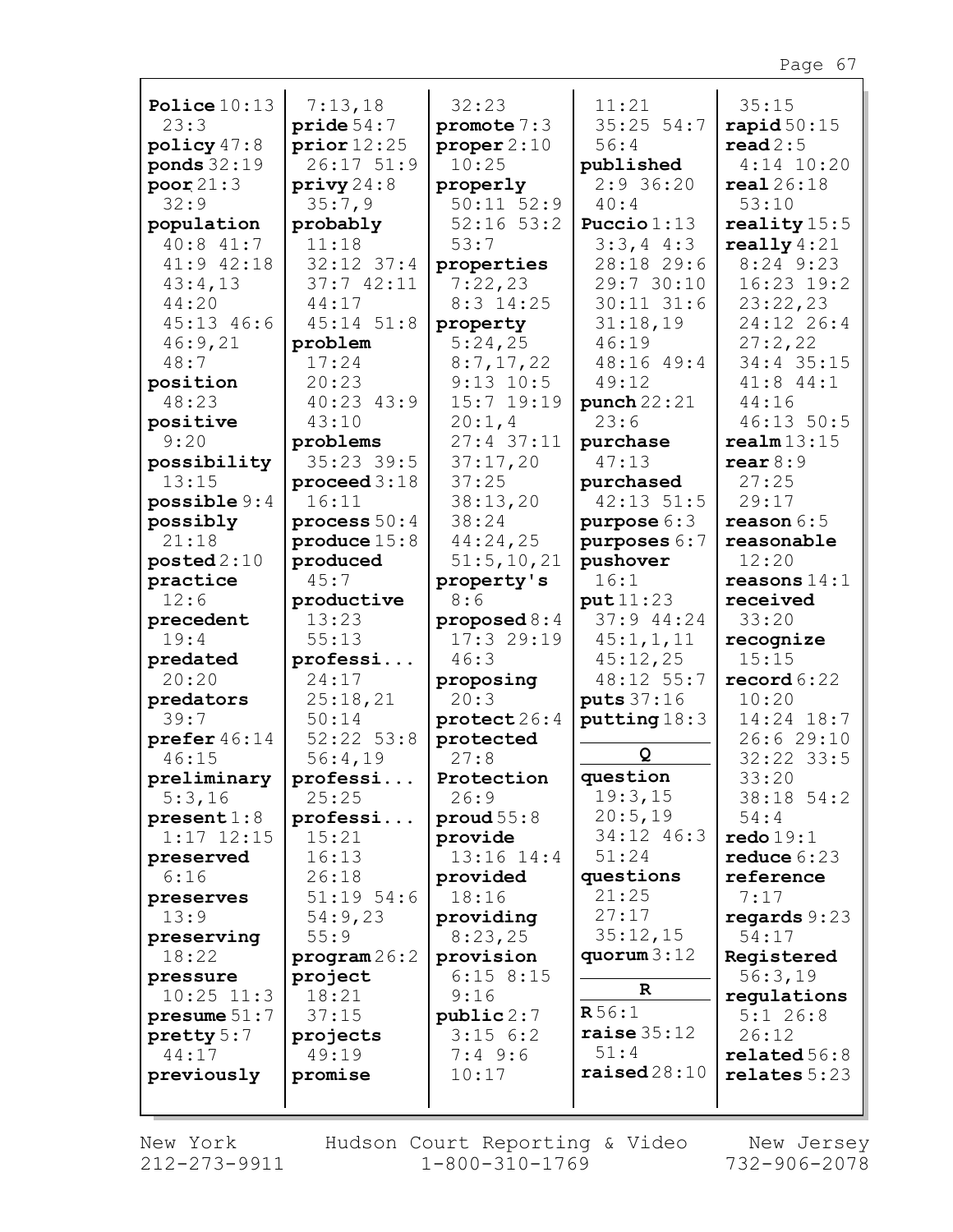| relative               | 29:18                      | 23:2 26:17          | <b>RSIS 4:25</b>           | screen $9:8$            |
|------------------------|----------------------------|---------------------|----------------------------|-------------------------|
| 56:10                  | requirement                | 52:1                | $5:2$ $9:22$               | screened                |
| relatively             | 12:3,6                     | reviewed            | 30:23                      | 7:22                    |
| 13:7                   | requirem                   | 24:21               | rubbing                    | second $13:16$          |
| relief 3:19            | 5:2,2,18                   | reviewing           | 15:25                      | 23:21                   |
| 6:67:16                | $6:9$ $9:10$               | 18:11               | rudely $32:5$              | 28:19,20                |
| 7:17 30:19             | 9:18                       | 49:18               | rumors $50:9$              | 29:22,23                |
| rely 54:9              | resample                   | ridiculous          | running $15:2$             | 31:5,6                  |
| remediated             | 52:7                       | 42:21               | 54:1                       | 51:24                   |
| 25:7<br>remediation    | research<br>50:21          | right2:13           | Rutgers<br>44:21           | 55:19<br>section $4:11$ |
| 23:22                  | resident                   | 27:5,17<br>28:7,21  |                            | 18:13                   |
| 24:17                  | 38:16                      | 30:14,22            | S                          | 39:15                   |
| 25:17                  | residential                | 43:11,19            | safety $7:3$               | sections                |
| 26:11,23               | 13:14 28:1                 | $45:8$ $47:1$       | 9:6                        | 47:5,7,8                |
| 52:2                   | 29:18                      | 47:9,18             | saluting                   | see $7:17$              |
| remedy $12:9$          | residents                  | 48:3 49:12          | 2:11                       | 14:8, 10, 20            |
| remember $6:4$         | 47:12                      | 51:20               | sample $52:8$              | $16:7$ 19:2             |
| 32:20                  | Resolution                 | $right-of$          | samples $24:7$             | 26:18                   |
| remembers              | 4:10,18                    | 8:21                | 24:8, 10, 25               | 37:10,12                |
| 9:11,25                | $6:21$ 30:16               | $right-of$          | 51:752:1                   | 39:24                   |
| renovated              | 31:23                      | 8:22                | 52:1,3                     | 43:19,25                |
| 40:18                  | 54:19                      | risk 18:6           | satisfac                   | 45:20                   |
| rent 38:2              | respect 6:12               | risks 18:6          | 22:15                      | $46:25$ $47:2$          |
| replace                | $8:1$ 9:22                 | River $1:1$         | satisfied                  | 49:7 51:11              |
| 19:13                  | 18:9 22:2                  | $2:2$ 10:5,6        | 16:522:16                  | 52:5 53:12              |
| replied                | 22:22                      | $11:19$ $12:1$      | 52:2                       | 55:1                    |
| 55:21                  | 27:20                      | 13:11,20            | saw12:18                   | seeing $38:8$           |
| $\texttt{report26:12}$ | respects                   | 14:13 15:4          | saying $15:25$             | 47:6,9                  |
| Reporter               | 5:17                       | 24:11 32:2          | 20:12 21:3                 | seeking $4:24$          |
| 56:4,19                | respond $11:4$             | 36:6,6              | 42:2,23                    | seen $44:10$            |
| reporting              | response                   | $41:6$ $43:22$      | 43:3 44:17                 | 45:25 46:1              |
| $1:25$ 26:13           | 2:19,23                    | $45:3$ $47:12$      | 47:17                      | segregated              |
| reports                | responsi                   | 47:22,24            | $\texttt{school}~40:8$     | 20:24                   |
| 26:14                  | 51:21                      | 50:3 55:9           | 40:10,12<br>$40:18$ $41:8$ | selling                 |
| 27:11<br>50:13         | responsi<br>$25:24$ $27:4$ | Road $10:6$<br>41:6 | 41:16,22                   | $41:17$ $42:8$<br>42:13 |
|                        | responsible                | roads $45:1$        | $42:18$ $43:5$             | sense $32:21$           |
| represent<br>55:9      | 14:24                      | 45:12               | 44:5, 11, 21               | 48:17                   |
| represented            | 38:13                      | roadway $22:5$      | 45:20 46:6                 | sent $4:8$              |
| 12:7                   | responsibly                | roadways            | 46:12,16                   | separate                |
| represents             | $13:2$ $14:9$              | 22:9                | 46:20,22                   | 28:3                    |
| 15:22                  | 16:11                      | ROBERT $1:11$       | 47:1,10                    | separately              |
| request                | rest30:19                  | role 2:13           | 48:7                       | 3:19                    |
| 26:25                  | result13:4                 | 28:22               | schools                    | separation              |
| required               | 34:21                      | 29:24 31:7          | 42:15                      | 8:12                    |
| $6:17$ 7:16            | results $25:5$             | roll37:20           | 44:17                      | series $12:11$          |
| 8:6,12,13              | retention                  | roof $14:5$         | 48:16,18                   | 14:2                    |
| $10:23$ $17:4$         | 27:12                      | round24:20          | Scott1:9                   | serious                 |
| 26:11,13               | review $4:17$              | <b>RPR</b> 56:18    | 55:10                      | 34:16,17                |
|                        |                            |                     |                            |                         |

Г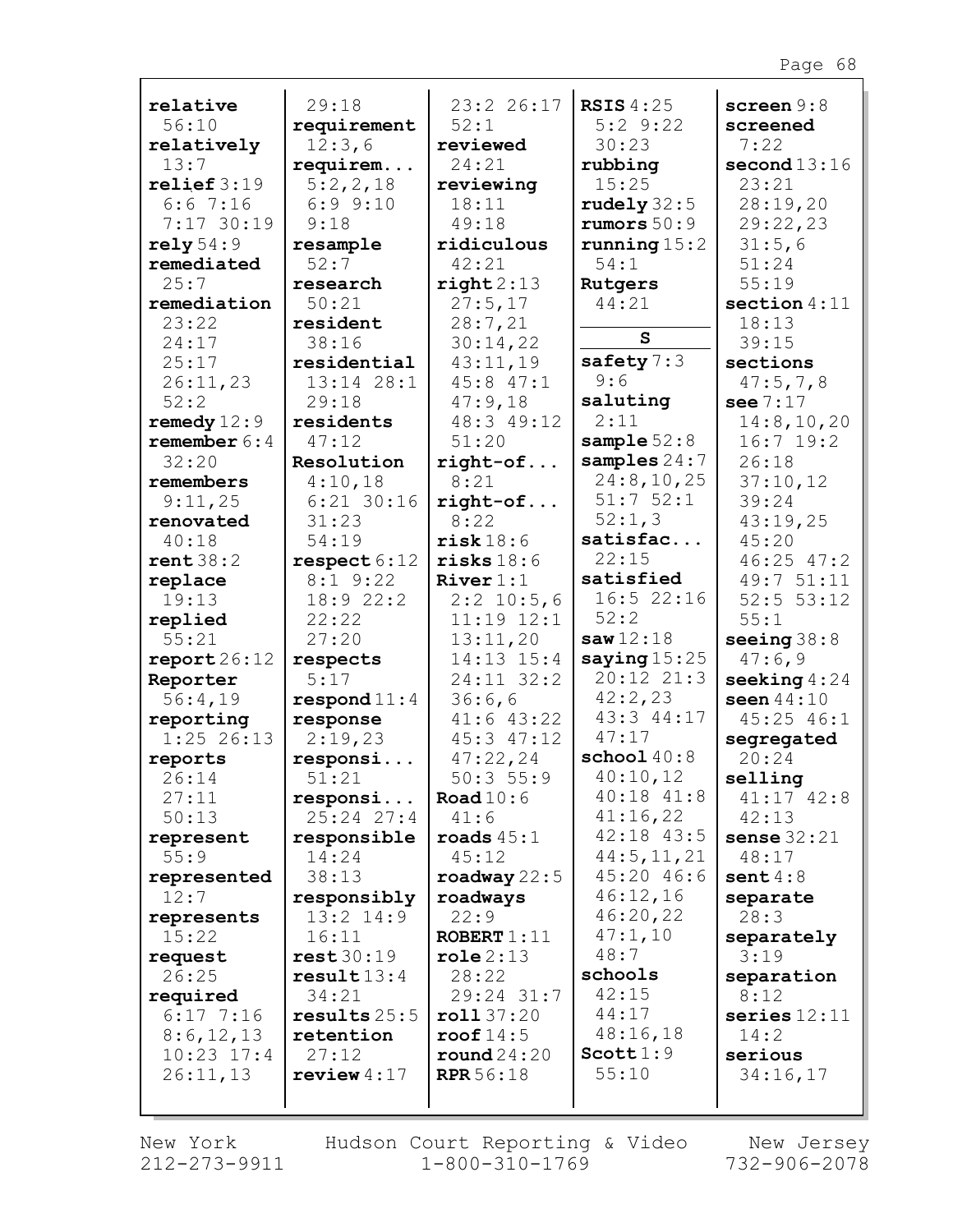|                               | 4:65::1,3               | 10:16                       | $8:21$ 26:5                    | 46:21 49:5             |
|-------------------------------|-------------------------|-----------------------------|--------------------------------|------------------------|
| seriously<br>11:20            | 6:197:24                | sounds $43:1$               | 37:18,18                       |                        |
| 16:17                         | $8:11$ $9:25$           | sp36:6                      | state $2:8$                    | students<br>46:23,24   |
| seriousness                   | $11:1$ $19:8$           | space $6:15$                | $12:2$ $14:4$                  | 47:948:2               |
| 54:14                         | 19:21,23                | $8:16$ 10:2                 | 20:656:4                       | 49:2                   |
| serve $6:18$                  | 24:16 25:8              | 13:12                       | $Staticle 1:19$                | studies                |
| set 4:11 5:5                  | 25:17,21                | 18:22                       | 3:9,10                         | 44:20                  |
| $19:4$ 32:8                   | $30:20$ $51:7$          | Spagnola                    | 15:22 16:1                     | 45:22 50:8             |
| setback $8:9$                 | sites $25:2,3$          | 26:15                       | 19:11 20:2                     | study $44:22$          |
| 8:11,15                       | sitting                 | 54:15                       | 20:9,15,17                     | stuff $14:9$           |
| 17:3, 11, 13                  | 54:22                   | Spagnola's                  | 22:6, 14, 19                   | style $44:1$           |
| 27:25                         | situation               | 26:25                       | 24:15 25:3                     | $sub-cons$             |
| 29:17                         | 20:1624:9               | Spanish                     | 25:12,17                       | 24:18                  |
| seven $43:23$                 | 48:21                   | 48:13                       | 34:1, 5, 6                     | subdivided             |
| sexual38:16                   | $\texttt{six} 5:10$     | $\text{speak} 33:11$        | 36:22 37:3                     | 37:11                  |
| 39:7                          | 11:15                   | 35:25                       | 44:19                          | subdivision            |
| Share $21:15$                 | $45:14$ 55:1            | 53:10                       | 46:1651:4                      | 3:204:7                |
| 21:16                         | six-month               | speaks $21:23$              | $51:20$ $55:7$                 | 5:7,12,17              |
| showed $9:14$                 | 54:3                    | 34:4                        | 55:10                          | $5:20$ 30:20           |
| 44:22                         | $sixth$ 47:2            | special 1:1                 | Statile's                      | $36:23$ $45:9$         |
| shows $47:14$                 | size 7:10               | 2:2 21:12                   | 11:11                          | 46:1                   |
| shutoff                       | 48:10                   | specialist                  | station                        | subdivis               |
| 10:22                         | slighted                | 52:2                        | 50:10                          | $5:7,8$ 46:8           |
| side $10:4,7$                 | 53:24                   | specific                    | stations                       | subject $5:4$          |
| sides $9:24$                  | small 45:17             | 18:12                       | 51:10,15                       | submission             |
| sidewalks                     | $smaller$ $41:2$        | 26:24                       | stay $15:14$                   | 26:10,17               |
| 9:23,24                       | 48:10                   | 49:19                       | 47:22                          | submitted              |
| 10:6,9<br>30:23               | smart25:18<br>socialism | spend $12:6$<br>spent 12:23 | steady $49:12$<br>step 11:12   | 26:14<br>27:11         |
| sign 31:24                    |                         |                             |                                |                        |
|                               |                         |                             |                                |                        |
|                               | 14:8                    | $\texttt{spoke}~32:9$       | Stephanie                      | substantial            |
| 36:25,25                      | softy $15:24$           | 49:24                       | 41:5                           | 6:29:6                 |
| signage $6:25$                | soi124:4                | 53:11                       | $\mathbf{stood}33:24$          | 12:14                  |
| 28:5                          | 51:6,25,25              | spoken $33:8$               | stop $49:23$                   | substant               |
| significant                   | soils24:19              | spot20:24                   | 49:25                          | $6:3,10$ $9:3$         |
| $11:18$ $13:8$                | $\text{solid }42:17$    | spread26:6<br>44:15         | storage $6:19$<br>$6:22$ 51:16 | success $18:7$         |
| signs $7:1,4$<br>simple 50:17 | somebody<br>28:12       | sprinkler                   | stories                        | successor<br>26:16     |
| simultan                      | $30:15$ 48:6            | 11:3                        | 28:14                          | sudden $11:2$          |
| 55:22                         | something's             | standards                   | storm27:10                     | sued $12:11$           |
| $single-f$                    | 19:12                   | 47:9                        | 27:11                          | <b>Suez</b> 32:16      |
| 13:19 38:3                    | somewhat                | standby                     | story $28:14$                  | sufficient             |
| 44:24                         | 28:9                    | 10:25                       | $\texttt{street}\,8\!:\!17$    | 48:20                  |
| 45:11 46:5                    | soon $43:5$             | start2:11                   | 10:722:23                      | suggest $3:25$         |
| 46:7,12                       | sophisti                | $4:20$ 6:10                 | streets 9:24                   | 28:11                  |
| 47:17                         | 18:2                    | 8:2027:17                   | structures                     | suggestion             |
| Sir 39:20                     | sorry $29:12$           | 36:13                       | 7:11,12,15                     | 4:15                   |
| sister 41:16                  | 33:6                    | started 32:8                | 7:19                           | summarize              |
| 41:20,23                      | sort25:24               | starting                    | student                        | 51:2                   |
| 42:5                          | 54:1                    | 43:21                       | 44:20                          | $\text{supply}\,50:20$ |
| site 3:20                     | sought $5:12$           | starts $4:12$               | $45:13$ $46:9$                 | support                |

Г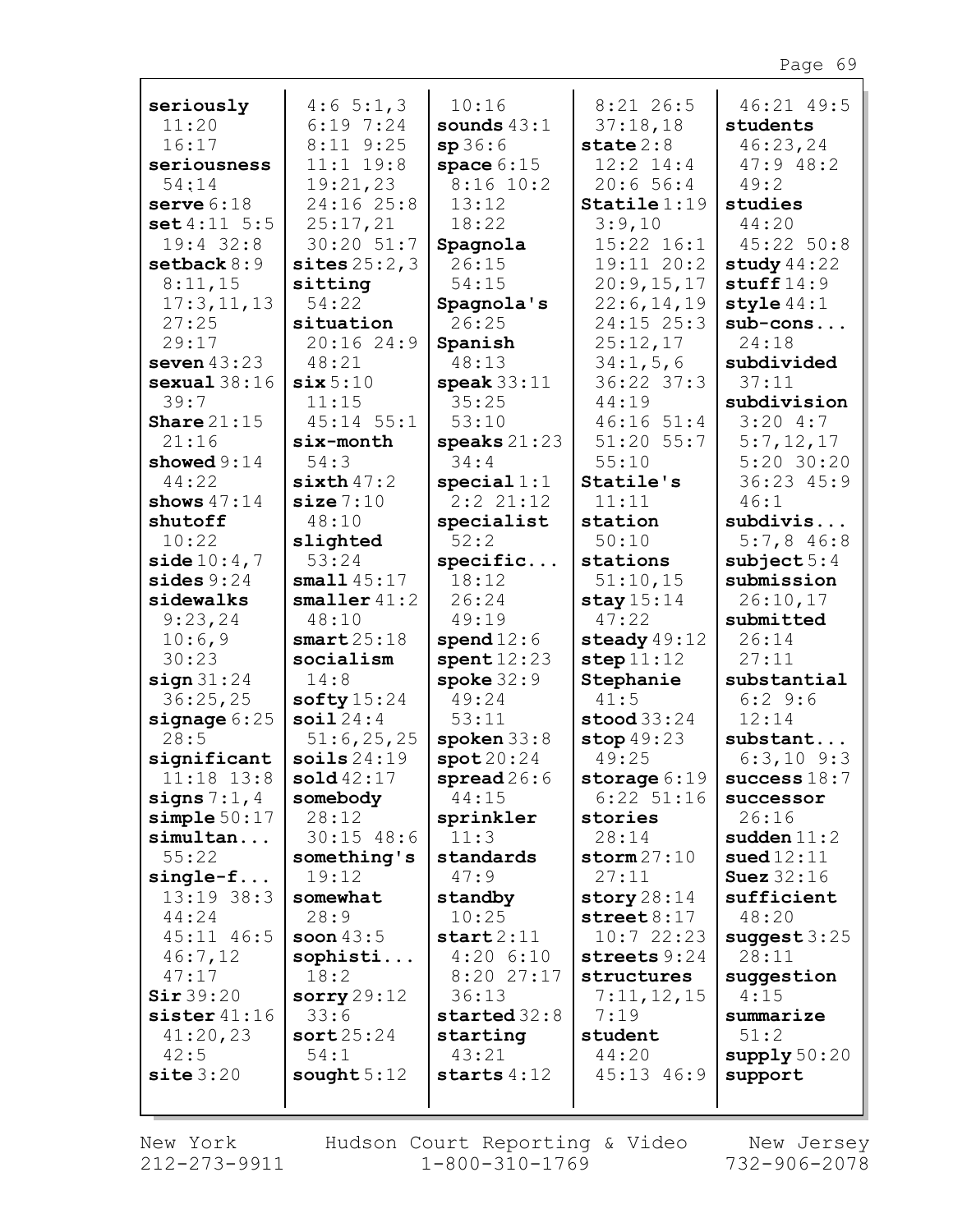| 14:22                        | 36:24                          | thanking                         | 49:2350:6            | 38:22 39:4                    |
|------------------------------|--------------------------------|----------------------------------|----------------------|-------------------------------|
| 18:17                        | talk $10:3$                    | 41:18                            | 52:9,21              | 39:7,8,10                     |
| supposed                     | 33:10                          | <b>Thanks</b> $55:10$            | 53:3,6,25            | 41:10                         |
| 17:16,21                     | talking                        | theirs $39:2$                    | 54:2                 | 42:16                         |
| 36:25                        | 33:11 38:2                     | theme $21:5$                     | thinking             | 43:12                         |
| Supreme $14:2$               | 46:16                          | they'd $3:18$                    | 19:25 20:1           | 47:13                         |
| sure $4:16$                  | talks $5:6,21$                 | thing $11:25$<br>$13:11$ $14:6$  | 20:7                 | townhouses                    |
| $6:4$ $9:11$<br>$9:25$ 11:16 | 8:9                            |                                  | thought<br>11:14,15  | $45:10$ $46:3$<br>46:4        |
| 22:1,8                       | taller 6:13<br>7:7,9           | 14:12,18<br>14:23 15:3           | 19:22 22:7           | towns $46:7$                  |
| 23:7,9,13                    | tanks $51:16$                  | 16:8,9,15                        | 54:10                | Township                      |
| $23:14$ 39:4                 | 51:17                          | $17:25$ 27:9                     |                      | 10:24                         |
| 39:6,7,8                     | $\texttt{tax}36:15$            | 32:11                            | thoughts<br>3:18,24  | 25:13,14                      |
| 39:10                        | 37:8,11,16                     | 37:15                            | three $22:12$        | 26:15,17                      |
| 44:12,13                     | 37:18,20                       | 38:10,12                         | $30:24$ $45:1$       | 27:1,3,15                     |
| $51:22$ $52:8$               | taxes $36:13$                  | 39:22                            | 54:4                 | Township's                    |
| 52:16                        | 38:9 40:12                     | 43:24                            | three-be             | 24:16                         |
| 53:21                        | 40:14,19                       | 46:19                            | 45:19                | toxicity                      |
| surely $19:12$               | 46:11,11                       | things $11:13$                   | throw $33:15$        | 50:7,12,16                    |
| surprised                    | teacher $32:4$                 | $12:7$ 14:16                     | 33:19                | 50:21                         |
| 37:10                        | 32:13,13                       | 17:12                            | Thursday $1:5$       | 51:25                         |
| 53:15                        | 48:20,23                       | $23:10$ $32:3$                   | 2:3                  | 52:21                         |
| surrounding                  | tedious $54:5$                 | 36:10                            | time 3:22            | track $14:24$                 |
| 42:10                        | tee $52:5$                     | 46:22                            | $4:1$ 11:19          | 18:7                          |
| SUSAN $1:14$                 | tell $17:8,21$                 | 48:11,22                         | $14:6$ 18:11         | tract $45:24$                 |
| sustain                      | 39:12 46:6                     | 50:19                            | 26:18 34:5           | 46:1                          |
| 17:11                        | 52:13,17                       | 51:22                            | $35:12$ $42:5$       | traffic                       |
| system10:22                  | 53:9                           | think $4:9$                      | 47:7                 | 22:18                         |
| 18:4,5                       | ten $42:11, 15$                | $6:21$ $10:16$                   | timely $54:19$       | 35:23                         |
| 21:10                        | 43:9                           | $10:20$ $11:7$                   | times $32:15$        | transcript                    |
| 27:12                        | terms $51:24$                  | 11:8, 16, 20                     | today $10:19$        | 56:6                          |
| 40:10,18                     | terrible                       | 11:24                            | tomorrow             | travel $50:5$                 |
| 42:18                        | 14:18                          | $13:11$ $14:8$                   | $36:17$ $43:8$       | treated                       |
| 45:20                        | test $45:24$                   | 14:11,23                         | 45:9                 | 11:20                         |
|                              | $46:12$ $47:1$   tested $24:7$ | 15:14,18                         | tonight $3:14$       | 17:10                         |
| 47:10                        | testimony                      | 16:9, 10, 10                     | $16:6$ 32:23         | tried16:11                    |
| т                            | $6:5, 21$ 8:7                  | 16:11,12                         | tonights             | true $56:5$                   |
| T 56:1, 1                    | 24:5                           | $16:22$ $17:1$                   | 36:19                | Trustees                      |
| t's 37:21                    | testing $24:4$<br>24:8,20,22   | 17:5, 11, 13                     | topograp             | 33:21                         |
| take $4:13$                  | 24:23 25:4                     | $17:16$ $18:7$<br>$19:10$ $21:6$ | 5:24<br>total $45:5$ | turn $11:4$<br>$turned$ 22:22 |
| 16:17                        | thank $23:17$                  | 25:526:6                         | totally              | turning                       |
| $17:25$ 18:5                 | 35:10,18                       | 27:19,21                         | 34:15,25             | 42:21                         |
| $19:16$ $23:2$               | 36:1,5                         | 29:16                            | towel $33:16$        | turns $12:4$                  |
| 28:938:5                     | $41:4$ 53:16                   | 30:15                            | 33:19                | twists $12:4$                 |
| 42:652:3                     | 53:17,24                       | $35:15$ $37:1$                   | town $10:8$          | two $9:24$                    |
| taken $24:24$                | 54:20 55:2                     | 37:5,8                           | 12:13                | 22:11,12                      |
| $50:11$ $52:8$               | 55:3,4,6                       | $41:8$ $43:7$                    | $13:13$ $14:9$       | 22:15,17                      |
| 56:9                         | 55:11,14                       | 43:21                            | 24:11 26:2           | 27:2028:3                     |
| takes $25:22$                | 55:15                          | 44:19 47:8                       | $26:4$ 38:2          | 28:9 32:18                    |
|                              |                                |                                  |                      |                               |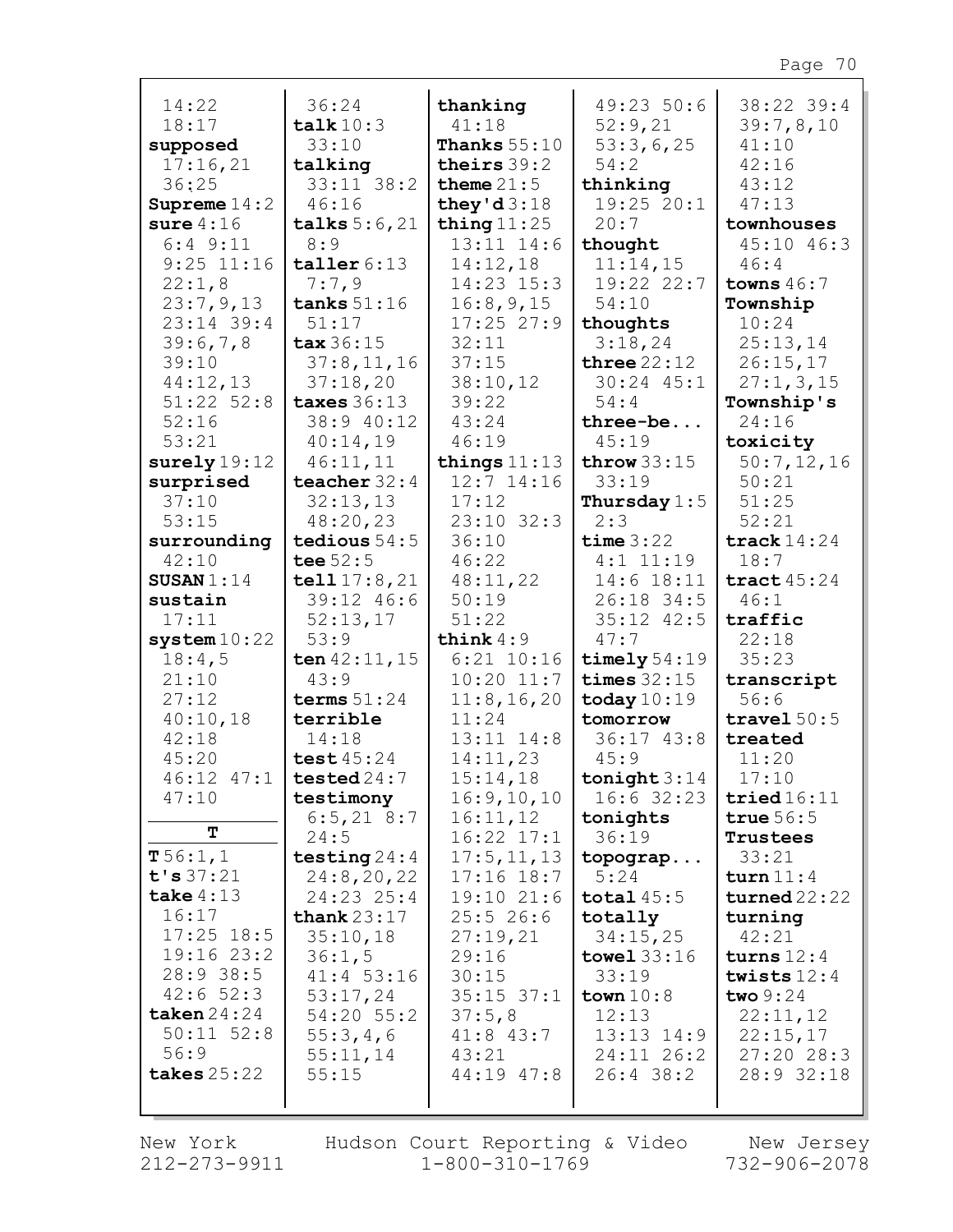| 35:18          | 20:11,20                | $7:20$ 9:5              | want $2:5$     | 29:5,21        |
|----------------|-------------------------|-------------------------|----------------|----------------|
| 45:21          | 34:8 43:25              | 10:15                   | $4:16$ 11:1    | 30:8,9         |
| 48:18,23       | 48:19                   | 30:15,21                | 11:13          | 31:16,17       |
| 51:4,24        | $50:17$ $52:4$          | various $5:11$          | 15:11,13       | ways $12:5$    |
| two-bedroom    | 52:11                   | 52:25                   | $16:15$ 19:6   | 37:5           |
| $45:18$ $46:3$ | uses $18:14$            | Vendal $36:3$           | 19:17          | we' 114:5, 6   |
| type $51:22$   | 18:15                   | 36:5, 5, 17             | $21:25$ 22:5   | 4:6,18         |
| 52:14          | 51:10                   | 37:14,19                | 23:14          | 16:623:16      |
|                | utilities               | 38:8,21,25              | 24:22          | $27:17$ 45:1   |
| U              | 5:15                    | 39:3,16,18              | 27:21          | 45:1,11        |
| unbeliev       | utilize                 | 39:22 40:3              | 28:10,16       | 47:2           |
| 35:14          | 48:19                   | 40:6,12,16              | $31:2$ $32:3$  | we're $2:3$    |
| underground    |                         | $40:21$ $41:1$          | 33:19 35:2     | 3:168:10       |
| 51:16,17       | $\mathbf v$             | versus $45:5$           |                |                |
|                |                         |                         | 35:18          | 14:8 15:5      |
| understand     | Vaccaro $1:14$          | vet 51:21               | 38:21 41:7     | $15:8$ $16:8$  |
| 15:16          | 3:5,6,25                | vetted15:21             | 45:23          | $16:25$ $17:2$ |
| $16:17$ 24:7   | 19:3,25                 | 21:21                   | 46:19 49:6     | 17:16,21       |
| 38:10          | 20:6,11,21              | vetting                 | 55:4           | 25:10,19       |
| understa       | 23:18,21                | 38:13 39:3              | wanted $15:3$  | 25:20 27:8     |
| 16:4 18:19     | 24:1, 4, 14             | VIDEO1:25               | $15:13$ $16:2$ | 35:22,22       |
| 23:23          | 25:2,15                 | view13:8                | 22:8,14        | 38:2 45:11     |
| undertook      | 27:5,7                  | $17:17$ $18:9$          | 24:23          | 47:5,6,9       |
| 24:19 51:6     | 29:8,9                  | violation               | 33:23          | 48:2, 17, 18   |
| 51:25          | 30:12,13                | 8:11                    | 53:24          | 48:21,22       |
| 52:15          | 31:20,21                | violator                | wants $48:9$   | 49:11          |
| unimproved     | 35:11                   | 38:17                   | wasn't $35:7$  | 54:13          |
| 37:25          | $vacuum$ 11:22          | vitality                | 50:5,10        | we've $3:15$   |
|                |                         |                         |                |                |
| unique $5:25$  | <b>Vale</b> $1:1$ $2:2$ | 9:16                    | 52:17          | 17:23,24       |
| 20:16          | 10:5,6                  | volition                | water $10:25$  | 36:10          |
| 48:17          | 11:19 12:1              | 33:19                   | 11:3 27:10     | 44:10          |
| units $11:24$  | 13:11,20                | $\texttt{vote} 3:16,19$ | 27:11          | 46:2354:2      |
| 13:14,18       | $14:14$ $15:4$          | $3:21$ 16:6             | 32:17          | 54:6,15        |
| 15:9,9,10      | 24:11 32:2              | 28:2,2,3                | 50:20          | 55:5           |
| 15:12          | 36:6,6                  | 29:15,17                | way 4:9, 12    | week $52:20$   |
| 20:24 21:2     | 41:6 43:22              | 36:12                   | 4:15,19        | weeks $33:9$   |
| 44:4,8,9       | 45:3 47:12              |                         | $7:5$ 11:4     | went $20:12$   |
| 45:18,19       | 47:22,24                | W                       | $11:12$ $15:8$ | 24:20,24       |
| 45:22 46:2     | 50:355:9                | wait $33:17$            | 15:9,17        | 32:11          |
| 49:16          | valuable                | 33:17,17                | $22:25$ $23:6$ | 40:17          |
| unnecessary    | 36:11                   | waiting                 | $28:8$ 35:4    | 41:15,22       |
| 27:3           | value 36:12             | 36:21                   | 35:540:19      | $were--22:24$  |
| unwelcome      | 36:14                   | waiver $30:22$          | 45:23          | win $12:17$    |
| 39:21          | variance                | waivers $3:20$          | 47:11          | wish $15:23$   |
| $ups$ 22:17    | 5:21,22                 | wake $11:23$            | 49:24          | withdrawn      |
| upset15:16     | $6:1,6$ 7:16            | walk $10:2$             | 51:11          | 35:5           |
| use 1:20 6:8   | 8:1927:25               | 42:12                   | 53:10,14       | withdrew       |
| 13:16          | variances               | $\texttt{walked25:24}$  | 53:23          | 14:11          |
| 17:17,20       | $3:21$ 4:6              | walking $10:1$          | Wayne $1:15$   | witnessed      |
| 18:16,17       | 4:11,24                 | Walsh's                 | 3:1,2          | 25:4,4         |
| 19:1020:3      | 5:197:10                | 21:13                   | 28:20 29:4     | woman $33:8$   |
|                |                         |                         |                |                |